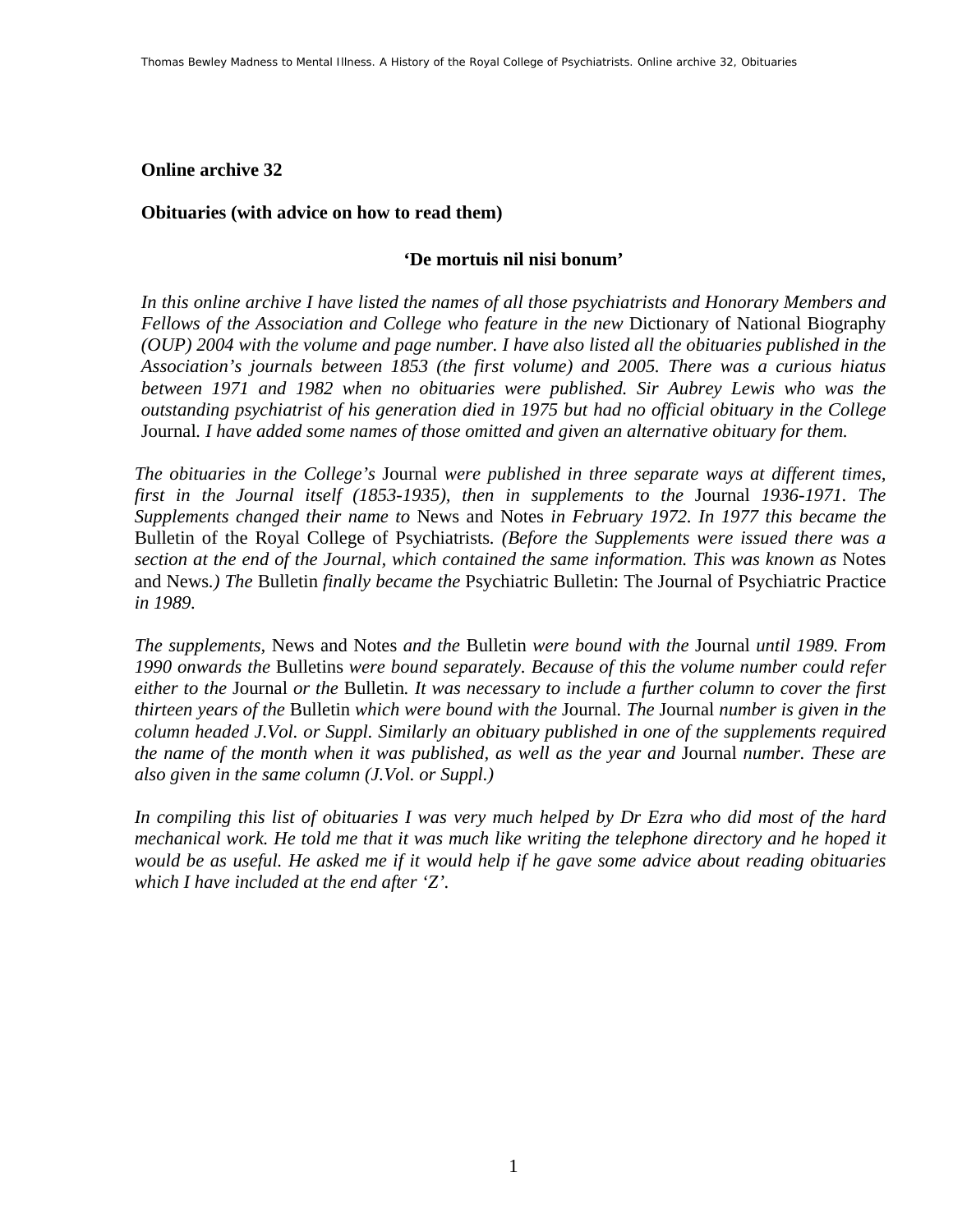| <b>NAME</b>                       | <b>Forenames</b>          | <u>Year</u> | <b>Journal</b>           | <u>Vol.</u> | <b>J.Vol.or Pages</b><br>Suppl. |              |  |
|-----------------------------------|---------------------------|-------------|--------------------------|-------------|---------------------------------|--------------|--|
|                                   |                           | $\Delta$    |                          |             |                                 |              |  |
| <b>ABBOTT</b>                     | Henry Kingsmill           | 1922        | J.Ment.Sc.               | 68          |                                 | 207-208      |  |
| <b>ADAM</b>                       | <b>James</b>              | 1909        | 55                       |             | 208-209                         |              |  |
| <b>ADAMS</b>                      | J. Barfield               | 1920        | $\pmb{\zeta}$            | 66          |                                 | 196-197      |  |
| <b>ADAMS</b>                      | Josiah Oake               | 1927        |                          | 73          |                                 | 340-341; 352 |  |
| <b>ADMAN Rt. Hon Lord</b>         | DNB 1 359-360             |             |                          |             |                                 |              |  |
| <b>ADELSTEIN</b>                  | Abe                       | 1993        | <b>Bulletin</b>          | 17          |                                 | 85           |  |
| <b>AINSWORTH</b>                  | Mary D.                   | 2000        |                          | 24          |                                 | 36           |  |
| <b>AFFLECK</b>                    | James Whigham             | 1989        |                          | 13          | 155                             | 461          |  |
| <b>AITKEN</b>                     | John Alexander            | 1993        |                          | 17          |                                 | 506-507      |  |
| <b>AITKEN</b>                     | Thomas                    | 1893        | J.Ment.Sc.               | 39          |                                 | 158-159      |  |
| ALDERSON Sir James 1 616-618      |                           |             |                          |             |                                 |              |  |
| <b>ALLAN</b>                      | <b>Samuel Millar</b>      | 1986        | <b>Bulletin</b>          | 10          | 149                             | 124          |  |
| <b>ALAPIN</b>                     | <b>Boleslaw</b>           | 1986        |                          | 10          | 149                             | 18           |  |
| <b>ALEXANDER</b>                  | Hugh de Maine             | 1931        | J.Ment.Sc.               | 77          |                                 | 665-666      |  |
| <b>ALEXANDER</b>                  | <b>Robert Reid</b>        | 1915        | $\boldsymbol{\varsigma}$ | 61          |                                 | 171-172      |  |
| <b>ALISON William Pulteny</b>     |                           |             | DNB 1 744-747            |             |                                 |              |  |
| <b>ALLBUTT</b>                    | T. Clifford DNB 1 764-765 |             |                          |             |                                 |              |  |
| <b>ANCRUM</b>                     | W.R.                      | 1899        | J.Ment.Sc                | 45          |                                 | 221          |  |
| <b>ANDREWS</b>                    | Judson B.                 | 1894        | 40                       |             | 702                             |              |  |
| <b>ANDRIEZEN</b>                  | William Lloyd             | 1907        | $\pmb{\zeta}$            | 53          |                                 | 229          |  |
| <b>ANGUS</b>                      | Charles                   | 1907        |                          | 53          |                                 | 229-230      |  |
| <b>ANNEAR</b>                     | Marshall Wilfred          | 1986        | <b>Bulletin</b>          | 10          | 149                             | 18           |  |
| <b>ANSTIE</b>                     | Francis Edmund            | 1874        | J.Ment.Sc.               | 20          |                                 | 488-489      |  |
| <b>ARMSTRONG-JONES Sir Robert</b> |                           |             | <b>DNB</b>               | 30 626-627  |                                 |              |  |
| <b>ARROYAVE-PORTELLA Fernando</b> |                           | 1987        | <b>Bulletin</b>          | 11          | 151                             | 356-357      |  |
| <b>ASGHAR</b>                     | Shulam Ali                | 1988        |                          | 12          | 153                             | 296-297      |  |
| <b>ATKIN</b>                      | Isaac                     | 1994        |                          | 18          |                                 | 317          |  |
| <b>ATKINS</b>                     | Ringrose                  | 1898        | J.Ment.Sc.               | 44          |                                 | 453-456      |  |
| <b>ATKINSON</b>                   | Michael                   | 1993        | <b>Bulletin</b>          | 17          |                                 | 60           |  |

### **B**

| <b>BACKUS Percy Lavern</b>       |               |      | 1984 Bulletin 8    |     | 145 | $\overline{\phantom{a}}$ |
|----------------------------------|---------------|------|--------------------|-----|-----|--------------------------|
| <b>BACON George Mackenzie</b>    |               |      | 1883 J.Ment.Sc. 29 |     |     | 137-138                  |
| BACON George P.                  | -1878         |      | $2\pi$             |     | 163 |                          |
| <b>BAEYER Walter R. Herr von</b> |               |      | 1987 Bulletin      | -11 | 151 | 413                      |
| <b>BAGATTI</b>                   | Norman Nadhim | 1994 |                    | 18  |     | 61                       |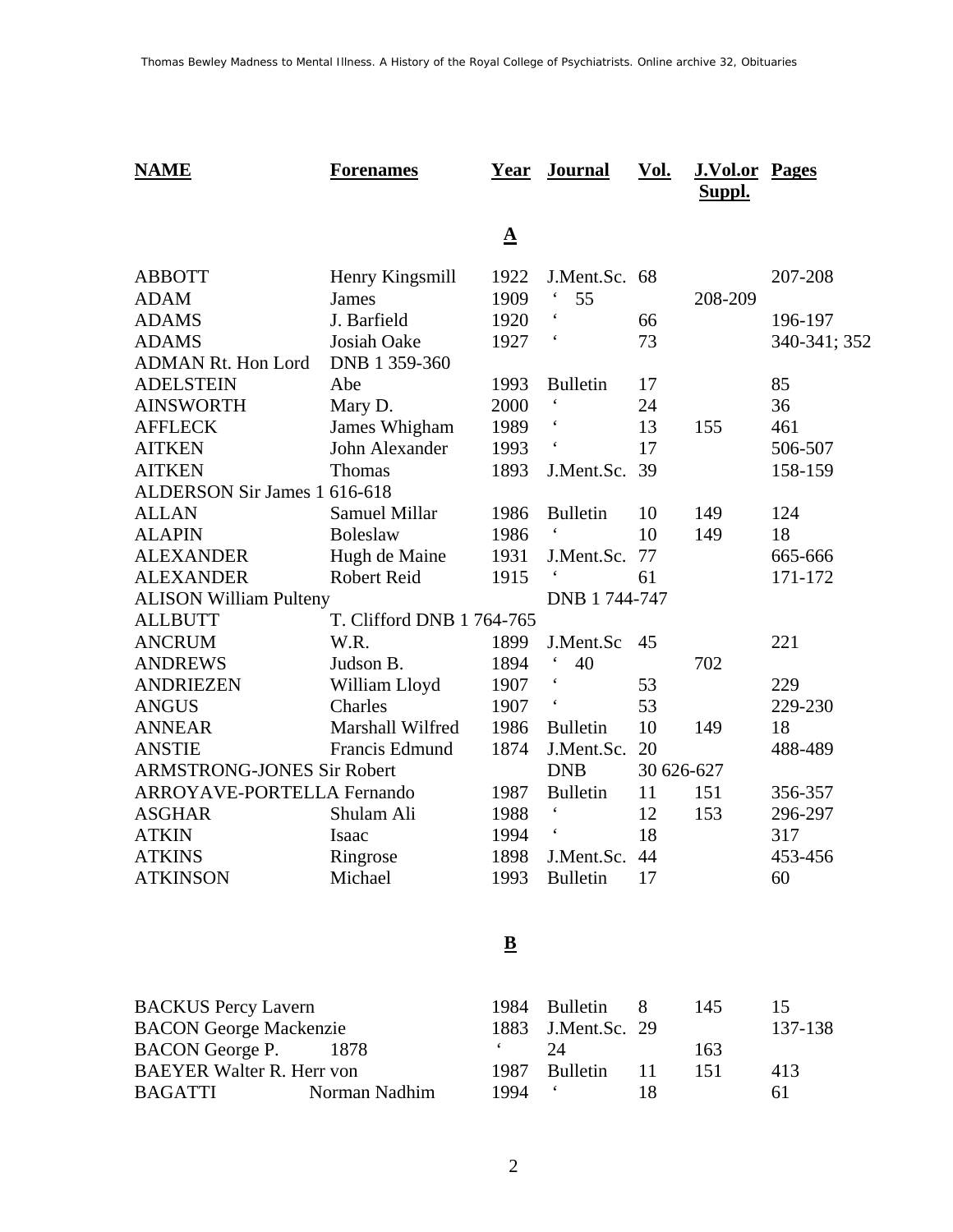| <b>BAILLARGER</b>     | <b>Jules Gabriel Francois</b> | 1891 | J.Ment.Sc.               | 37             |        | 333       |
|-----------------------|-------------------------------|------|--------------------------|----------------|--------|-----------|
| <b>BAILY</b>          | Percy John                    | 1918 |                          | 64             |        | 248-249   |
| <b>BAIN</b>           | John                          | 1939 |                          | 85             | S.July | 1         |
| <b>BAKER</b>          | Henry Martin                  | 1927 | $\boldsymbol{\zeta}$     | 73             |        | 193:340   |
| <b>BAKER</b>          | Robert                        | 1911 | $\boldsymbol{\zeta}$     | 57             |        | 202-203   |
| <b>BALDWIN</b>        | John Alexander                | 1983 | <b>Bulletin</b>          | $\tau$         | 143    | 59        |
| <b>BALINT</b>         | Michael                       |      | 3                        | 550-553        |        |           |
| <b>BALL</b>           | Professor Benjamin            | 1893 | J.Ment.Sc.               | 39             |        | 323-324   |
| <b>BALLARD</b>        | Ernest Freyer (RAMC)          | 1919 |                          | 65             |        | $61 - 62$ |
| <b>BANNER</b>         | Raymond                       | 1998 | <b>Bulletin</b>          | 22             |        | 463       |
| <b>BANNISTER</b>      | Don                           | 1987 | $\boldsymbol{\zeta}$     | 11             | 151    | 284       |
| <b>BARBOUR</b>        | <b>Robert Freeland</b>        | 1990 | $\boldsymbol{\varsigma}$ | 14             |        | 505       |
| <b>BARRON</b>         | John                          | 1888 | J.Ment.Sc.               | 34             |        | 411-412   |
| <b>BARTLETT</b>       | F.C.                          |      |                          | $\overline{4}$ |        | 179-186   |
| <b>BARTON</b>         | Walter                        | 2000 | <b>Bulletin</b>          | 24             |        | 76        |
| <b>BASSA</b>          | Daud Mohammed                 | 1994 | $\boldsymbol{\zeta}$     | 18             |        | 254       |
| <b>BATEMAN</b>        | <b>Sir Frederick</b>          | 1904 | J.Ment.Sc.               | 50             |        | 820-821   |
| <b>BEACH</b>          | Fletcher                      | 1930 | J.Ment.Sc.               | 76             |        | 169-170   |
| <b>BEARD</b>          | Alfred William                | 1992 | <b>Bulletin</b>          | 16             |        | 63-64     |
| <b>BECCLE</b>         | <b>Harold Charles</b>         | 1985 | $\pmb{\zeta}$            | 9              | 147    | 210       |
| <b>BEGLEY</b>         | William Chapman               | 1887 | J.Ment.Sc.               | 33             |        | 337-339   |
| <b>BELL</b>           | Luther V.                     | 1864 |                          | 9              |        | 303-305   |
| <b>BENEDIKT</b>       | Moritz                        | 1906 | $\boldsymbol{\zeta}$     | 52             |        | 364-367   |
| <b>BENHAM</b>         | Harry Arthur                  | 1904 | $\pmb{\zeta}$            | 50             |        | 821-822   |
| <b>BENNETT</b>        | Douglas Harley                | 1998 | <b>Bulletin</b>          | 22             | 332    |           |
| <b>BERESFORD</b>      | Cecil Clee                    | 1991 |                          | 15             |        | 587       |
| <b>BIERER</b>         | Joshua                        | 1985 | <b>Bulletin</b>          | 9              | 147    | 66        |
| <b>BIFFI</b>          | Serafino                      | 1899 | J.Ment.Sc.               | 45             |        | 852-853   |
| <b>BILLOD</b>         | M.                            | 1886 |                          | 32             |        | 464       |
| <b>BION</b>           | W.R. DNB 5 780-781            |      |                          |                |        |           |
| <b>BISHAY</b>         | Nagy Riad                     | 1999 | <b>Bulletin</b>          | 23             |        | 696-697   |
| <b>BLACKBURN</b>      | (Lord)                        | 1896 | J.Ment.Sc.               | 42             |        | 473-474   |
| <b>BLAIR</b>          | Donald Alexander              | 1984 | <b>Bulletin</b>          | 13             | 155    | 524-525   |
| <b>BLAKE</b>          | John                          |      |                          | 6              |        | 102-103   |
| <b>BLANCHE</b>        | Antoine-Emile                 | 1893 | J.Ment.Sc.               | 39             |        | 619       |
| <b>BLANDFORD</b>      | George Fielding               | 1911 |                          | 57             |        | 218       |
| <b>BLANDFORD</b>      | George Fielding               |      | <b>DNB</b>               | 6              |        | 168-169   |
| <b>BLANDFORD</b>      | W.F.                          | 1933 | J.Ment.Sc.               | 79             |        | 218       |
| <b>BLANDY</b>         | (Captain, RAMC)               | 1917 |                          | 63             |        | 346       |
| <b>BLUMER</b>         | G. Alder                      | 1941 |                          | 87             | S.Oct. | 22        |
| <b>BOARDMAN</b>       | Reginald                      | 1995 | <b>Bulletin</b>          | 19             |        | 391       |
| <b>BODVEL-ROBERTS</b> | Hugh Frank                    | 1929 | J.Ment.Sc.               | 75             |        | 344:353   |
| <b>BODDINGTON</b>     | George Fowler                 | 1902 |                          | 48             |        | 604-605   |
| <b>BOLTON</b>         | Prof.Joseph Shaw              | 1947 |                          | 93             | S.Jan  | 1         |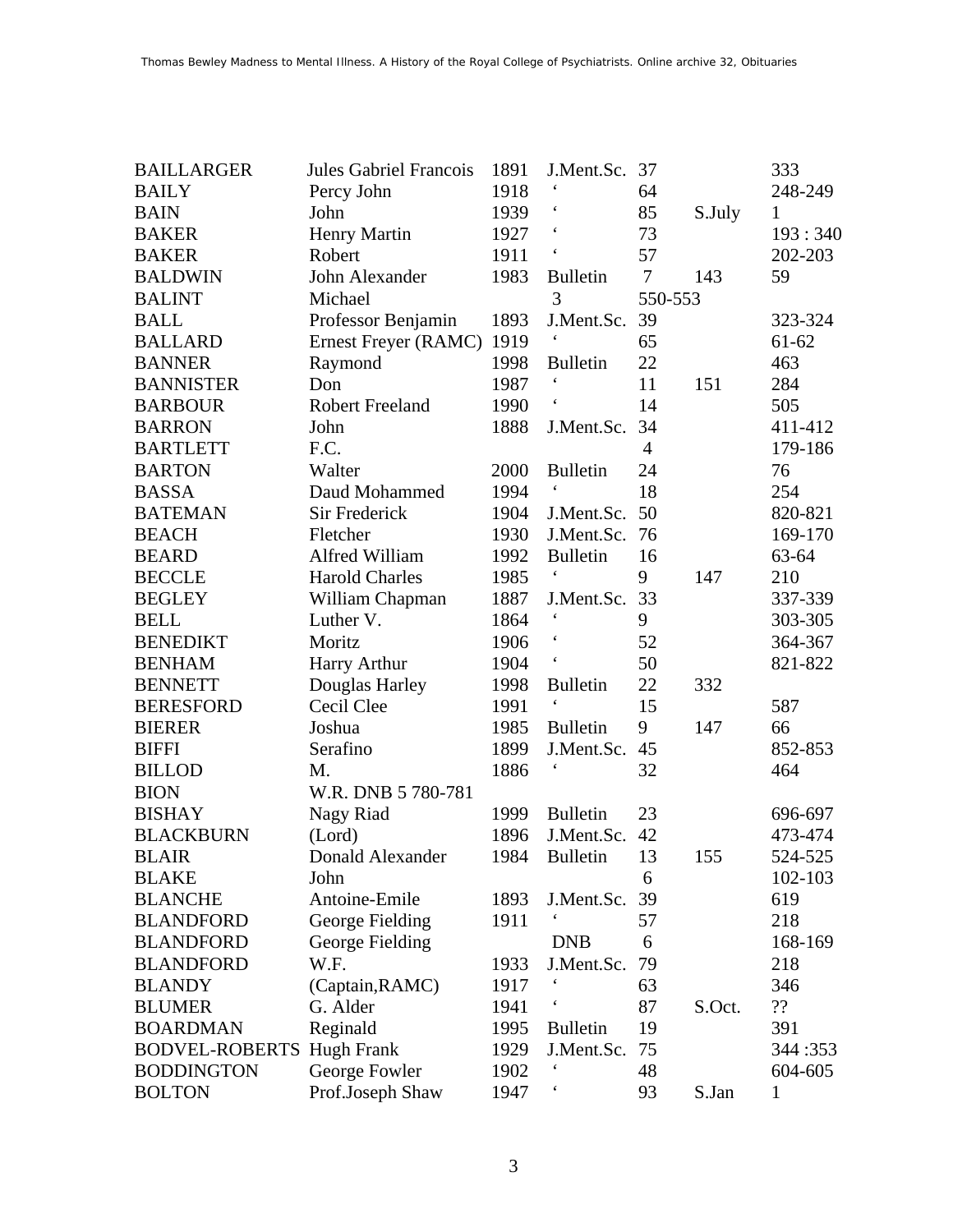| <b>BOND</b>        | Sir Hubert                      | 1945 | $\boldsymbol{\zeta}$     | 91              | S.Oct       | $\mathbf{1}$ |
|--------------------|---------------------------------|------|--------------------------|-----------------|-------------|--------------|
| <b>BOND</b>        | <b>Charles Hubert</b>           |      | <b>DNB</b>               | 6               |             | 513          |
| <b>BOSA</b>        | Steven                          | 2000 | <b>Bulletin</b>          | 24              |             | 356          |
| <b>BOUCHEREAU</b>  | Louis Gustave                   | 1900 | J.Ment.Sc.               | 46              |             | 407-408      |
| <b>BOWBATH</b>     | Karel                           | 1991 | <b>Bulletin</b>          | 15              |             | 793-794      |
| <b>BOWEN</b>       | William Arthur Llewellyn 1998 ' |      |                          | 22              |             | 523-524      |
| <b>BOWER</b>       | David                           | 1929 | J.Ment.Sc.               | 75              |             | 752:832      |
| <b>BOWLBY</b>      | <b>Edward John Mostyn</b>       | 1991 | <b>Bulletin</b>          | 15              | $66-61:378$ |              |
| <b>BOWLBY</b>      | John                            |      | <b>DNB</b>               | 6               |             | 952-953      |
| <b>BOWLES</b>      | Alfred                          | 1926 | J.Ment.Sc.               | 72              |             | 160          |
| <b>BOYD</b>        | A.R.                            | 1939 | J.Ment.Sc.               | 85              | S. July     |              |
| <b>BOYD</b>        | <b>Philip Rahton</b>            | 1995 | <b>Bulletin</b>          | 19              |             | 269-270      |
| <b>BOYD</b>        | Robert                          | 1883 | J.Ment.Sc.               | 29              |             | 456-457      |
| <b>BOYD</b>        | William                         | 1985 | <b>Bulletin</b>          | 9               | 147         | 126          |
| <b>BOYLE</b>       | Helen A.                        | 1959 | J.Ment.Sc.               | 105             | S. Jan      | $\mathbf{1}$ |
| <b>BOYLE</b>       | Helen A.                        |      | <b>DNB</b>               | 7               |             | 77-78        |
| <b>BRACELAND</b>   | Francis J.                      | 1986 | <b>Bulletin</b>          | 149             |             | 94           |
| <b>BRAITHWAITE</b> | Robert Welsh                    | 1929 | J.Ment.Sc.               | 72              |             | 751-752      |
| <b>BRAIN</b>       | <b>Sir Russell</b>              |      | <b>DNB</b>               | 7               |             | 291-292      |
| <b>BRAYN</b>       | Sir Richard                     | 1912 | J.Ment.Sc.               | 58              |             | 529          |
| <b>BRESLER</b>     | Johannes                        | 1948 | $\boldsymbol{\zeta}$     | 94              | S. Apr.     | $\mathbf{1}$ |
| <b>BREUER</b>      | Joseph                          | 1926 | $\boldsymbol{\zeta}$     | 72              |             | 162          |
| <b>BREWER</b>      | (Ch.Met.Asyl.Board)             | 1882 | $\boldsymbol{\varsigma}$ | 27              |             | 635          |
| <b>BRIDGER</b>     | William Edward Wilfred          |      | 2000                     | <b>Bulletin</b> |             | 24           |
|                    | 158                             |      |                          |                 |             |              |
| <b>BRIDGES</b>     | Keith William                   | 1996 | $\pmb{\zeta}$            | 20              |             | 125-126      |
| BRIERRE-de-        | Alexandre-Jacquet               |      |                          |                 |             |              |
| <b>BOISSMENT</b>   | Francois                        | 1882 | J.Ment.Sc.               | 27              |             | 151-154      |
| <b>BRIGGS</b>      | L. Vernon                       | 1941 | $\boldsymbol{\varsigma}$ | 87              | S.Oct       | 1            |
| <b>BRITTAIN</b>    | Ann Nicol Mackellar             | 1990 | <b>Bulletin</b>          | 14              |             | 760          |
| <b>BROADBENT</b>   | Donald Eric                     | 1993 | $\boldsymbol{\varsigma}$ | 17              |             | 507          |
| <b>BRODIE</b>      | Sir Benjamin                    | 1863 | J.Ment.Sc.               | 8               |             | 619-620      |
| <b>BRODIE</b>      | Sir Benjamin                    |      | <b>DNB</b>               | 7               |             | 773-776      |
| <b>BRODIE</b>      | David                           | 1909 | J.Ment.Sc. 55            |                 |             | 397          |
| <b>BROCA</b>       | Dr M.                           | 1880 |                          | 26              |             | 477          |
| <b>BROOKSBANK</b>  | Donald                          | 1997 | <b>Bulletin</b>          | 21              |             | 383          |
| <b>BROOKE</b>      | Eileen M.                       | 1989 |                          | 13              | 155         | 159          |
| <b>BROSIN</b>      |                                 | 2000 |                          | 24              |             | 118-119      |
|                    |                                 |      |                          |                 |             |              |
| <b>BROWN</b>       | Henry                           | 1882 |                          |                 |             | 635-636      |
| <b>BROWN</b>       | Joseph J.                       | 1917 | J.Ment.Sc. 27            |                 |             | 161          |
| <b>BROWNE</b>      | Ralph<br>Sir James Chrichton    |      | <b>DNB</b>               | 8               |             | 172-173      |
| <b>BROWNE</b>      | W.A.F.                          | 1883 | J.Ment.Sc                | 31              |             | 149-150      |
| <b>BROWNE</b>      | William Alexander Francis       |      | <b>DNB</b>               | 8               |             | 228-229      |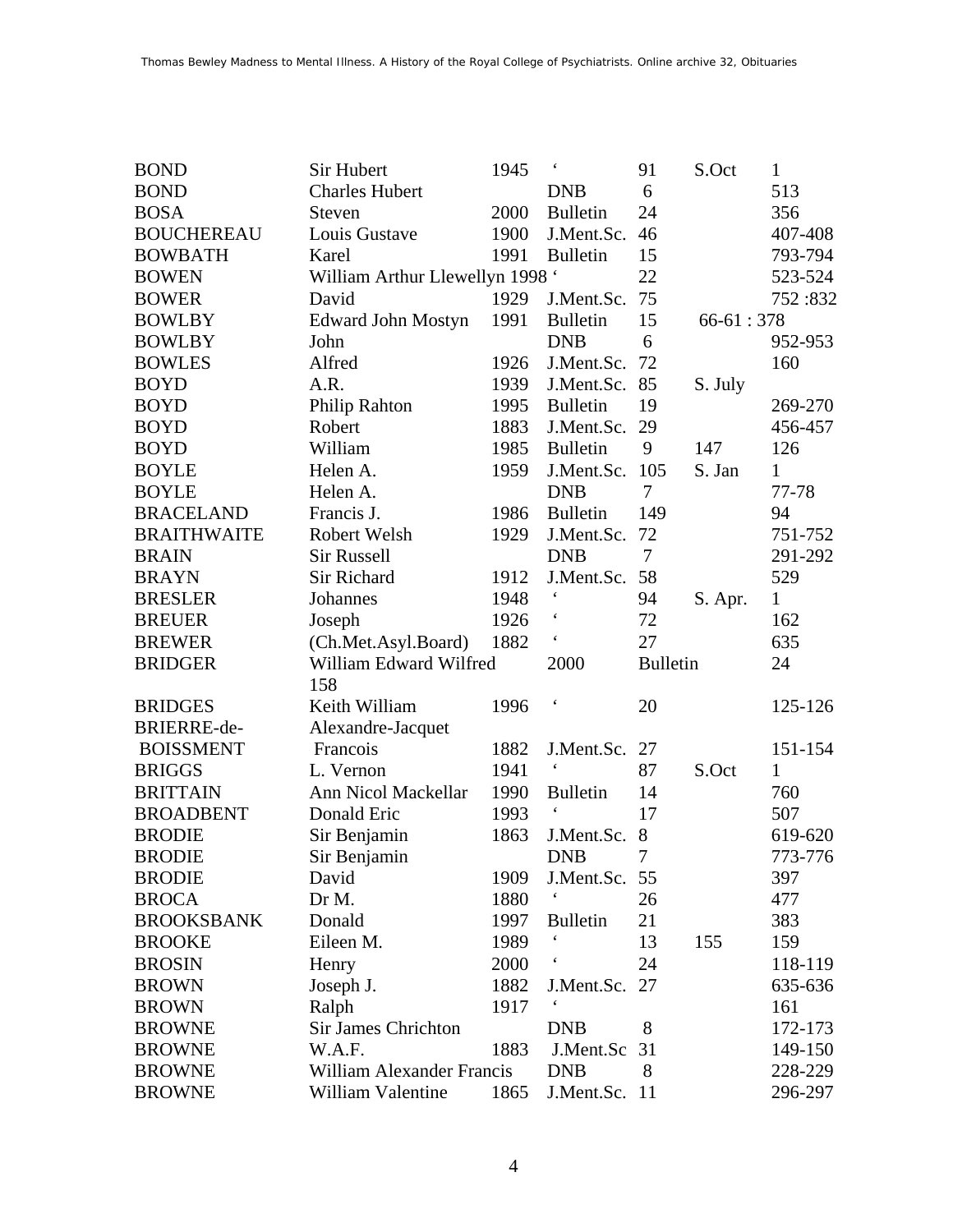| <b>BUCKNILL</b>   | Sir John Charles         | 1897 | J.Ment.Sc. 43   |    |         | 885-889 |
|-------------------|--------------------------|------|-----------------|----|---------|---------|
| <b>BUCKNILL</b>   | Sir John                 |      | <b>DNB</b>      | 8  |         | 544-545 |
| <b>BURBURG</b>    | Winifred Mary            | 1994 | <b>Bulletin</b> | 18 |         | 589-590 |
| <b>BURLINGAME</b> | C. Charles               | 1951 | J.Ment.Sc. 97   |    | S. Apr  |         |
| <b>BURNETT</b>    | <b>Charles Mountford</b> | 1867 |                 | 12 |         | 607     |
| <b>BURNS</b>      | <b>Bruce Hosegood</b>    | 1987 | <b>Bulletin</b> | 11 | 151     | 214     |
| <b>BURROWS</b>    | G.                       |      |                 | 8  |         | 1024-25 |
| <b>BUTLER</b>     | John S.                  | 1890 | J.Ment.Sc. 36   |    |         | 599-600 |
| <b>BUZZARD</b>    | E. Farquhar (Sir)        | 1946 |                 | 92 | S. Jul. |         |
| <b>BUZZARD</b>    | Sir Farquhar             |      | <b>DNB</b>      | 9  |         | 295-296 |

# **C**

| <b>CAHAL</b>                      | Don Santiago           |      |                          |    |                  |           |
|-----------------------------------|------------------------|------|--------------------------|----|------------------|-----------|
|                                   | Ramón Y                | 1935 | J.Ment.Sc.               | 81 |                  | 271-272   |
| <b>CALMAN</b>                     | Mel                    | 1994 | <b>Bulletin</b>          | 18 |                  | 379-380   |
| <b>CALMEIL</b>                    | Louis Florentin        | 1895 | J.Ment.Sc.               | 41 |                  | 557-558   |
| <b>CAMERON</b>                    | John                   | 1908 |                          | 54 |                  | 804       |
| <b>CAMERON</b>                    | John Atherton          | 1992 | <b>Bulletin</b>          | 16 |                  | 458-459   |
| <b>CAMPBELL</b>                   | <b>Colin MacIver</b>   | 1896 | J.Ment.Sc.               | 42 |                  | 905-906   |
| <b>CAMPBELL</b>                   | Donald Graham          | 1929 |                          | 75 |                  | 345       |
| <b>CARLISLE</b>                   | <b>James Miller</b>    | 1985 |                          | 9  | 147              | 66        |
| <b>CAROTHERS</b>                  | John Colin Dixon       | 1990 | <b>Bulletin</b>          | 14 |                  | 439       |
| <b>CARPENTER</b>                  | William Howard         |      |                          |    |                  |           |
|                                   | Kenneth                | 1999 | $\pmb{\zeta}$            | 23 |                  | 189-190   |
| <b>CARSTAIRS</b>                  | George Morrison        | 1991 | $\acute{\phantom{1}}$    | 15 |                  | 519       |
| <b>CARSTAIRS</b>                  | <b>John Morrison</b>   |      | <b>DNB</b>               | 10 |                  | 313-314   |
| <b>CARSWELL</b>                   | John                   | 1931 | J.Ment.Sc.               | 77 |                  | 680-682   |
| <b>CASE</b>                       | Henry                  | 1898 | $\pmb{\zeta}$            | 44 |                  | 893-894   |
| <b>CATTERALL</b>                  | Sydney                 | 1991 | $\pmb{\zeta}$            | 15 | 246-247          |           |
| <b>CAWLEY</b>                     | Robert Hugh            | 1999 | <b>Bulletin</b>          | 23 |                  | 763-764   |
| <b>CHAMBERLAIN</b>                | Neville                |      | <b>DNB</b>               | 10 |                  | 934-955   |
| <b>CHAMBERS</b>                   | James                  | 1938 | J.Ment.Sc.               | 84 | S.Sep1-2 591-595 |           |
| <b>CHAPIN</b>                     | John P.                | 1919 | $\boldsymbol{\zeta}$     | 46 |                  | $57 - 60$ |
| <b>CHARCOT</b>                    | Jean Martin            | 1893 |                          | 39 |                  | 615-618   |
| <b>CHILD</b>                      | John Peto              | 1992 | <b>Bulletin</b>          | 16 |                  | 247       |
| <b>CHRICHTON-BROWNE Sir James</b> |                        | 1938 | J.Ment.Sc.               | 84 |                  | 589-590   |
| <b>CHRISTIE</b>                   | <b>Joseph Stirling</b> |      |                          |    |                  |           |
|                                   | William                | 1928 | $\boldsymbol{\varsigma}$ | 74 |                  | 365       |
| <b>CHRISTIE</b>                   | Thomas B.              | 1892 |                          | 38 |                  | 331       |
| <b>CLAPHAM</b>                    | William Crockley       |      |                          |    |                  |           |
|                                   | Sampson                | 1923 | J.Ment.Sc. 69            |    |                  | 592-593   |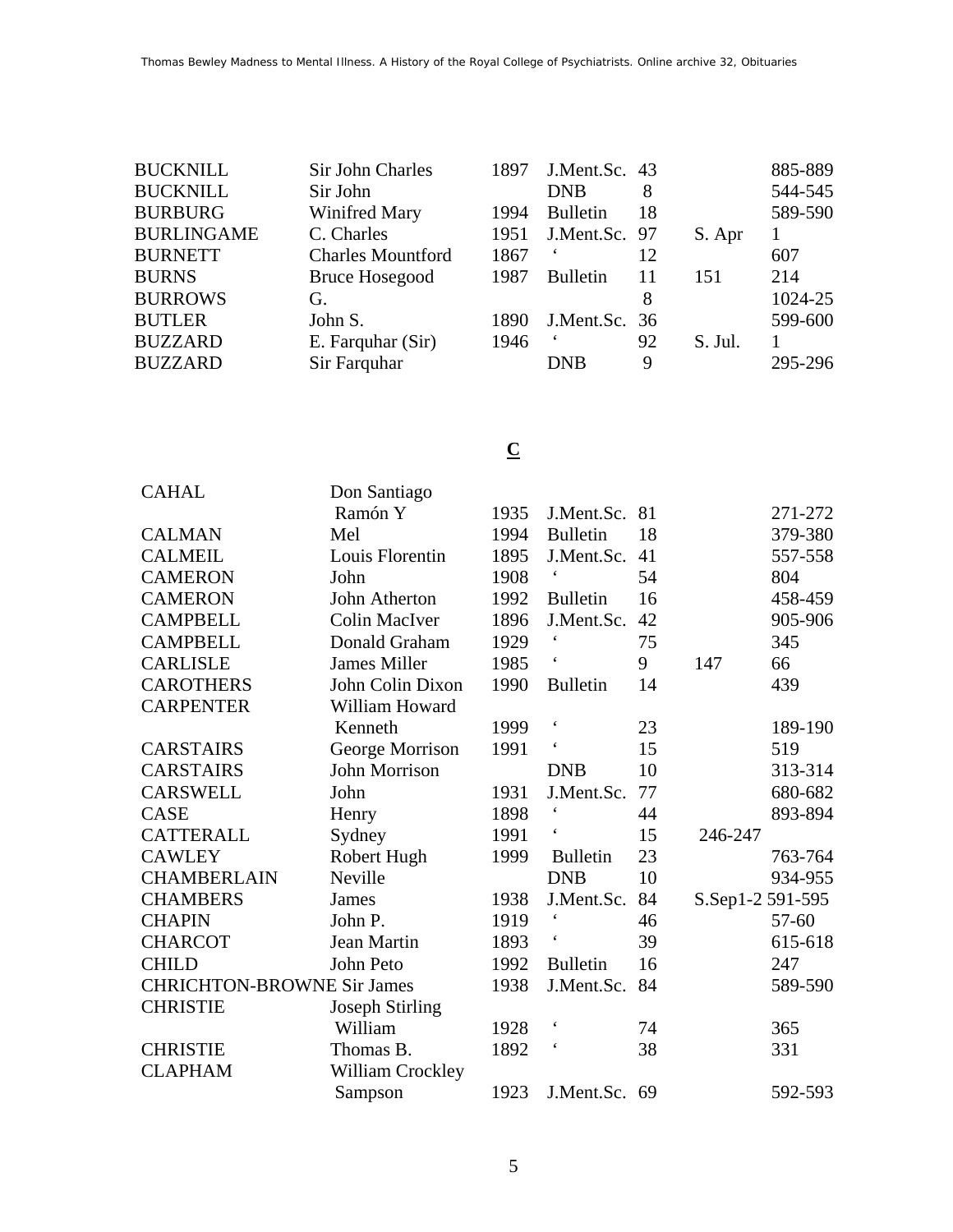| <b>CLARK</b>           | Archibald Campbell 1902 |      |                          | 48 | 209-210: 371 |              |
|------------------------|-------------------------|------|--------------------------|----|--------------|--------------|
| <b>CLARK</b>           | John Arthur             | 1984 | <b>Bulletin</b>          | 8  | 145          | 98           |
| <b>CLARKE</b>          | <b>Charles Kirk</b>     | 1924 | J.Ment.Sc.               | 70 |              | 343-346      |
| <b>CLEATON</b>         | <b>John Davies</b>      | 1901 | $\boldsymbol{\varsigma}$ | 47 |              | 863          |
| <b>CLOUSTON</b>        | <b>Thomas Smith</b>     | 1915 | $\boldsymbol{\zeta}$     | 61 |              | 333-338:     |
|                        |                         |      |                          |    |              | 494-496      |
| <b>CLOUSTON</b>        | <b>Thomas Smith</b>     |      | <b>DNB</b>               | 12 |              | 211-12       |
| <b>CLYNE</b>           | Max Berthold            | 2000 | <b>Bulletin</b>          | 24 |              | 398-399      |
| <b>COBBING</b>         | Natalie                 | 1984 | <b>Bulletin</b>          | 8  | 145          | 98           |
| <b>COLE</b>            | (Robert Henry           | 1926 | J.Ment.Sc.               | 72 |              | 718-719      |
| <b>COLE</b>            | (Robert Henry           | 1927 |                          | 73 |              | :169         |
| <b>COLIN</b>           | Henri                   | 1931 |                          | 77 |              | $1 - 3$      |
| <b>COLLIN</b>          | Michael Abdy            | 1954 | J.Ment.Sc.100            |    | S.Oct        | $\mathbf{1}$ |
| <b>COLLINS</b>         | Sir William             |      | <b>DNB</b>               | 12 |              | 742-743      |
| <b>COLLIS</b>          | John Mayne              | 1923 | $\boldsymbol{\zeta}$     | 69 |              | 144-145      |
| <b>CONNELL</b>         | Philip Henry            | 1999 | <b>Bulletin</b>          | 23 |              | 315-316      |
| <b>CONOLLY</b>         | John                    | 1866 | J.Ment.Sc.               | 12 |              | 146-149:276  |
| <b>CONOLLY</b>         | John                    |      | <b>DNB</b>               | 12 |              | 980-983      |
| <b>CONSIDINE</b>       | Thomas Ivory            | 1935 | J.Ment.Sc.               | 81 |              | 747-748      |
| <b>CONTAGNE</b>        | Henri                   | 1896 | $\boldsymbol{\varsigma}$ | 42 |              | 474-475      |
| <b>COOK</b>            | Leslie Colin            | 1985 | <b>Bulletin</b>          | 9  | 147          | 126-127      |
| <b>COOKE</b>           | Marriot (K.B.E.)        | 1932 | J.Ment.Sc.               | 78 |              | $1 - 11$     |
| <b>COOPER</b>          | J.W. Astley             | 1939 | $\pmb{\zeta}$            | 85 | S. Jan       | $\mathbf{1}$ |
| <b>COOPER</b>          | <b>Anthony Ashley</b>   |      |                          |    |              |              |
|                        | $7th$ Lord Shaftesbury  |      | <b>DNB</b>               | 13 |              | 223-227      |
| <b>CORSELLIS</b>       | J.A. Nick               | 1996 | <b>Bulletin</b>          | 20 |              | 508-509      |
| <b>COUPLAND</b>        | Sydney                  | 1930 | J.Ment.Sc.               | 76 |              | 581-582      |
| <b>COURTNEY</b>        | <b>Edward Mazière</b>   | 1913 |                          | 59 |              | 179-181: 398 |
| <b>COX</b>             | Michael Francis         | 1927 |                          | 73 |              | 341: 355-356 |
| <b>COXE</b>            | James (Sir)             | 1878 |                          | 24 |              | 321-327;     |
|                        |                         |      |                          |    | 345-347      |              |
| <b>COXON</b>           | Mary Wynne              | 1996 | <b>Bulletin</b>          | 20 |              | 774          |
| <b>CRADDOCK</b>        | Frederick Hurst         | 1907 | J.Ment.Sc.               | 53 |              | 230-231      |
| <b>CRAIG</b>           | Sir Maurice             | 1935 |                          | 81 |              | 480-481      |
| <b>CRAIGIE</b>         | Hugh Brechin            | 1994 | <b>Bulletin</b>          | 18 |              | 317-318      |
| <b>CREAK</b>           | <b>Eleanor Mildred</b>  | 1994 |                          | 18 |              | 318-319      |
| <b>CRICHTON BROWNE</b> |                         |      | <b>DNB</b>               | 8  |              | 172-173      |
| <b>CROW</b>            | <b>Henry James</b>      | 1987 | <b>Bulletin</b>          | 11 | 151          | 395          |
| <b>CROWTHER</b>        | <b>Sydney Nelion</b>    | 1915 | J.Ment.Sc.               | 61 |              | 171          |
| <b>CULLINAN</b>        | D.                      | 1912 | J.Ment.Sc.               | 58 |              | 529          |
| <b>CUNNINGHAM</b>      | <b>Robert Campbell</b>  | 1990 | <b>Bulletin</b>          | 14 |              | 123          |
| <b>CURRAN</b>          | Desmond                 | 1986 |                          | 10 | 149          | 95-96        |
| <b>CUTHBERT</b>        | <b>Theodore Martin</b>  | 1982 |                          | 6  | 141          | 206          |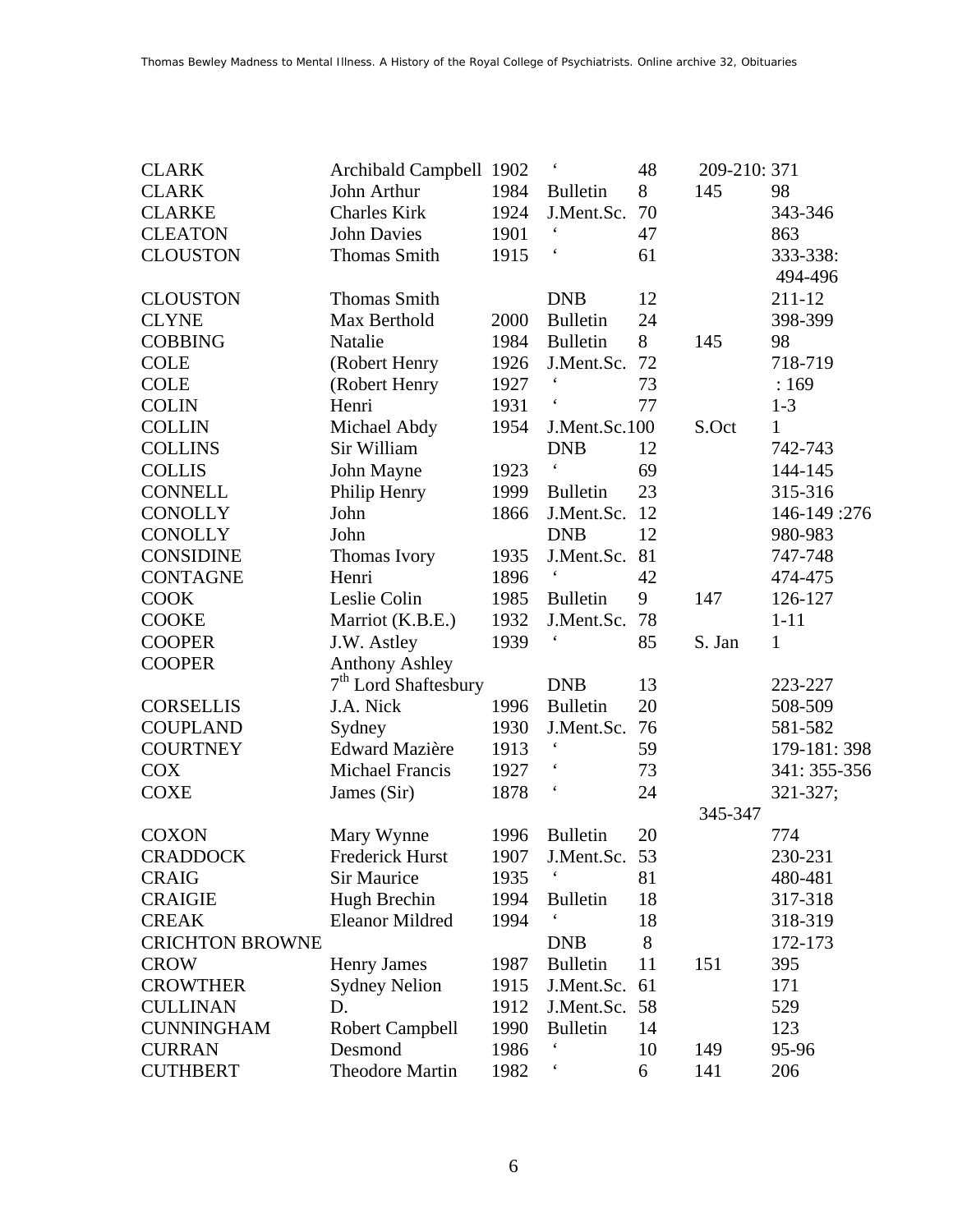## **D**

| <b>DAGONET</b>    | Henri                      | 1903 | J.Ment.Sc.               | 49             |               | 214-215        |
|-------------------|----------------------------|------|--------------------------|----------------|---------------|----------------|
| <b>DAHL</b>       | Ludwig Vilhelm             | 1891 | J.Ment.Sc.               | 37             |               | 334            |
| <b>DAMEROW</b>    | (Prof)                     | 1867 |                          | 12             |               | 608            |
| <b>DAVIDSON</b>   | Arthur                     | 1938 | $\boldsymbol{\zeta}$     | 84             | S.May/Jly     |                |
| <b>DAVIDSON</b>   | Samai Isaac                | 1987 | <b>Bulletin</b>          | 11             | 151           | 73             |
| <b>DAVIDSON</b>   | Thomas Wishart             | 1983 | $\pmb{\zeta}$            | 7              | 143           | 19             |
| <b>DAVIES</b>     | David Lewis                | 1983 |                          | $\overline{7}$ | 14            | 359-60         |
| <b>DAVIS</b>      | <b>Arthur Nathaniel</b>    | 1923 | J.Ment.Sc.               | 69             |               | 145            |
| <b>DAVIS</b>      | Derek Russell              | 1993 | <b>Bulletin</b>          | 17             | 11            | 314            |
| <b>DAVY</b>       | <b>Brian</b>               | 1994 |                          | 18             |               | 191            |
| <b>DAWSON</b>     | <b>Donald James</b>        |      |                          |                |               |                |
|                   | Cranston                   | 1990 | $\boldsymbol{\varsigma}$ | 14             |               | 697            |
| DE ALARCON        | Richard                    | 1986 | <b>Bulletin</b>          | 10             | 149           | 327            |
| <b>DELASLAUVE</b> | Louis Jean Francois        | 1893 | J.Ment.Sc.               | 39             |               | 618-619        |
| <b>DENHAM</b>     | John                       | 1985 | <b>Bulletin</b>          | 9              | 147           | 127            |
| <b>DENMARK</b>    | John Clifford              | 1999 | $\boldsymbol{\varsigma}$ | 23             |               | 188-189        |
| <b>DESPINE</b>    | Prosper                    | 1893 | J.Ment.Sc.               | 39             |               | 159-160        |
| <b>DEVINE</b>     | Henry                      | 1940 | $\boldsymbol{\zeta}$     | 86             |               | 1153-1154      |
| <b>DEWHURST</b>   | Kenneth Eastham            | 1985 | <b>Bulletin</b>          | 9              | 147           | 166            |
| <b>DICKINSON</b>  | Henry                      | 1938 | J.Ment.Sc.               | 84             | S.Mar         | $\overline{2}$ |
| <b>DICKSON</b>    | Francis Kennedy            | 1907 | $\pmb{\zeta}$            | 53             |               | 419            |
| <b>DICKSON</b>    | J. Thompson                | 1874 | $\pmb{\zeta}$            | 20             |               | 133            |
| <b>DICKSON</b>    | <b>Thomas Graham</b>       | 1921 |                          | 67             |               | 125            |
| <b>DIX</b>        | Dorothea L.                | 1887 | $\pmb{\zeta}$            | 33             |               | 477-479        |
| <b>DIXON</b>      | J. Francis                 | 1938 | $\boldsymbol{\zeta}$     |                | 84 S.Mar/Sept | 2, 2           |
| <b>DIXON</b>      | <b>Michael Frank</b>       | 1990 | <b>Bulletin</b>          | 14             |               | 505-506        |
| <b>DODDS</b>      | William John               | 1939 | J.Ment.Sc.               | 85             | S.Jul.        | 1              |
| <b>DOHERTY</b>    | Peter Raymond              | 1993 | <b>Bulletin</b>          | 17             |               | 575            |
| <b>DONEGAN</b>    | Thomas O'Conor             | 1914 | J.Ment.Sc.               | 60             |               | 347            |
| <b>DONNELLY</b>   | John                       | 1999 | <b>Bulletin</b>          | 23             |               | 635-636        |
| <b>DONKIN</b>     | Sir Horatio Brian          | 1928 | J.Ment.Sc.               | 74             |               | $1 - 12$       |
| <b>DOUGAL</b>     | Robert                     | 1990 | <b>Bulletin</b>          | 14             |               | 760-761        |
| <b>DOUGLAS</b>    | <b>Alexander Dalrymple</b> |      |                          |                |               |                |
|                   | McLean                     | 1993 |                          | 17             |               | 252            |
| <b>DOUGLAS</b>    | <b>Archibald Robertson</b> | 1915 | J.Ment.Sc.               | 61             |               | 520-521        |
| DOUGLAS ' '       | 1916                       |      | 62                       |                | 225           |                |
| <b>DOWN</b>       | John Langdon               |      | <b>DNB</b>               | 16             |               | 789-796        |
| <b>DOWNHAM</b>    | <b>Edward Townsley</b>     | 1997 | <b>Bulletin</b>          | 21             |               | 191            |
| <b>DRAPER</b>     | Joseph                     | 1892 | J.Ment.Sc.               | 38             |               | 480-482        |
| <b>DRAPER</b>     | T.                         | 1920 |                          | 66             |               | 66             |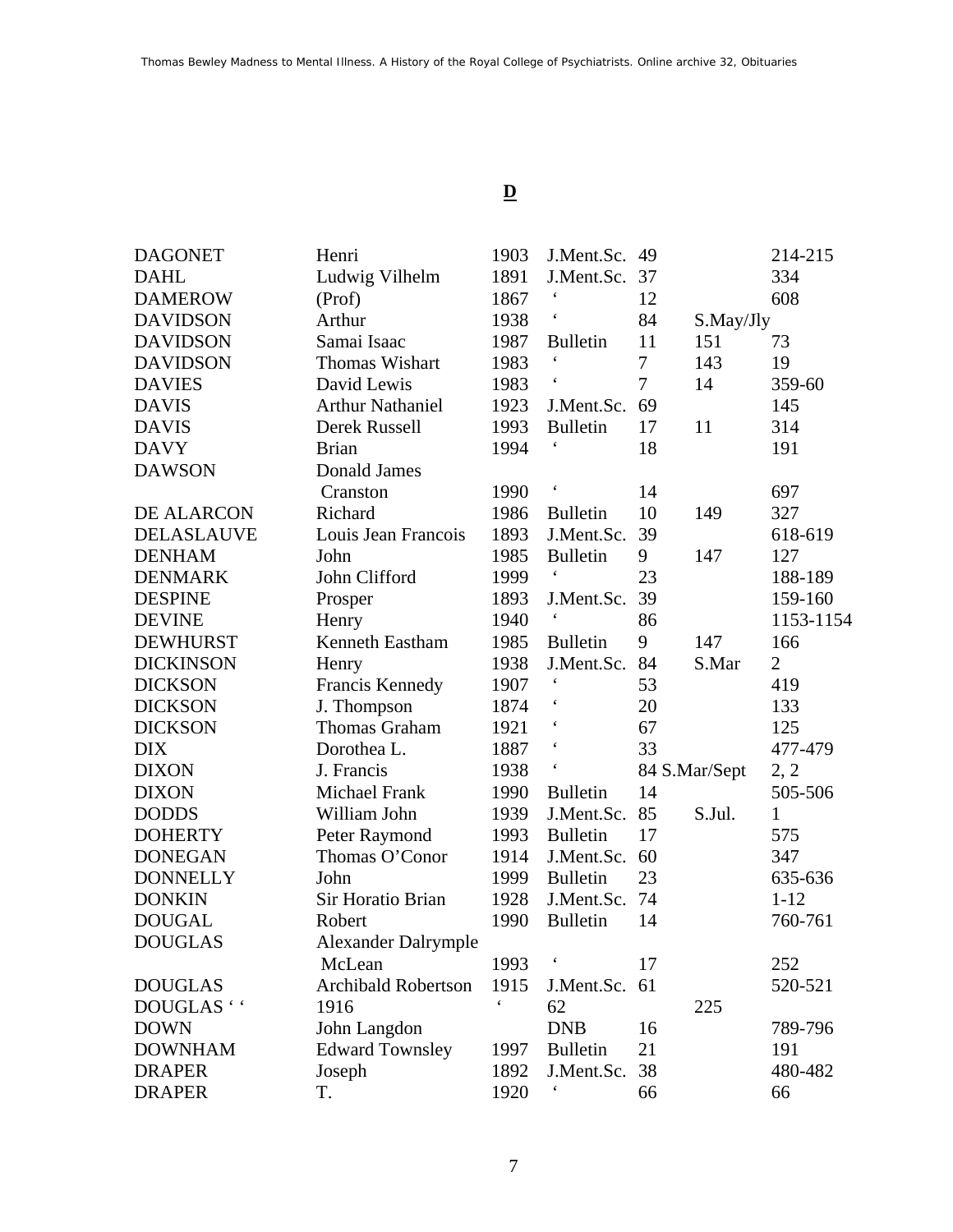| <b>DRUMMOND</b> | Sir David      | 1932  |                 | 78 | 773.    |
|-----------------|----------------|-------|-----------------|----|---------|
| <b>DUMESNIL</b> | Edouard J.B.   | 1885. |                 | 30 | 655-656 |
| <b>DUNCAN</b>   | William Arthur | 1932  |                 | 78 | 257     |
| <b>DUNN</b>     | Edwin Lindsay  | 1920  |                 | 66 | 195-196 |
| <b>DUNNE</b>    | John           | 1991  | <b>Bulletin</b> | 15 | 316     |

#### **E**

| <b>EADES</b>        | Albert Irwin              | 1924 | J.Ment.Sc.               | 70  |          | 503-504        |
|---------------------|---------------------------|------|--------------------------|-----|----------|----------------|
| <b>EAGER</b>        | Richard                   | 1947 | $\pmb{\zeta}$            | 93  | S.Apr    | 1              |
| <b>EAGER</b>        | Wilson                    | 1920 | $\boldsymbol{\varsigma}$ | 66  |          | 352-353        |
| <b>EAMES</b>        | James Alexander           | 1886 | $\boldsymbol{\varsigma}$ | 32  |          | $461 - 462$ :  |
|                     |                           |      |                          |     |          | 628-630        |
| <b>EARLE</b>        | Pliny                     | 1892 | $\boldsymbol{\varsigma}$ | 38  |          | 479-480        |
| <b>EARLS</b>        | J.H.                      | 1938 | $\boldsymbol{\varsigma}$ | 84  | S. Mar   | $\overline{2}$ |
| <b>EAST</b>         | <b>Sir Norwood</b>        | 1954 | $\boldsymbol{\zeta}$     | 106 | S. Jan   | 1:Oct.1        |
| <b>EATON</b>        | Richard                   | 1875 | $\boldsymbol{\varsigma}$ | 20  |          | 662            |
| <b>EDELSTON</b>     | Harry                     | 1994 | <b>Bulletin</b>          | 18  |          | 380            |
| <b>EL-KHOLY</b>     | <b>Mohammed Kamel</b>     | 1986 | $\boldsymbol{\zeta}$     | 10  | 149      | 327            |
| <b>ELLIOT</b>       | George Stanley            | 1912 | J.Ment.Sc.               | 58  |          | 386-387        |
| <b>ELLIS</b>        | Henry Havelock            | 1939 | $\boldsymbol{\zeta}$     | 85  | S. Sept. | 1              |
| <b>ELLIS</b>        | $\epsilon = \epsilon$     | 1940 | $\boldsymbol{\varsigma}$ | 86  |          | 192-193        |
| <b>ELLIS</b>        | Henry Havelock            |      | <b>DNB</b>               | 18  |          | 224-227        |
| <b>ELLIS</b>        | Mary Jenny Luke           | 1984 | <b>Bulletin</b>          | 8   | 145      | 15             |
| <b>EMERY</b>        | Ralph                     | 1997 | <b>Bulletin</b>          | 21  |          | 799            |
| <b>ENNALS</b>       | Lord David                | 1996 |                          | 20  |          | 63             |
| <b>ERSKINE</b>      | William Vaughan Adam 1989 |      | $\boldsymbol{\varsigma}$ | 13  | 155      | 653            |
| <b>ESSEN-MÖLLER</b> | Erik                      | 1993 |                          | 17  |          | 637-638        |
| <b>EUSTACE</b>      | <b>Henry Marcus</b>       | 1928 | J.Ment.Sc.               | 74  |          | 367            |
| <b>EUSTACE</b>      | John                      | 1899 | $\boldsymbol{\zeta}$     | 45  |          | 626            |
| <b>EUSTACE</b>      | William Neilson           | 1951 | $\boldsymbol{\varsigma}$ | 97  | S. Jan   | 5              |
| <b>EVANS</b>        | Jack Lewis                | 1995 | <b>Bulletin</b>          | 19  |          | 460-461        |
| <b>EVERTS</b>       | B.H.                      | 1883 | J.Ment.Sc.               | 29  |          | 456            |
| <b>EWART</b>        | <b>Charles Theodore</b>   | 1917 |                          | 63  |          | 457-458        |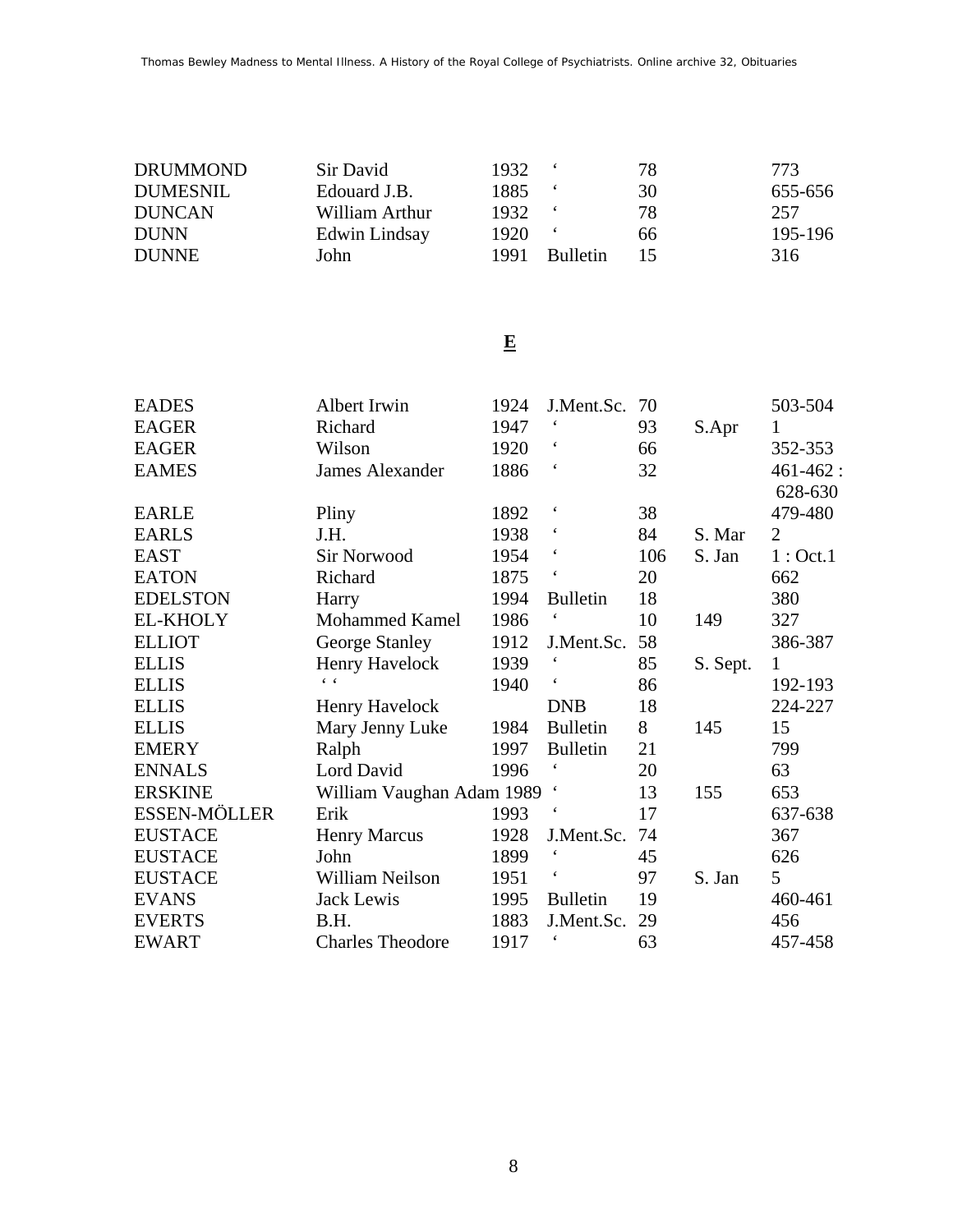# **F**

| <b>FABISCH</b>     | Walter                  | 1992 | <b>Bulletin</b>          | 16     |     | 377           |
|--------------------|-------------------------|------|--------------------------|--------|-----|---------------|
| <b>FAIRBURN</b>    | <b>Anthony Clare</b>    | 1989 | $\boldsymbol{\zeta}$     | 13     | 155 | 104-105       |
| <b>FAIRLESS</b>    | W. Dean                 | 1888 | J.Ment.Sc.               | 34     |     | 322-323       |
| <b>FALLA</b>       | William A. Swallow      | 1983 |                          | 143    |     | 97            |
| <b>FALRET</b>      | Jules                   | 1903 | J.Ment.Sc.               | 49     |     | 212-214       |
| <b>FARR</b>        | William                 |      | <b>DNB</b>               | 19     |     | 99-101        |
| <b>FAULKS</b>      | E. (Lieut.)             | 1916 | J.Ment.Sc.               | 62     |     | 225:236       |
| <b>FEARNSIDES</b>  | (Dr)                    | 1920 | J.Ment.Sc. 66            |        |     | 67-68         |
| <b>FELDMAN</b>     | Max Bernard             | 1985 | <b>Bulletin</b>          | 9      | 147 | 166           |
| <b>FELIX</b>       | Robert Hanna            | 1990 | $\pmb{\zeta}$            | 14     |     | 697           |
| FÉRÉ               | Charles                 | 1907 | J.Ment.Sc.               | 53     |     | 670-671       |
| <b>FLEMMING</b>    | Carl Friederich         | 1880 |                          | 26     |     | 478           |
| <b>FLETCHER</b>    | R.V.                    | 1904 |                          | 50     |     | 358           |
| <b>FOLKSON</b>     | Aleck                   | 1986 | <b>Bulletin</b>          | 10     | 149 | 96            |
| <b>FOOTE</b>       | <b>Richard Ford</b>     | 1865 | J.Ment.Sc.               | 10     |     | 308           |
| <b>FORDHAM</b>     | Michael                 | 1995 | <b>Bulletin</b>          | 19     |     | 581-584       |
| <b>FORDHAM</b>     | $\epsilon$              | 1996 | $\boldsymbol{\varsigma}$ | 20     |     | 126           |
| <b>FORSSMAN</b>    | Hans                    | 1995 |                          | 19     |     | 713           |
| <b>FOVILLE</b>     | (Dr Toulouse)           | 1879 | J.Ment.Sc.               | 25     |     | 145-147       |
| <b>FOVILLE</b>     | M.                      | 1888 | $\pmb{\zeta}$            | 33     |     | 656           |
| <b>FOVILLE</b>     | M.                      | 1888 |                          | 34     |     | 154-156       |
| <b>FOWLER</b>      | Richard                 |      | <b>DNB</b>               | 20     |     | 593-594       |
| <b>FOX</b>         | (Dr)                    | 1916 | J.Ment.Sc.               | 62     |     | 445           |
| <b>FOX</b>         | <b>Bonville Bradley</b> | 1902 | $\boldsymbol{\zeta}$     | 48     |     | $590:602-603$ |
| <b>FOX</b>         | Francis Ker             | 1883 | $\boldsymbol{\zeta}$     | 29     |     | 136           |
| <b>FRANKL</b>      | Liselotte               | 1989 | <b>Bulletin</b>          | 13     | 155 | 334           |
| <b>FREEDMAN</b>    | Daniel X.               | 1995 | $\boldsymbol{\zeta}$     | 19     |     | 526           |
| <b>FREUD</b>       | Anna                    | 1983 | $\boldsymbol{\varsigma}$ | $\tau$ | 143 | 19-20         |
| <b>FREUD</b>       | Anna                    |      | <b>DNB</b>               | 21     |     | $1 - 3$       |
| <b>FREUD</b>       | Sigmund                 | 1940 | J.Ment.Sc.               | 86     |     | 190-192       |
| <b>FREUD</b>       | Sigmund                 |      | <b>DNB</b>               | 21     |     | $3 - 11$      |
| <b>FREUDENBERG</b> | <b>Rudolf Karl</b>      | 1983 | <b>Bulletin</b>          | 7      | 143 | 215           |
| <b>FRIEDMAN</b>    | Maurice Herschel        | 1990 | $\pmb{\zeta}$            | 14     |     | 378-379       |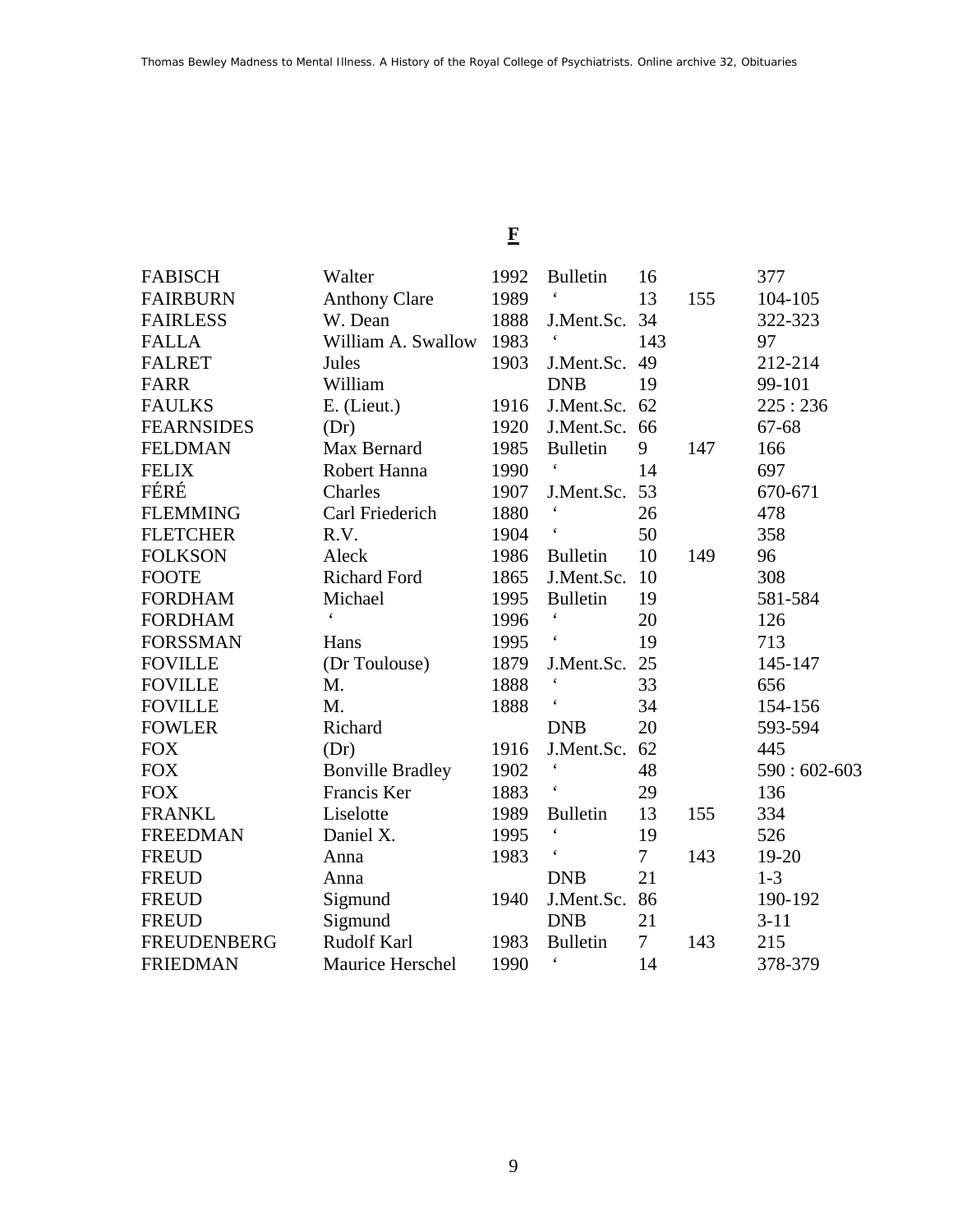### **G**

| <b>GAIRDNER</b>       | <b>William Tennant</b>     | 1907                 | J.Ment.Sc.           | 53             |        | 863-864   |
|-----------------------|----------------------------|----------------------|----------------------|----------------|--------|-----------|
| <b>GAIRDNER</b>       | Professor W.T.             |                      | <b>DNB</b>           | 21             |        | 280-281   |
| <b>GALBRAITH</b>      | <b>Angus James</b>         | 1992                 | <b>Bulletin</b>      | 16             |        | 525-526   |
| <b>GARDNER</b>        | Alan James                 | 1987                 | $\pmb{\zeta}$        | 11             | 151    | 176       |
| <b>GARNER</b>         | W.H.                       | 1904                 | J.Ment.Sc.           | 50             |        | 257       |
| <b>GARNIER</b>        | Paul                       | 1905                 |                      | 51             |        | 449       |
| <b>GASKELL</b>        | Samuel                     | 1886                 |                      | 32             |        | 235-236   |
| <b>GASQUET</b>        | Joseph Raymond             | 1903                 | $\pmb{\zeta}$        | 40             |        | 212       |
| <b>GASPERINE</b>      | John Jones                 | 1926                 |                      | 72             |        | 721       |
| $6 - 6 - 6$           | 1927                       | $\boldsymbol{\zeta}$ | 73                   |                | 169    |           |
| <b>GAVIN</b>          | Lawrence                   | 1936                 |                      | 82             | S. Jan | $2:21-22$ |
| <b>GEOGHEGAN</b>      | <b>Edward Geague</b>       | 1882                 |                      | 27             |        | 636-637   |
| <b>GIACOMINI</b>      | Carlo (Prof)               | 1899                 | $\boldsymbol{\zeta}$ | 45             |        | 221       |
| <b>GIBBENS</b>        | <b>Trevor Charles Noel</b> | 1984                 | <b>Bulletin</b>      | 8              | 145    | 35        |
| <b>GIBSON</b>         | George Rae                 | 1933                 | J.Ment.Sc.           | 79             |        | 218:232   |
| <b>GIDDINGS</b>       | Matilda Robins             |                      |                      |                |        |           |
|                       | (Matron)                   | 1900                 |                      | 46             |        | 617-618   |
| <b>GIFFORD</b>        | <b>Hardinge Frank</b>      | 1909                 | $\boldsymbol{\zeta}$ | 55             |        | 208       |
| <b>GILCHRIST</b>      | <b>James</b>               | 1886                 |                      | 32             |        | 308       |
| <b>GILFILLAN</b>      | Samuel                     | 1935                 |                      | 81             |        | 725       |
| <b>GILL</b>           | Henry Clifford             | 1883                 |                      | 29             |        | 136-137   |
| <b>GILL</b>           | <b>Samuel Ernest</b>       | 1945                 |                      | 91             |        | 40        |
| <b>GILLAND</b>        | <b>Robert Bryce</b>        | 1887                 |                      | 33             |        | 167:345   |
| <b>GILLESPIE</b>      | <b>Robert Dick</b>         | 1946                 | $\pmb{\zeta}$        | 92             | S.Jan  | 41        |
| <b>GILMOUR</b>        | David                      | 1994                 | <b>Bulletin</b>      | 18             |        | 254-255   |
| <b>GLASS</b>          | <b>Joseph Vincent</b>      | 2000                 | <b>Bulletin</b>      | 24             |        | 479-480   |
| <b>GODDING</b>        | William Whitney            | 1900                 | J.Ment.Sc.           | 46             |        | 404-406   |
| <b>GOLDBERG</b>       | <b>Gerald James</b>        | 1990                 | <b>Bulletin</b>      | 14             |        | 506       |
| <b>GOLDSMITH</b>      | W.B.                       | 1888                 | J.Ment.Sc.           | 34             |        | 320-322   |
| <b>GOLGI</b>          | Camillo                    | 1926                 |                      | 72             |        | 453-454   |
| <b>GOLLA</b>          | F.L.                       |                      | <b>DNB</b>           | $\overline{4}$ |        | 179-180   |
| <b>GOMERSALL</b>      | James David                | 1995                 | <b>Bulletin</b>      | 19             |        | 798       |
| GOOD                  | <b>Thomas Saxty</b>        | 1946                 | J.Ment.Sc.           | 92             | S. Jan | $40 - 41$ |
| <b>GOODALL</b>        | Edwin                      | 1945                 |                      | 91             | S. Jan | 39        |
| <b>GOODMAN</b>        | Arnold (Lord)              | 1996                 | <b>Bulletin</b>      | 20             |        | $60 - 62$ |
| <b>GOODMAN</b>        | Rt.Hon.Lord                |                      | <b>DNB</b>           | 22             |        | 788-791   |
| <b>GORDON-RUSSELL</b> | <b>James Bertrand</b>      | 1995                 | <b>Bulletin</b>      | 19             |        | 123-124   |
| <b>GOSLING</b>        | Robert (Bob)               | 2000                 | $\pmb{\zeta}$        | 24             |        | 356-357   |
| <b>GOULD</b>          | Jonathon Horace            | 1986                 |                      | 10             | 149    | 124-125   |
| <b>GRAHAM</b>         | Arthur                     | 1993                 | <b>Bulletin</b>      | 17             |        | $60 - 61$ |
| <b>GRAHAM</b>         | <b>Arthur Noble</b>        | 1990                 |                      | 14             |        | 62        |
| <b>GRAHAM</b>         | Frank Walter               | 1995                 |                      | 19             |        | 653-654   |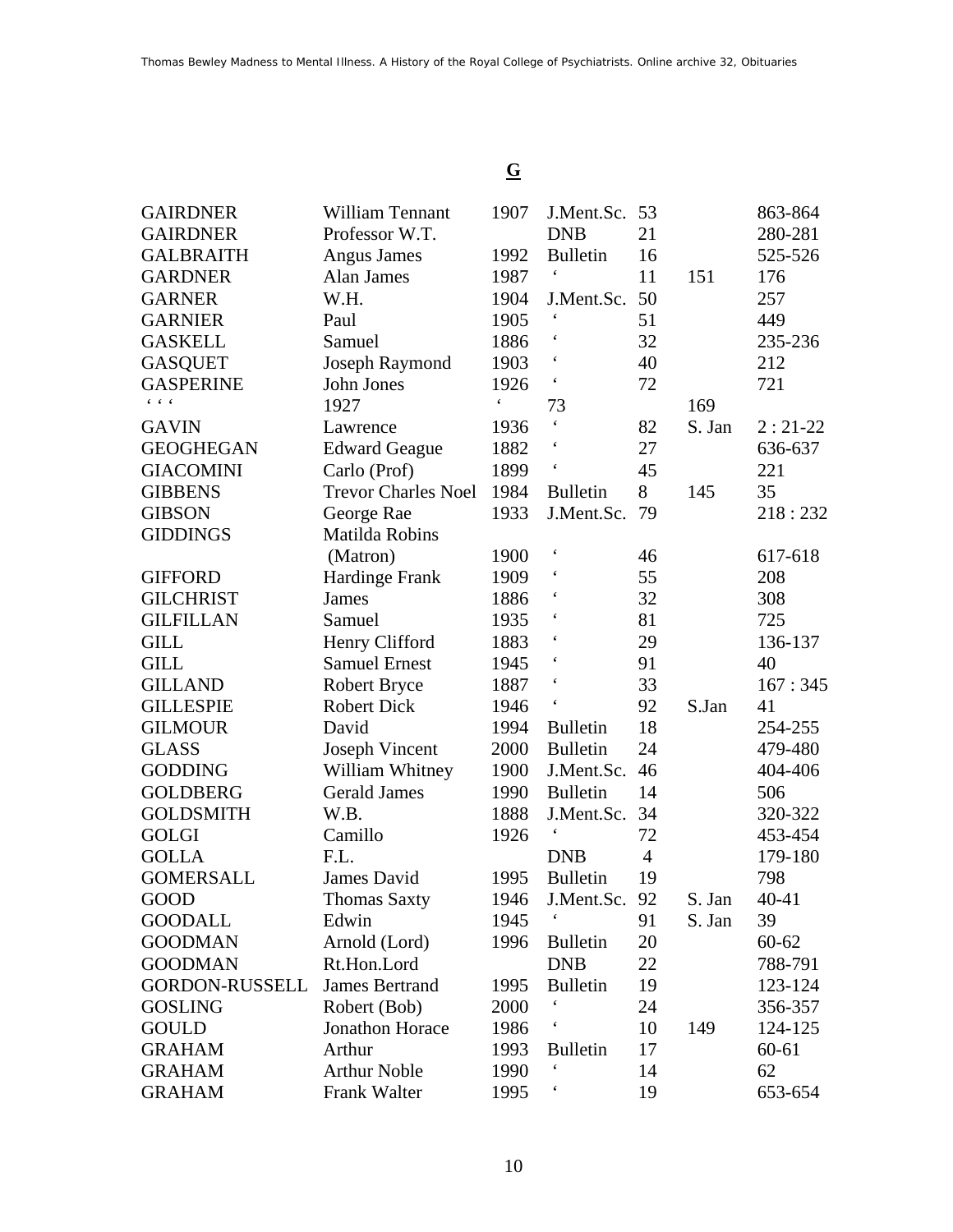| <b>GRAHAM</b>    | William              | 1918 | J.Ment.Sc. 64   |    |     | 114-115    |
|------------------|----------------------|------|-----------------|----|-----|------------|
| <b>GRAY</b>      | John P.              | 1887 | J.Ment.Sc. 32   |    |     | 627-628    |
| <b>GRAY</b>      | <b>Landon Carter</b> | 1900 | 6               | 46 |     | 829        |
| <b>GRAY</b>      | William John         | 1986 | <b>Bulletin</b> | 10 | 149 | 125        |
| <b>GREENLEES</b> | <b>Thomas Duncan</b> | 1866 | J.Ment.Sc. 75   |    |     | 353-354    |
| <b>GREENWOOD</b> | Arthur               |      | <b>DNB</b>      | 23 |     | 617-620    |
| <b>GREEMP</b>    | (Dr)                 | 1866 | J.Ment.Sc. 11   |    |     | 456        |
| <b>GRIERSON</b>  | Samuel               | 1890 |                 | 36 |     | 468-469    |
| <b>GRIFFITH</b>  | Alfred Hume          | 1919 | $\epsilon$      | 65 |     | $46:60-61$ |
| <b>GRIFFITHS</b> | Alwyn Byron          | 1997 | <b>Bulletin</b> | 21 |     | 317        |
| <b>GROEN</b>     | <b>Judy Joannes</b>  | 1991 | 6               | 15 | 155 | 584        |
| <b>GUY</b>       | Professor W.A.       |      | <b>DNB</b>      | 24 |     | 334-335    |

### **H**

| <b>HAAS</b>       | Hans Erich                | 1991      | <b>Bulletin</b>          | 15       |     | 185-186   |
|-------------------|---------------------------|-----------|--------------------------|----------|-----|-----------|
| <b>HAFNER</b>     | Christopher               | 1986      | $\boldsymbol{\zeta}$     | 10       | 149 | 327       |
| <b>HAINES</b>     | Herbert (Rev)             | 1873      | J.Ment.Sc.               | 18       |     | 631       |
| <b>HALDANE</b>    | <b>Frederick Paterson</b> | 1984      | <b>Bulletin</b>          | 8        | 145 | $15 - 16$ |
| <b>HALLIDAY</b>   | James Larmen              | 1984      | $\pmb{\zeta}$            | 8        | 145 | 35        |
| <b>HAMADAH</b>    | Kamel                     | 1998      | $\pmb{\zeta}$            | 22       |     | 523       |
| <b>HAMBLY</b>     | <b>Michael Trevor</b>     | 1995      | $\boldsymbol{\zeta}$     | 19       |     | 797       |
| <b>HAMER</b>      | <b>Anthony Cyril</b>      | 1987      |                          | 11       | 151 | 35        |
| <b>HAMILTON</b>   | John Richard              | 1990      | $\boldsymbol{\zeta}$     | 14       |     | 570-571   |
| <b>HAMILTON</b>   | Max                       | 1984      |                          | 13       | 155 | $43 - 45$ |
| HARDWICK-SMITH    | John Eaton                | 1998      |                          | 22       |     | 191       |
| <b>HARE</b>       | <b>Edward Henry</b>       | 1997      | $\boldsymbol{\varsigma}$ | 21       |     | 312-315   |
| <b>HARRINGTON</b> | John Anthony              | 2000      | $\boldsymbol{\zeta}$     | 24       |     | 158-159   |
| <b>HARRIS</b>     | John Stuart               | 1987      | $\boldsymbol{\zeta}$     | 11       | 151 | 146       |
| <b>HART</b>       | Ernest                    | 1898      | J.Ment.Sc.               | 44       |     | 456       |
| <b>HARTMAN</b>    | Mark                      | 1994      | <b>Bulletin</b>          | 18       |     | 442       |
| <b>HARRISON</b>   | (Prof)                    | 1859      | J.Ment.Sc.               | 4        |     | 624       |
| <b>HASLAM</b>     | John                      |           | <b>DNB</b>               | 25       |     | 709-711   |
| <b>HASSE</b>      | Jean Paul                 | 1899      | J.Ment.Sc.               | $\gamma$ |     | 381       |
| <b>HASTINGS</b>   | Charles (Sir)             | 1866      | $\pmb{\zeta}$            | 12       |     | 455       |
| <b>HAUGHTON</b>   | Samuel (Rev.Prof)         | 1898      |                          | 44       |     | 222-223   |
| <b>HAUGHTON</b>   | Rev. Dr                   |           | <b>DNB</b>               | 25       |     | 836-838   |
| <b>HAVILAND</b>   | C. Floyd                  | 1930      | J.Ment.Sc.               | 76       |     | 216       |
| <b>HAWKINS</b>    | Henry (Rev)               | 1905 : 51 |                          |          | 237 |           |
| <b>HAWKINGS</b>   | John Roger                | 1988      | <b>Bulletin</b>          | 12       | 153 | 155       |
| <b>HAY</b>        | J. Frank S.               | 1926      | J.Ment.Sc.               | 72       |     | 160-161   |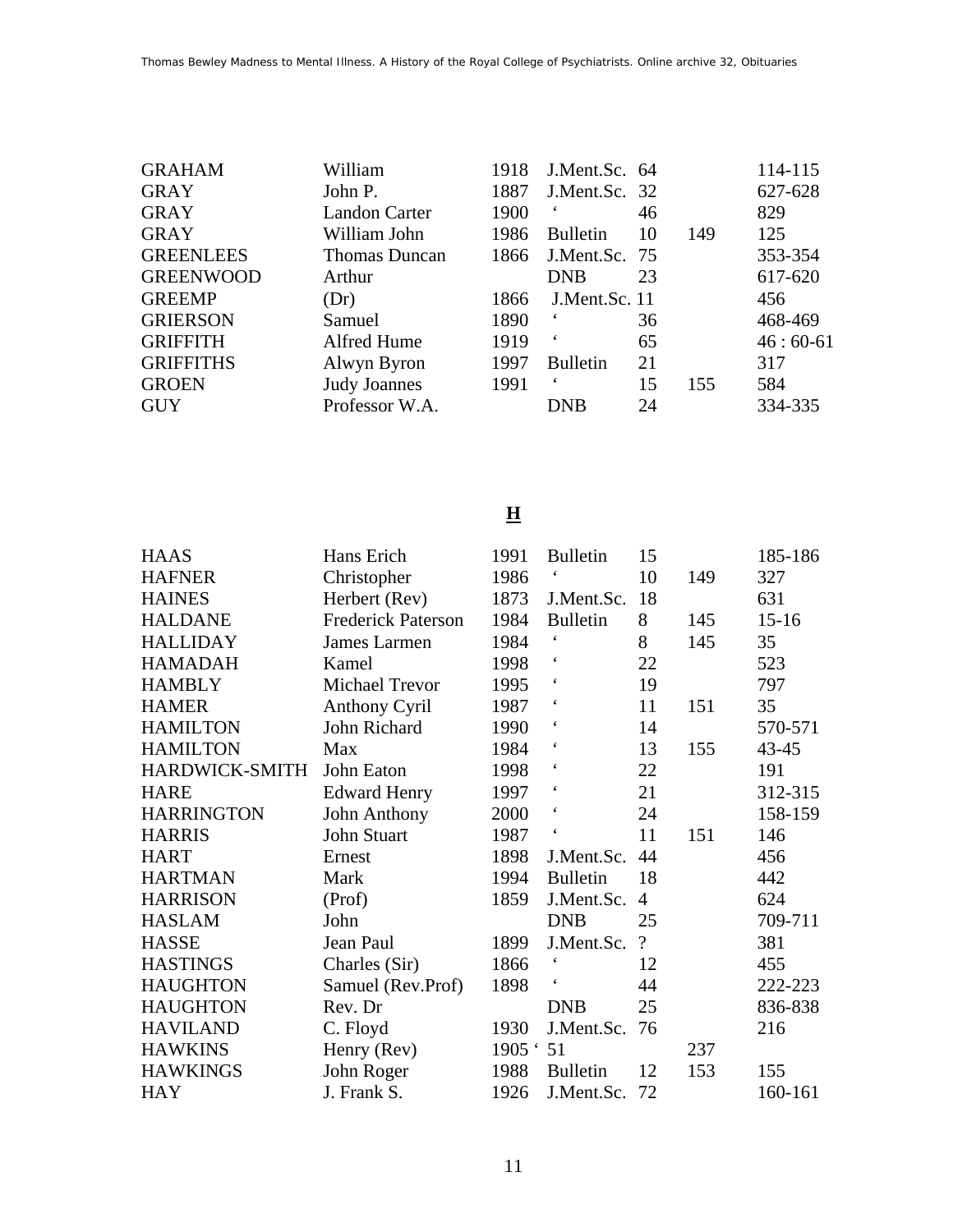| <b>HAYDON</b>     | Mr                         | 1891   | $\boldsymbol{\zeta}$     | 37     |         | 172          |
|-------------------|----------------------------|--------|--------------------------|--------|---------|--------------|
| <b>HAYWARD</b>    | <b>Sydney Thomas</b>       | 1986   | <b>Bulletin</b>          | 10     | 149     | 254          |
| <b>HAYNES</b>     | Horace                     | 1927   | J.Ment.Sc.               | 40     |         | 332-333      |
| <b>HEARDER</b>    | George Jonathon            | 1894   | J.Ment.Sc.               | 40     |         | 332-333      |
| <b>HEIDENHEIM</b> | Rudolf (Prof)              | 1898   |                          | 44     |         | 228          |
| <b>HEIMANN</b>    | Paula                      | 1983   | <b>Bulletin</b>          | $\tau$ | 143     | 60           |
| <b>HEMSI</b>      | Loic                       | 1988   | $\boldsymbol{\zeta}$     | 12     | 153     | 555          |
| <b>HENDERSON</b>  | Sir David                  |        | <b>DNB</b>               | 26     |         | 305-306      |
| <b>HENDERSON</b>  | Ian                        | 1986   | <b>Bulletin</b>          | 10     | 149     | 222          |
| <b>HENLEY</b>     | <b>Edward Whishaw</b>      | 1909   | J.Ment.Sc.               | 55     |         | 210          |
| <b>HERBERT</b>    | <b>Thomas</b>              | 1919   | $\boldsymbol{\zeta}$     | 65     |         | 46:62        |
| <b>HEROLD</b>     | Sigrid                     | 1993   | <b>Bulletin</b>          | 17     |         | 378          |
| <b>HEWITT</b>     | <b>Edward John</b>         |        |                          |        |         |              |
|                   | Campbell                   | 1987   | $\boldsymbol{\varsigma}$ | 11     | 151     | 357          |
| <b>HEWSON</b>     | John Dale                  | 1884   | J.Ment.Sc.               | 30     |         | 166          |
| <b>HIGGINS</b>    | William Henry              | 1898   | J.Ment.Sc.               | 44     |         | 222          |
| <b>HILL</b>       | John Denis Nelson          | 1982   | <b>Bulletin</b>          | 6      | 141     | 206-207      |
|                   | (Sir)                      |        |                          |        |         |              |
| <b>HILL</b>       | Denis                      |        | <b>DNB</b>               | 27     |         | 122-123      |
| <b>HILL</b>       | <b>Robert Gardiner</b>     | 1878   | J.Ment.Sc.               | 24     |         | 327-328      |
| <b>HILLS</b>      | <b>William Charles</b>     | 1902   | J.Ment.Sc.               | 48     |         | 388-389      |
| <b>HINE</b>       | G.T. (F.R.I.B.A.)          | 1916 ' | 62                       |        | 649-651 |              |
| <b>HINGSTON</b>   | <b>Joseph Tregelles</b>    | 1917   | $\boldsymbol{\zeta}$     | 63     |         | 312          |
| <b>HITCH</b>      | Samuel                     |        | <b>DNB</b>               | 27     |         | 322-323      |
| <b>HITCHMAN</b>   | John                       | 1893   | J.Ment.Sc.               | 39     |         | 470-472      |
| <b>HOBSON</b>     | Robert F.                  | 2000   | <b>Bulletin</b>          | 24     |         | 238          |
| <b>HOLDEN</b>     | Joseph Michael Cecil 1995  |        | $\pmb{\zeta}$            | 19     |         | 653          |
| <b>HOLLAND</b>    | Sir Henry                  |        | <b>DNB</b>               | 27     |         | 668-669      |
| <b>HOLLANDER</b>  | <b>Bernard</b>             | 1934   | J.Ment.Sc.               | 80     |         | 463          |
| <b>HOLMAN</b>     | Portia Grenfall            | 1983   | <b>Bulletin</b>          | $\tau$ | 143     | 174          |
| <b>HOOD</b>       | William Charles (Sir) 1870 |        | J.Ment.Sc.               | 16     |         | 152          |
| <b>HOPKINS</b>    | <b>Charles Leighton</b>    | 1927   | $\boldsymbol{\zeta}$     | 73     |         | 353-354      |
| <b>HORSLEY</b>    | John Stephen               | 1986   | Bulletin                 | 10     | 149     | 255          |
| <b>HOTCHKIS</b>   | <b>Robert Dunmore</b>      | 1947   | J.Ment.Sc.               | 93     | S. Apr  | $\mathbf{1}$ |
| <b>HOUDEN</b>     | James C                    | 1897   |                          | 43     |         | 889          |
| <b>HOUDEN</b>     | $6 - 6$                    | 1898   |                          | 44     |         | 223-224      |
| <b>HOWDEN</b>     | <b>Thomas</b>              | 1878   |                          | 24     |         | 504          |
| <b>HUME</b>       | J.R.                       |        | <b>DNB</b>               | 28     |         | 770          |
| <b>HUSAIN</b>     | Ishrat                     | 2000   | <b>Bulletin</b>          | 24     |         | 77           |
| <b>HUTCHESON</b>  | William                    | 1864   | J.Ment.Sc.               | 9      |         | 450          |
| <b>HUTCHINSON</b> | John Torrie                | 1984   | <b>Bulletin</b>          | 8      | 145     | 243          |
| <b>HUXLEY</b>     | James Edward               | 1907   | J.Ment.Sc.               | 53     |         | 419          |
| <b>HYSLOP</b>     | Theophilus Bilkely         | 1933   |                          | 79     |         | 424-426      |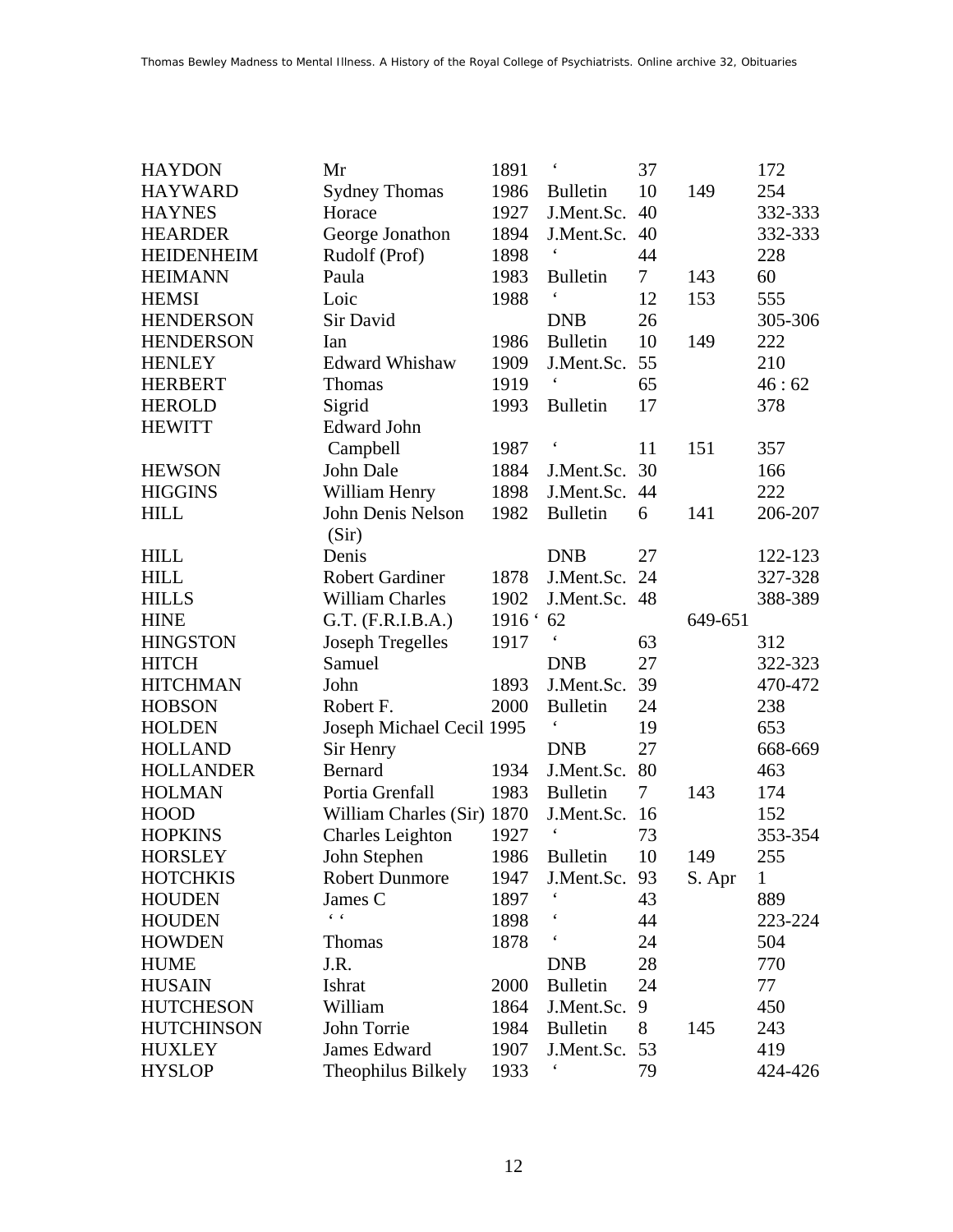# **I**

| IBOR               | Juan José López                        |      | 1992 Bulletin     | 16 |     | 526     |
|--------------------|----------------------------------------|------|-------------------|----|-----|---------|
| <b>IDELER</b>      | (Prof)                                 |      | 1863 J.Ment.Sc. 8 |    |     | 580-581 |
| <b>INDERWICK</b>   | F.A.                                   | 1904 |                   | 50 |     | 820     |
| INGELS             | Benjamin Constant                      | 1886 |                   | 32 |     | 307-308 |
| <b>INGREY-SENN</b> | <b>Ronald Charles</b>                  | 1995 | <b>Bulletin</b>   | 19 |     | $61-62$ |
| INMAN              | Olive Balance                          | 1989 |                   | 13 | 155 | 334-335 |
| IRELAND            | William Wotherspoon 1909 J.Ment.Sc. 55 |      |                   |    |     | 582-584 |
| IRWIN              | David                                  | 1987 | <b>Bulletin</b>   | 11 | 151 | 413     |
|                    |                                        |      |                   |    |     |         |

### **J**

| <b>JACOBI</b>    | Karl Wigand           |      |                          |     |        |         |
|------------------|-----------------------|------|--------------------------|-----|--------|---------|
|                  | Maximilian            | 1859 | J.Ment.Sc.               | 5   |        | 289-297 |
| <b>JACOBY</b>    | Ernst                 | 2000 | <b>Bulletin</b>          | 24  |        | 398     |
| <b>JAMIESON</b>  | Robert                | 1896 | J.Ment.Sc.               | 42  |        | 238-239 |
| <b>JANCAR</b>    | Joze                  | 2000 | <b>Bulletin</b>          | 24  |        | 479     |
| <b>JANET</b>     | Pierre                | 1947 | J.Ment.Sc.               | 93  | S. Oct | 17      |
| <b>JARVIS</b>    | Edward                | 1885 |                          | 31  |        | 449-450 |
| <b>JENKINS</b>   | Ivor Howard           | 1995 | <b>Bulletin</b>          | 19  |        | 798     |
| <b>JEPSON</b>    | Octavius              | 1899 | J.Ment.Sc.               | 45  |        | 625-626 |
| <b>JEWELL</b>    | <b>James Stewart</b>  | 1887 | $\epsilon$               | 33  |        | 339     |
| <b>JOFFROY</b>   | Alix (Prof)           | 1909 | $\epsilon$               | 55  |        | 210     |
| <b>JOHNSON</b>   | Peter Fordham         | 2000 | <b>Bulletin</b>          | 24  |        | 237     |
| <b>JOHNSTON</b>  | James McLaughlan      | 1986 | $\boldsymbol{\varsigma}$ | 10  | 149    | 255     |
| <b>JOHNSTONE</b> | John Carlyle          | 1928 | J.Ment.Sc.               | 74  |        | 363-365 |
| <b>JONES</b>     | Ernest                | 1959 | J.Ment.Sc.               | 105 | S.Jan  | 1       |
| <b>JONES</b>     | Ernest                |      | <b>DNB</b>               | 30  |        | 485-489 |
| <b>JONES</b>     | Ernest John Eurfyl    | 1995 | <b>Bulletin</b>          | 19  |        | 584     |
| <b>JONES</b>     | <b>Eugene Patrick</b> | 1993 | $\boldsymbol{\varsigma}$ | 17  |        | 378-379 |
| <b>JONES</b>     | H. Gwynne             | 1985 | $\boldsymbol{\zeta}$     | 9   | 147    | 166-167 |
| <b>JONES</b>     | Harvey Valentine      |      |                          |     |        |         |
|                  | Rendal                | 1984 | $\boldsymbol{\varsigma}$ | 8   | 145    | 78      |
| <b>JONES</b>     | Maxwell               | 1991 | <b>Bulletin</b>          | 15  |        | 120-121 |
| <b>JONES</b>     | Robert O.             | 1985 | $\epsilon$               | 9   | 147    |         |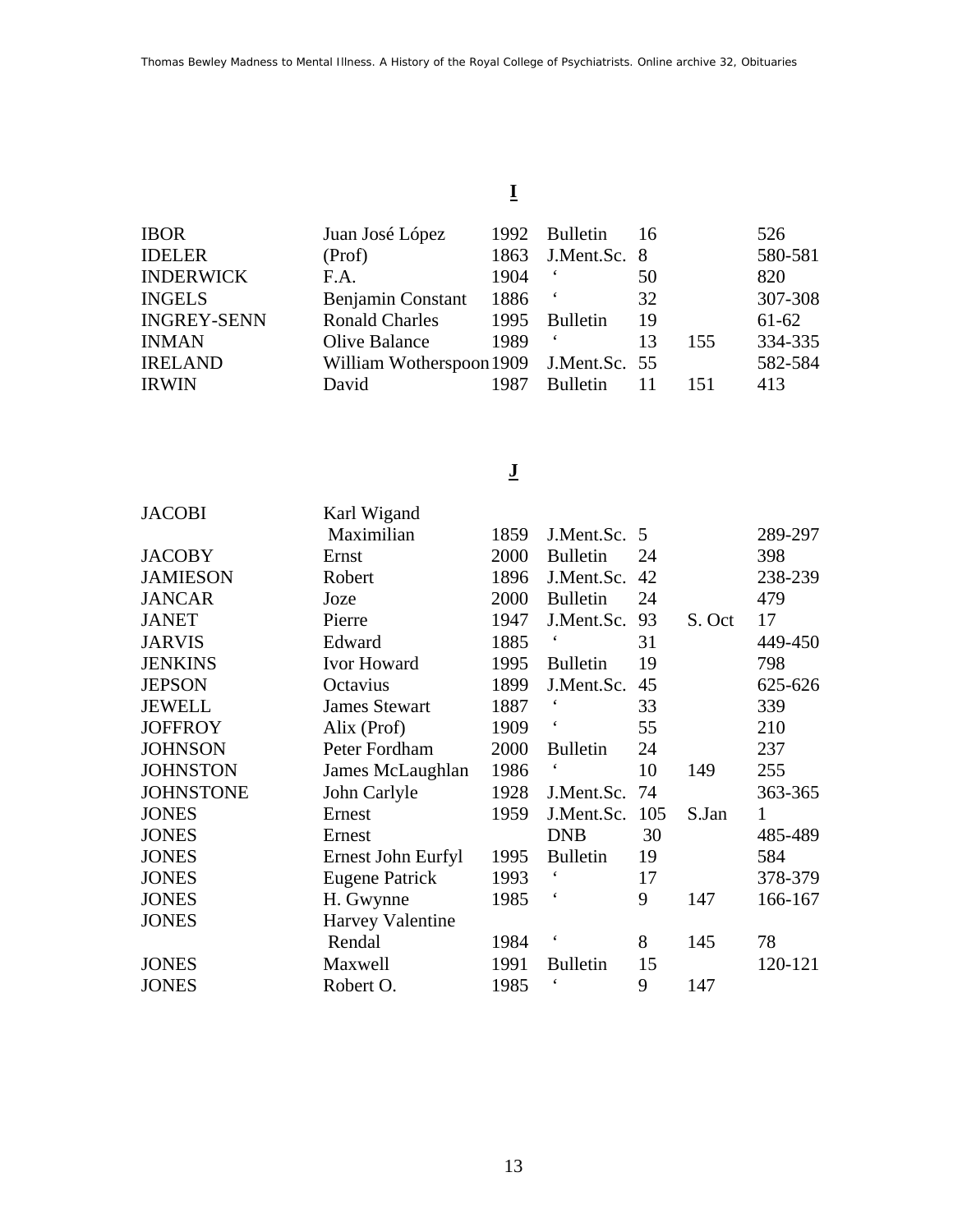## **K**

| <b>KAHN</b>           | Jack                  | 1990          | <b>Bulletin</b> | 14     |                | 250             |
|-----------------------|-----------------------|---------------|-----------------|--------|----------------|-----------------|
| <b>KANDYNSKI</b>      | W.Ch. (Dr)            | 1890          | J.Ment.Sc.      | 36     |                | 316             |
| <b>KAY</b>            | Terence               | 1998          | <b>Bulletin</b> | 22     |                | 650-651         |
| <b>KAY</b>            | <b>Walter Smith</b>   | 1931          | J.Ment.Sc.      | 77     |                | 666             |
| <b>KELLAS</b>         | Arthur (Capt)         | 1916          |                 | 62     |                | 225             |
| <b>KELLEHER</b>       | Michael Joseph        | 1999          | <b>Bulletin</b> | 23     |                | 634-635         |
| <b>KELLNER</b>        | Robert                | 1993          |                 | 17     |                | 628             |
| <b>KEMPTHORNE</b>     | H.L.                  | 1870          | J.Ment.Sc.      | 16     |                | 312             |
| <b>KERLIN</b>         | Isaac N.              | 1894          |                 | 46     |                | 172-174         |
| <b>KERR</b>           | George                | 1992          | <b>Bulletin</b> | 16     |                | 317-318         |
| <b>KERR</b>           | Hugh                  | 1935          | J.Ment.Sc.      | 81     |                | 237             |
| <b>KIRKBRIDE</b>      | Thomas S.             | 1884          | J.Ment.Sc.      | 30     |                | 167-170:303-327 |
| <b>KIRKMAN</b>        | W.P.                  | 1887          |                 | 33     |                | 339-340         |
| <b>KIRMAN</b>         | <b>Brian Herbert</b>  | 1997          | <b>Bulletin</b> | 21     |                | 383-364         |
| <b>KLEIST</b>         | Karl                  | 1961          | J.Ment.Sc.      | 107    | S.Jul          | 1               |
| <b>KLINE</b>          | Nathan                | 1983          | <b>Bulletin</b> | 7      | 143            | 174-175         |
| <b>KNIGHT</b>         | Geoffrey Cureton      | 1994          |                 | 18     |                | 653             |
| <b>KORSKAKOFF</b>     | (Prof)                | 1901          | J.Ment.Sc.      | 47     |                | 218             |
| <b>KRAEMER</b>        | Wilhelm Guenther      |               |                 |        |                |                 |
|                       | Paul                  | 1983          | <b>Bulletin</b> | $\tau$ | 143            | 97-98           |
| <b>KRAEPELIN</b>      | Emil                  | 1926          | J.Ment.Sc. 72   |        |                | 722             |
| <b>KRAEPELIN Emil</b> | 1927                  | $\pmb{\zeta}$ | 73              |        | $167:168-169:$ |                 |
|                       |                       |               |                 |        |                | 509-515         |
| <b>KRAL</b>           | Vojtech Adalbert      | 1988          | <b>Bulletin</b> | 12     | 153            | 395-396         |
| <b>KREEGER</b>        | <b>Irving Seymour</b> | 1988          | $\pmb{\zeta}$   | 12     | 153            | 555-556         |

## **L**

| <b>LACK</b>         | <b>Christopher Cheyne</b> | 1997 | <b>Bulletin</b> | 21 |     | 126         |
|---------------------|---------------------------|------|-----------------|----|-----|-------------|
| LAKE                | Frank                     | 1982 |                 | 6  | 141 | 207         |
| <b>LALOR</b>        | Joseph                    | 1886 | J.Ment.Sc. 32   |    |     | 462-463     |
| LANGDON-DOWN        | John                      | 1897 |                 | 43 |     | 213         |
| <b>LANGDON-DOWN</b> | Percival                  | 1926 |                 | 72 |     | $161 - 162$ |
| LANGE               | (Prof)                    | 1901 | $\epsilon$      | 47 |     | 218         |
| <b>LAGEGUE</b>      | М.                        | 1883 | $\epsilon$      | 29 |     | 321-322     |
| LAST                | S.L.                      | 1991 | <b>Bulletin</b> | 15 |     | 587-588     |
| <b>LAVERS</b>       |                           | 1934 | J.Ment.Sc.      | 80 |     | 613         |
| <b>LAURENCE</b>     | Alexander                 | 1928 | 6               | 74 |     | 362-363     |
| <b>LAURENCE</b>     | George William            | 1870 |                 | 16 |     | 312         |
| <b>LAURENCE</b>     | William (F.R.S.)          | 1867 |                 | 13 |     | 434-435     |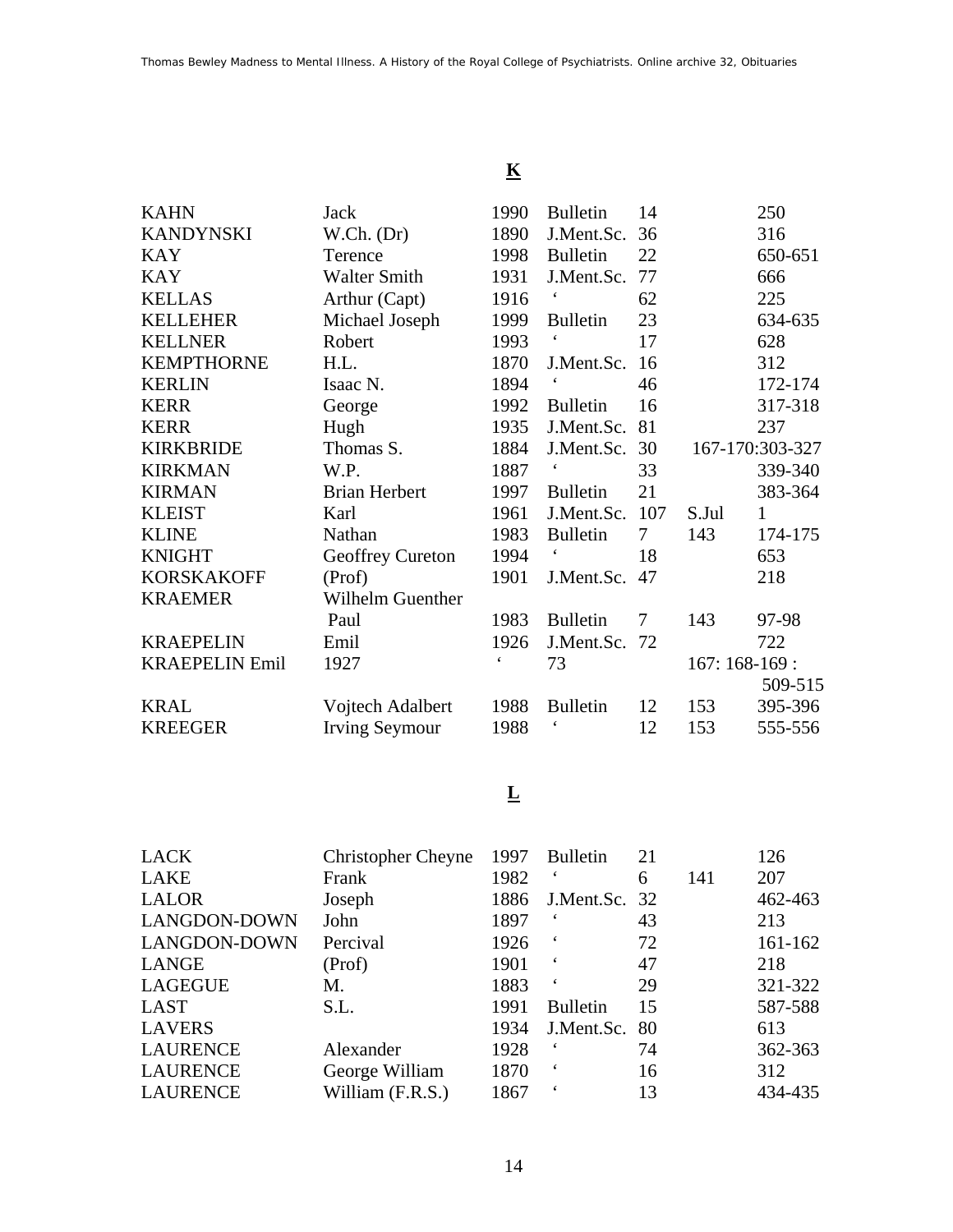| <b>LAWRENCE</b>      | William                              |      | <b>DNB</b>               | 32 |       | 874-876      |
|----------------------|--------------------------------------|------|--------------------------|----|-------|--------------|
| <b>LAWSON</b>        | Robert                               | 1896 | J.Ment.Sc                | 42 |       | 474          |
| <b>LAYCOCK</b>       | <b>Professor Thomas</b>              |      | <b>DNB</b>               | 32 |       | 923-925      |
| <b>LAYTON</b>        | Henry Albert                         | 1928 | J.Ment.Sc.               | 74 |       | 365-366      |
| <b>LE COUTEUR</b>    | Norman Boyce                         | 1997 | <b>Bulletin</b>          | 21 |       | 253-254      |
| <b>LEGGE</b>         | Richard John                         | 1926 | J.Ment.Sc.               | 72 |       | 449          |
| <b>LEIDENDORF</b>    | Max (Prof)                           | 1890 | $\boldsymbol{\varsigma}$ | 36 |       | 315          |
| <b>LEIGH</b>         | Denis Archibald                      | 1998 | <b>Bulletin</b>          | 22 |       | 648-650      |
| <b>LEONHARD</b>      | Karl                                 | 1989 | $\pmb{\zeta}$            | 13 | 155   | 394          |
| <b>LETEMENDIA</b>    | Felix                                | 1996 | $\pmb{\zeta}$            | 20 |       | 318-319      |
| <b>LEVINE</b>        | Sidney                               | 1999 | $\pmb{\zeta}$            | 23 |       | 59-60        |
| <b>LEWIS</b>         | Aubrey                               |      | <b>DNB</b>               | 33 |       | 586-587      |
| <b>LEWIS</b>         | Aubrey Shepherd M PsycholMed 16 1-31 |      |                          |    |       |              |
| <b>LEWIS</b>         | Leon Ferdinand                       | 1995 | <b>Bulletin</b>          | 19 |       | 526          |
| <b>LEWIS</b>         | William Bevan (Prof) 1930            |      | J.Ment.Sc.               | 76 |       | 170          |
| <b>LEY</b>           | William                              | 1869 |                          | 15 |       | 315-317      |
| <b>LEYBERG</b>       | Jan Teodor                           | 1995 | <b>Bulletin</b>          | 19 |       | 188-189      |
| <b>LIEBERMANN</b>    | David Morris                         | 1997 | <b>Bulletin</b>          | 21 |       | 63           |
| <b>LIMENTANI</b>     | Amadeo                               | 1995 |                          | 16 |       | 62           |
| <b>LIMMEY</b>        | Edith                                | 1937 | J.Ment.Sc.               | 83 | 5 Mar | $\mathbf{1}$ |
| <b>LINDSAY</b>       | <b>James Murray</b>                  | 1912 |                          | 58 |       | 197          |
| <b>LINDSAY</b>       | William Lander                       | 1881 | $\pmb{\zeta}$            | 26 |       | 641-643      |
| <b>LOGAN</b>         |                                      | 1919 | J.Ment.Sc.               | 65 |       | 46           |
| <b>LOMAX-SIMPSON</b> | Josephine                            | 1999 | <b>Bulletin</b>          | 23 |       | 695-696      |
| <b>LOMBROSO</b>      | Cesare (Prof)                        | 1910 | J.Ment.Sc.               | 56 |       | 383-385      |
| <b>LONGWORTH</b>     | Stephen G.                           | 1913 | J.Ment.Sc.               | 59 |       | 398:406      |
| <b>LORD</b>          | John Robert                          | 1931 |                          | 77 |       | 669-679      |
| <b>LORD</b>          | <b>Ruby Thornton</b>                 | 1935 | $\pmb{\zeta}$            | 81 |       | 749-750      |
| <b>LORENZ</b>        | Konrad                               | 1991 | <b>Bulletin</b>          | 15 |       | $61-62:378$  |
| <b>LOUGHMAN</b>      | John Morris                          | 1988 | $\pmb{\zeta}$            | 15 | 153   | 507          |
| <b>LOWE</b>          | William Henry(F.R.S.)1900            |      | J.Ment.Sc.               | 59 |       | 398:406      |
| <b>LUAS</b>          | Jules Bernard                        | 1898 | J.Ment.Sc.               | 44 |       | 227          |
| <b>LUCAS</b>         | Prosper                              | 1886 | $\pmb{\zeta}$            | 31 |       | 631-632      |
| <b>LUKIANOWICZ</b>   | Varcyz                               | 1985 | <b>Bulletin</b>          | 9  | 147   | 210-211      |
| <b>LUNIER</b>        |                                      | 1886 | J.Ment.Sc.               | 31 |       | 632-633      |
| <b>LUSH</b>          | John Alfred                          | 1888 | $\boldsymbol{\zeta}$     | 34 |       | 471          |
| <b>LUTWIDGE</b>      | R.W.                                 | 1873 | $\pmb{\zeta}$            | 19 |       | 264-265      |

#### **M**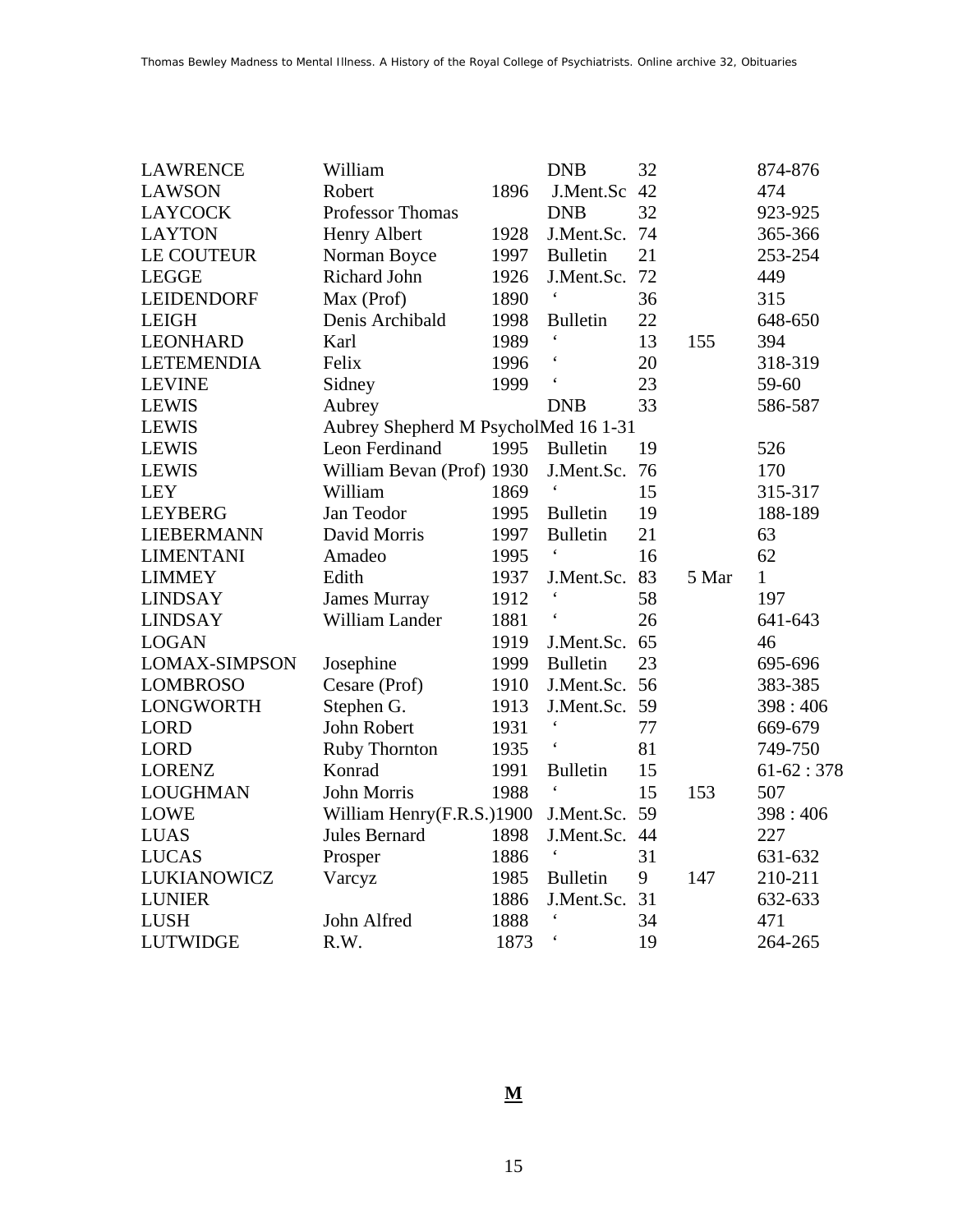| <b>McCAULEY</b>   | William Fergus           | 1991     | <b>Bulletin</b>                 | 15  |         | 186          |
|-------------------|--------------------------|----------|---------------------------------|-----|---------|--------------|
| <b>McCANTAN</b>   | William                  | 1984 ' 8 |                                 | 145 | 243     |              |
| <b>McCARTHY</b>   | Owen Felix               | 1931     | J.Ment.Sc.                      | 77  |         | 665          |
| <b>McCLATCHEY</b> | William T.               | 2000     | <b>Bulletin</b>                 | 24  |         | $35 - 36$    |
| <b>McCOULL</b>    | George                   | 1986     |                                 | 10  | 149     | 255-256      |
| <b>MACDONALD</b>  | Peter                    | 1934     | J.Ment.Sc.                      | 80  |         | 613          |
| McDONALD          | Robert                   | 1991     | <b>Bulletin</b>                 | 15  |         | 458          |
| McDOUGAL          | William                  | 1939     | J.Ment.Sc.                      | 85  |         | 615-618      |
| <b>McDOWELL</b>   | T.W.                     | 1937     |                                 | 83  | S.Mar   | $\mathbf{1}$ |
| McDOWALL          | John Greig               | 1907     | $\epsilon$                      | 53  |         | 231          |
| <b>MACFARLANE</b> | W.H.                     | 1916     | $\boldsymbol{\zeta}$            | 62  |         | 465          |
| <b>McGHIE</b>     | John                     | 1986     | <b>Bulletin</b>                 | 10  | 149     | 94-95        |
| <b>McGRATH</b>    | <b>Patrick Gerard</b>    | 1995     | $\pmb{\zeta}$                   | 19  |         | 124-125      |
| <b>MacKEITH</b>   | Stephen Alexander        | 1996     | $\pmb{\zeta}$                   | 20  |         | 124-125      |
| <b>MACKENZIE</b>  | Marion (Mollie)          | 2000     | $\boldsymbol{\zeta}$            | 24  |         | 436-437      |
| <b>MACKINTOSH</b> | Alexander                | 1889     | J.Ment.Sc.                      | 35  |         | 144-145      |
| <b>McINNES</b>    | <b>Robert Gow</b>        | 1988     | <b>Bulletin</b>                 | 12  | 153     | 74           |
| <b>MacCLAREN</b>  | James                    | 1889     | J.Ment.Sc.                      | 35  |         | 289-290      |
| <b>McLAUGHLIN</b> | Frank Leo                | 1984     | <b>Bulletin</b>                 | 8   |         | 98-99        |
| <b>MACLEOD</b>    | Murdoch Donald           | 1908     | J.Ment.Sc.                      | 54  |         | 425-426      |
| <b>MACLEOD</b>    | Neil                     | 1947     | $\pmb{\zeta}$                   | 93  | S.Jan   | 1            |
| McLUSKIE          | Peter                    | 1927     |                                 | 73  |         | 193:341      |
| <b>MACMILLAN</b>  | Hugh                     |          | <b>DNB</b>                      | 35  |         | 897-899      |
| <b>MACMILLAN</b>  | Neil Harrismith          | 1902     | J.Ment.Sc.                      | 48  |         | 816          |
| <b>MACNAMARA</b>  | Eric                     | 1935     | $\pmb{\zeta}$                   | 81  |         | 237:485      |
| <b>McNAMEE</b>    | Hugh Brian               | 1987     | <b>Bulletin</b>                 | 11  | 151     | 321          |
| <b>MacNIVEN</b>   | Angus                    | 1984     | $\pmb{\zeta}$                   | 8   | 145     | 142          |
| <b>MACPHAIL</b>   | <b>Samuel Rutherford</b> | 1937     | J.Ment.Sc.                      | 78  |         | 255-25       |
| <b>McRAE</b>      | Douglas                  | 1943     |                                 | 89  | S.Oct.  | 1            |
| <b>McRAE</b>      | Kenneth                  | 1986     | <b>Bulletin</b>                 | 10  | 149     | 222          |
| <b>McWHINNIE</b>  | James Barr               | 1997     | $\boldsymbol{\zeta}$            | 21  |         | 799-800      |
| <b>MAGGS</b>      | Ronald                   | 1993     | <b>Bulletin</b>                 | 17  |         | 252-253      |
| <b>MAIDEN</b>     | Alan                     | 1994     |                                 | 18  |         | 119          |
| <b>MAIN</b>       | <b>Thomas Forrest</b>    | 1990     |                                 | 14  |         | 637-638      |
| <b>MALLINSON</b>  | Paul (Sir)               | 1989     |                                 | 13  | 155     | 461-462      |
| <b>MANLEY</b>     | John                     | 1894     | J.Ment.Sc.                      | 40  |         | 331-332      |
| <b>MANNING</b>    | <b>Frederick Naton</b>   | 1903     |                                 | 49  |         | 781-782      |
| <b>MANNING</b>    | Henry John               | 1910     |                                 | 56  |         | 583          |
| <b>MAPOTHER</b>   | Edward                   | 1940     |                                 | 86  | S.Sept. | 747-749      |
| <b>MAPOTHER</b>   | Edward                   | 1969     | Brit.J. Psychiat. 115 1349-1366 |     |         |              |
| <b>MAPOTHER</b>   | Edward                   |          | <b>DNB</b>                      | 36  |         | 587-588      |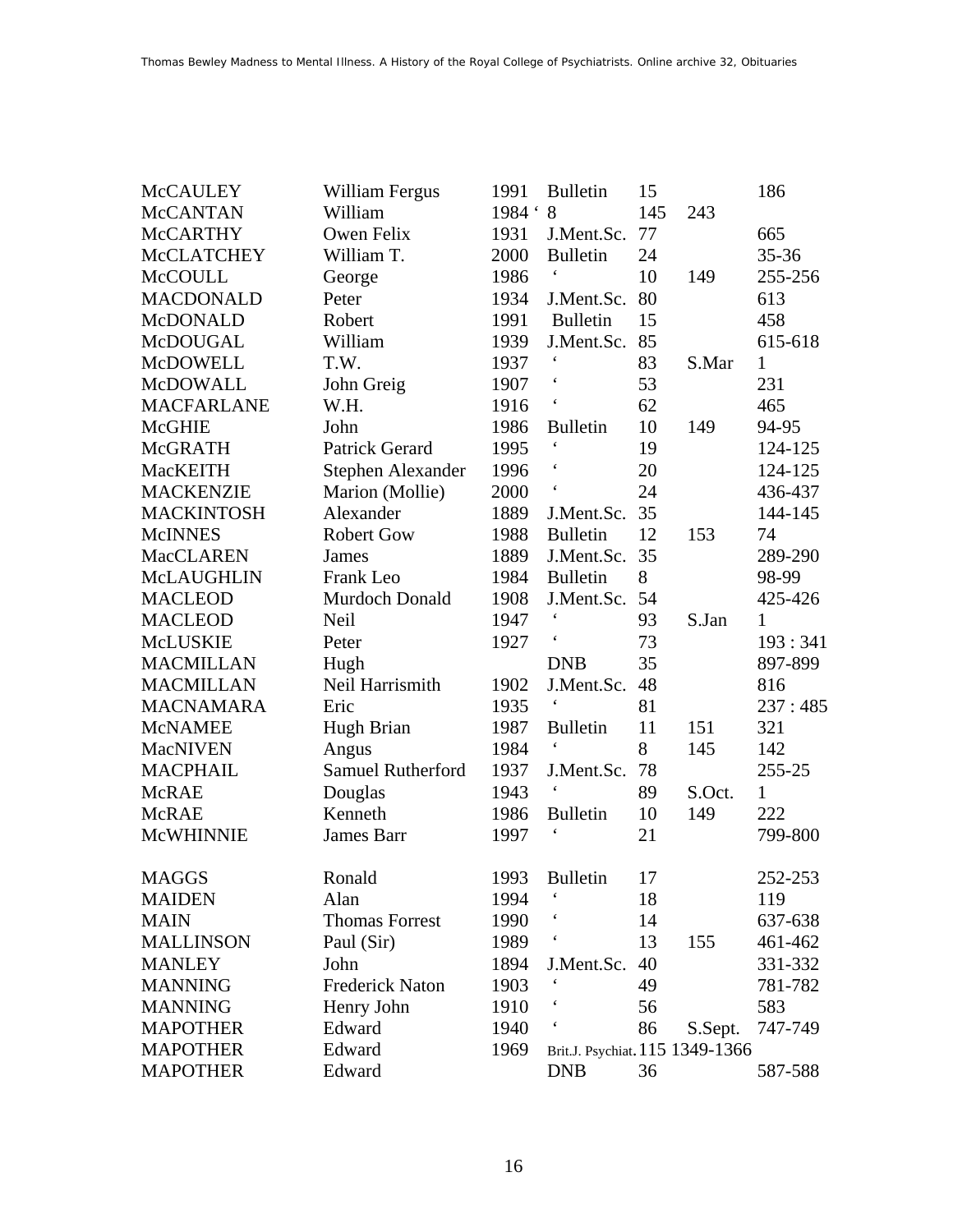| <b>MARCET</b>      | William                 | 1900 | J.Ment.Sc.      | 46     |         | 617           |
|--------------------|-------------------------|------|-----------------|--------|---------|---------------|
| <b>MARINHO</b>     | Abayomi Ayodele         | 1996 | <b>Bulletin</b> | 20     |         | 703           |
| <b>MARKOWE</b>     | Morris 1987 ' 11 578    |      |                 |        |         |               |
| <b>MARR</b>        | <b>Hamilton Cleland</b> | 1936 | J.Ment.Sc. 87   |        | S.Sep   | 475-477       |
| <b>MARSHALL</b>    | H.S.E.                  | 1991 |                 | 15     |         | 378           |
| <b>MARSHALL</b>    | Harry                   | 1991 |                 | 15     |         | 570           |
| <b>MARSHALL</b>    | William Kenneth         | 1994 |                 | 18     |         | 442-443       |
|                    | William Guslan          | 1848 | J.Ment.Sc.      | 44     |         | 224-2425      |
| <b>MARSHALL</b>    |                         |      |                 |        |         | 214           |
| <b>MATHEN</b>      | <b>James Robertson</b>  | 1987 | <b>Bulletin</b> | 11     | 151     |               |
| <b>MAUDSLEY</b>    | Henry                   | 1918 | J.Ment.Sc.      | 64     |         | 117-129       |
|                    |                         |      |                 |        |         | 228-229       |
| <b>MAUDSLEY</b>    | Henry                   |      | <b>DNB</b>      | 37     |         | 409-411       |
| <b>MAUDSLEY</b>    | Sir Henry Carr          | 1946 | J.Ment.Sc.      | 97     | S.Oct.  | $\mathbf{1}$  |
| <b>MAXWELL</b>     | <b>Roy Douglas</b>      | 1994 | <b>Bulletin</b> | 18     |         | 191-192       |
|                    | Hamilton                |      |                 |        |         |               |
| <b>MAY</b>         | Philip Reginald         | 1987 |                 | 11     | 151     | 146           |
|                    | Alldridge               |      |                 |        | S. July | $\mathbf{1}$  |
| <b>MAYER-GROSS</b> | William                 | 1961 | J.Ment.Sc.      | 91     | S.Nov.  | $\mathbf{1}$  |
| <b>MAYER-GROSS</b> | William                 |      | <b>DNB</b>      | 24     |         | 77-78         |
| <b>MAIER</b>       | H.W. Prof.              | 1946 | J.Ment.Sc.      | 92     | S.Jan.  | 1             |
| <b>MEDLICOTT</b>   | <b>Reginald Warren</b>  | 1987 | <b>Bulletin</b> | 11     | 151     | 214-215       |
| <b>MELLON</b>      | John Paul               | 1992 |                 | 16     |         | 318           |
| <b>MENNINGER</b>   | Karl A.                 | 1991 |                 | 15     |         | 186-187       |
| <b>MENZIES</b>     | William F.              | 1945 | J.Ment.Sc.      | 91     | S.Jan.  | 39            |
| <b>MERCIER</b>     | <b>Charles Arthur</b>   | 1919 |                 | 65     |         | 263; 312-314  |
| <b>MERCIER</b>     | <b>Charles Arthur</b>   | 1920 |                 | 66     |         | $1-10:66-68$  |
| <b>MERRISON</b>    | Alec Walter (Sir)       | 1989 | <b>Bulletin</b> | 13     | 155     | 654           |
| <b>MERRISON</b>    | Sir Alec                |      | <b>DNB</b>      | 37     |         | 918-919       |
| <b>METCALFE</b>    | W.G.                    | 1886 | J.Ment.Sc.      | 31     |         | 631           |
| <b>METHUEN</b>     | Margaret Mackenzie      | 1983 | <b>Bulletin</b> | $\tau$ | 143     | 26            |
| <b>MEYER</b>       | Adolf (Prof)            | 1951 | J.Ment.Sc.      | 97     | S.Jan   | 5             |
| <b>MEYER</b>       | Alfred                  | 1991 | <b>Bulletin</b> | 15     |         | 247-248       |
| <b>MEYER</b>       | John                    | 1876 | J.Ment.Sc. 16   |        |         | 311-312       |
| <b>MEYNERT</b>     | Theodore                | 1892 |                 | 38     |         | 482           |
| <b>MICKLE</b>      | Julius                  | 1918 | J.Ment.Sc.      | 64     |         | 111-114       |
| <b>MICKLEY</b>     | George                  | 1902 |                 | 48     |         | 815-816       |
| <b>MIDDLEMASS</b>  | <b>James</b>            | 1922 |                 | 68     |         | 462-464       |
| <b>MILLAR</b>      | John                    | 1888 |                 | 34     |         | 156-157       |
| <b>MILLAR</b>      | William Malcolm         | 1997 | <b>Bulletin</b> | 21     |         | 733-734       |
| <b>MILLARD</b>     | William                 | 1891 | J.Ment.Sc.      | 37     |         | 334-335       |
| <b>MILLER</b>      | Alfred                  | 1924 |                 | 70     |         | $171:177-179$ |
| <b>MILLS</b>       | John                    | 1936 |                 | 82     | S.May   | 13            |
| <b>MINAS</b>       | Varsilin Nicholas       | 1993 | <b>Bulletin</b> | 17     |         | 700           |
|                    |                         |      |                 |        |         |               |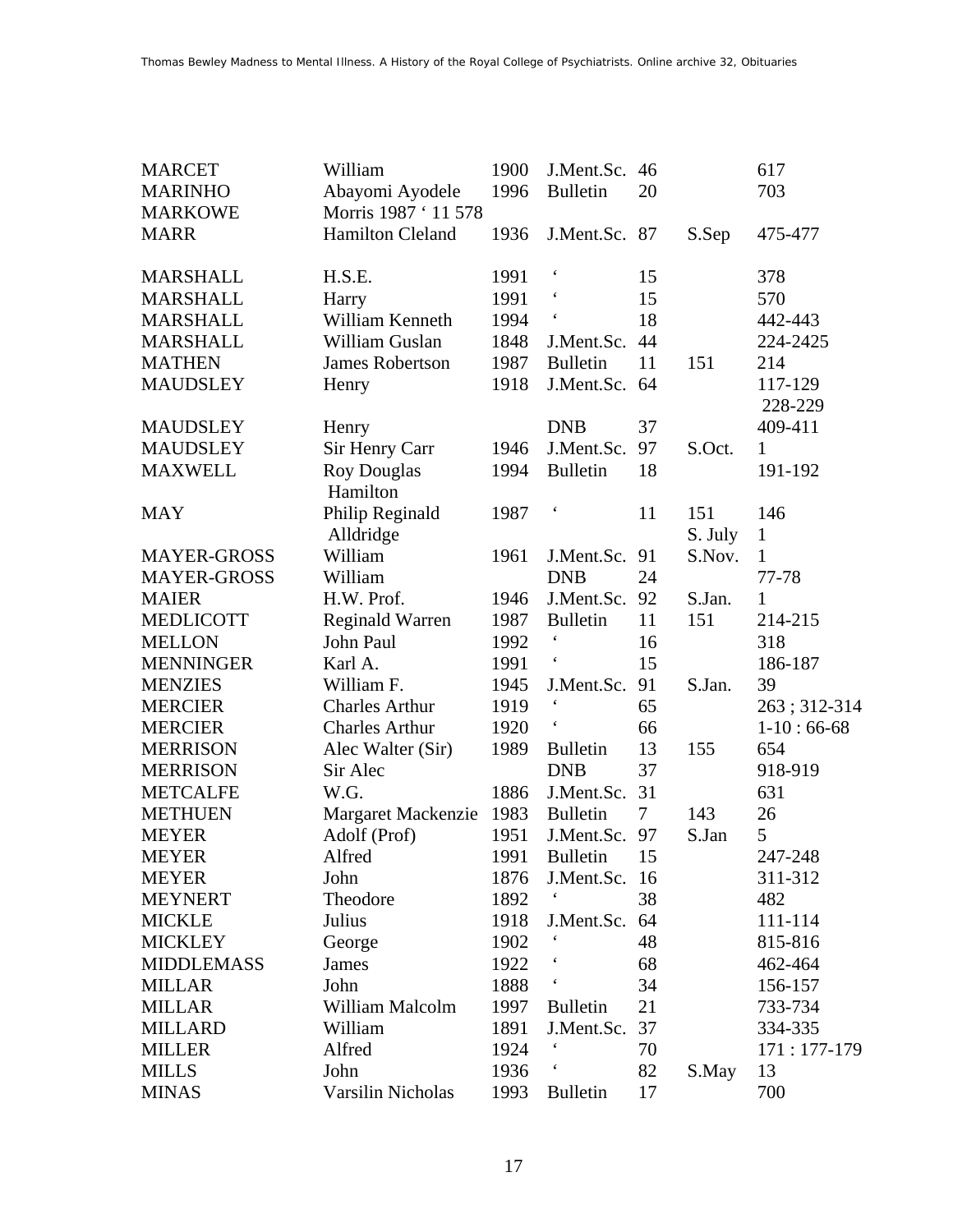| <b>MINSKI</b>   | Louis                      | 1987 | $\boldsymbol{\zeta}$ | 17  |         | 73-74                  |
|-----------------|----------------------------|------|----------------------|-----|---------|------------------------|
| <b>MIRAGLIA</b> | Biagio G. (Prof)           | 1885 | J.Ment.Sc.           | 31  |         | 451                    |
| <b>MITCHELL</b> | Arthur (Sir)               | 1910 |                      | 56  |         | 378-380                |
| <b>MITCHELL</b> | <b>Richard Blackwell</b>   | 1928 |                      | 74  |         | 902-903                |
| <b>MOBIUS</b>   | Paul                       | 1907 | J.Ment.Sc.           | 53  |         | 864-865                |
| <b>MOLL</b>     | Jan Marius                 | 1926 | $\pmb{\zeta}$        | 72  |         | 312-313                |
| <b>MONIZ</b>    | Egas (Prof)                | 1956 |                      | 102 | S. Jul. | $\mathbf{1}$           |
| <b>MONRO</b>    | Henry                      | 1841 | J.Ment.Sc.           | 37  |         | 496-497                |
| <b>MONRO</b>    | Henry                      |      | <b>DNB</b>           | 38  |         | 653-655                |
| <b>MOODY</b>    | James M. (Sir)             | 1956 | J.Ment.Sc.           | 61  |         | 519-520                |
| <b>MOORE</b>    | George B.                  | 1916 | J.Ment.Sc.           | 62  |         | 806                    |
| <b>MOORE</b>    | John Norman Parker         | 1996 | <b>Bulletin</b>      | 20  |         | 771-773                |
| <b>MOREIRA</b>  | Juliano (Prof)             | 1933 | J.Ment.Sc.           | 79  |         | 833                    |
| <b>MOREL</b>    | B.A.                       | 1873 | $\pmb{\zeta}$        | 19  |         | 324-325                |
| <b>MORGAN</b>   | Dennis Harry               | 2000 | <b>Bulletin</b>      | 24  |         | 35                     |
| <b>MORISON</b>  | Sir Alexander              | 1866 | J.Ment.Sc.           | 12  |         | 296-297                |
| <b>MORRIS</b>   | <b>Bedington Howel</b>     | 1947 |                      | 93  | S.Apr.  | $\mathbf{1}$           |
| <b>MORRISON</b> | Sir Alexander              |      | <b>DNB</b>           | 39  |         | 182                    |
| <b>MORRISON</b> | <b>Cuthbert Stanislaus</b> | 1916 | J.Ment.Sc.           | 62  |         | $445:463-465$          |
| <b>MORRISEY</b> | John Declan                | 1991 | <b>Bulletin</b>      | 15  |         | 248-249                |
| <b>MORTON</b>   | John Hall                  | 1935 | J.Ment.Sc.           | 81  |         | 749                    |
| <b>MOSS</b>     | Milton Cedric              | 1995 | <b>Bulletin</b>      | 19  |         | 333-334                |
| <b>MOTT</b>     | Frederick W. (Sir)         | 1926 | J.Ment.Sc.           | 72  |         | 317:380-386<br>662-663 |
| <b>MOTT</b>     | Sir Frederick Walker       |      | <b>DNB</b>           | 39  |         | 498-499                |
| <b>MOYES</b>    | Isabel Catherine A.        | 1988 | <b>Bulletin</b>      | 12  | 153     | 297                    |
| <b>MOTET</b>    | Auguste                    | 1909 | J.Ment.Sc.           | 55  |         | 398                    |
| <b>MULLIGAN</b> | James A.S.                 | 1990 | <b>Bulletin</b>      | 14  |         | 187-188                |
| <b>MUMBY</b>    | <b>Bonner Harris</b>       | 1914 | J.Ment.Sc.           | 60  |         | 532:710-711            |
| <b>MUNDY</b>    | Jaromid (Baron)            | 1894 |                      | 40  |         | 703-704                |
| <b>MUNRO</b>    | <b>Arthur Nicholson</b>    | 1991 | <b>Bulletin</b>      | 15  |         | 316-317                |
| <b>MURDOCH</b>  | (Dr)                       | 1917 | J.Ment.Sc.           | 63  |         | 346                    |
| <b>MURRAY</b>   | Henry A.                   | 1991 | <b>Bulletin</b>      | 15  |         | 249                    |
| <b>MYLES</b>    | William Z.                 | 1897 | J.Ment.Sc.           | 43  |         | 213-214                |
|                 |                            |      |                      |     |         |                        |

#### **N**

| NACKE         | Paul (Prof)          | 1914 J.Ment.Sc. 60 |      | 172-173 |
|---------------|----------------------|--------------------|------|---------|
| <b>NAIDOO</b> | Dayanand             | 1992 Bulletin 16   |      | 247-248 |
| <b>NAIRNE</b> | Robert               | 1887 J.Ment.Sc. 32 |      | 626-627 |
| <b>NAQUIB</b> | Mosen Sohbi          | 1993 Bulletin 17   |      | 507     |
| <b>NASSE</b>  | Werner               | 1889 J.Ment.Sc. 35 |      | 288-289 |
| <b>NEAL</b>   | <b>Charles David</b> | 1995 Bulletin      | - 19 | 189-190 |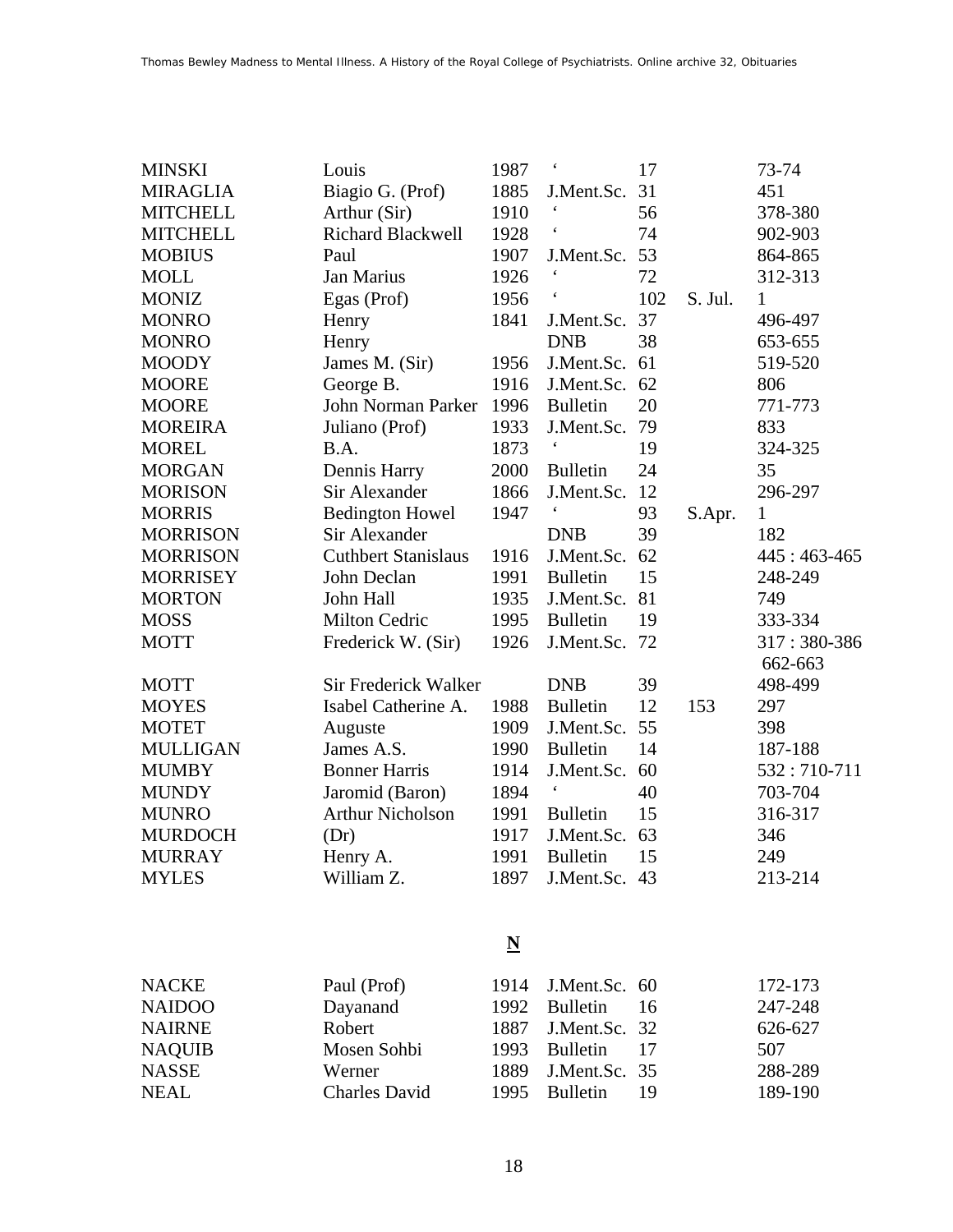| <b>NEEDHAM</b>   | Frederick (Sir)        | 1924 | J.Ment.Sc. 70            |    |              | 713       |
|------------------|------------------------|------|--------------------------|----|--------------|-----------|
| <b>NEEDHAM</b>   | Frederick (Sir)        | 1924 |                          | 71 |              | $1-8$     |
| <b>NEIL</b>      | James                  | 1914 | $\epsilon$               | 60 |              | 711-712   |
| <b>NEILL</b>     | A.W.                   | 1938 | $\epsilon$               |    | 84 S.May/Jul |           |
| <b>NELIS</b>     | <b>William Francis</b> | 1932 | $\boldsymbol{\zeta}$     | 78 |              | 766-767   |
| <b>NEWINGTON</b> | Alexander S.L.         | 1914 | $\epsilon$               | 60 |              | 346-347   |
| <b>NICHOLS</b>   | Charles H.             | 1890 | $\epsilon$               | 36 |              | 313-314   |
| <b>NOBLE</b>     | Daniel                 | 1885 | $\epsilon$               | 31 |              | 150       |
| <b>NOLAN</b>     | <b>Michael James</b>   | 1945 | $\epsilon$               | 91 | S.Jan.       | $39-40$   |
| <b>NORMAN</b>    | Conolly                | 1908 | $\boldsymbol{\varsigma}$ | 54 |              | 387-388   |
| <b>NORMAN</b>    | Conolly                |      | <b>DNB</b>               | 41 |              | $12 - 13$ |
| NORMAN-NOTT      | Maud                   | 1995 | <b>Bulletin</b>          | 19 | 713          |           |
| <b>NORTON</b>    | Alan Ralph             | 1985 |                          | 9  | 147          | 211       |
| <b>NORTH</b>     | Samuel William         | 1894 | J.Ment.Sc.               | 40 |              | 485       |
| <b>NOWIS</b>     | <b>Ramon Francis</b>   | 1993 | <b>Bulletin</b>          | 17 |              | 442       |
| <b>NOWIS</b>     | <b>Ramon Francis</b>   | 1994 |                          | 18 |              | 119       |
| <b>NUGENT</b>    | John (Sir)             | 1899 | J.Ment.Sc.               | 45 |              | 431-432   |
|                  |                        |      |                          |    |              |           |

# **O**

| ØDEGÅRD        | Ørnulu                     | 1987 | <b>Bulletin</b> | 11 | 151 | 247     |
|----------------|----------------------------|------|-----------------|----|-----|---------|
| O'DOHERTY      | Patrick                    | 1929 | J.Ment.Sc. 75   |    |     | 832     |
| O'DOHERTY      | Patrick                    | 1930 |                 | 76 |     | 169     |
| <b>ODLUM</b>   | Doris Maude                | 1986 | <b>Bulletin</b> | 10 | 149 | 125-126 |
| O'FARRELL      | George Plunkett (Sir) 1911 |      | J.Ment.Sc. 57   |    |     | 558-560 |
| <b>OGILVY</b>  | (Dr)                       | 1934 |                 | 80 |     | 613     |
| <b>OLIVER</b>  | <b>Brian Edward</b>        | 1990 | <b>Bulletin</b> | 14 |     | 315     |
| O'NEILL        | <b>Edward Daniel</b>       | 1916 | J.Ment.Sc.      | 62 |     | 236     |
| <b>ORANGE</b>  | William                    | 1917 |                 | 63 |     | 306-310 |
| <b>ORMROD</b>  | Roger (Sir)                | 1993 | <b>Bulletin</b> | 17 |     | 127     |
| <b>ORTON</b>   | Robert                     | 1992 |                 | 16 |     | 378-379 |
| <b>OSWALD</b>  | <b>Landel Rose</b>         | 1928 | J.Ment.Sc. 74   |    |     | 366     |
| <b>OUNSTED</b> | Christopher                | 1993 | <b>Bulletin</b> | 17 |     | 442-443 |

## **P**

| <b>PAMPIGLIONE</b> | Guiseppe       | 1993       | <b>Bulletin</b> |    |        | 443           |
|--------------------|----------------|------------|-----------------|----|--------|---------------|
| <b>PARFITT</b>     | David Neil     | 1996.      |                 | 20 |        | 196           |
| <b>PARKER</b>      | Neville Edward | $1993$ $($ |                 |    |        | 315           |
| <b>PARKER</b>      | William Arnot  | 1925       | J.Ment.Sc. 71   |    |        | $177:349-350$ |
| <b>PARNIS</b>      | H.W.           | 1936.      |                 | 82 | S. Jan |               |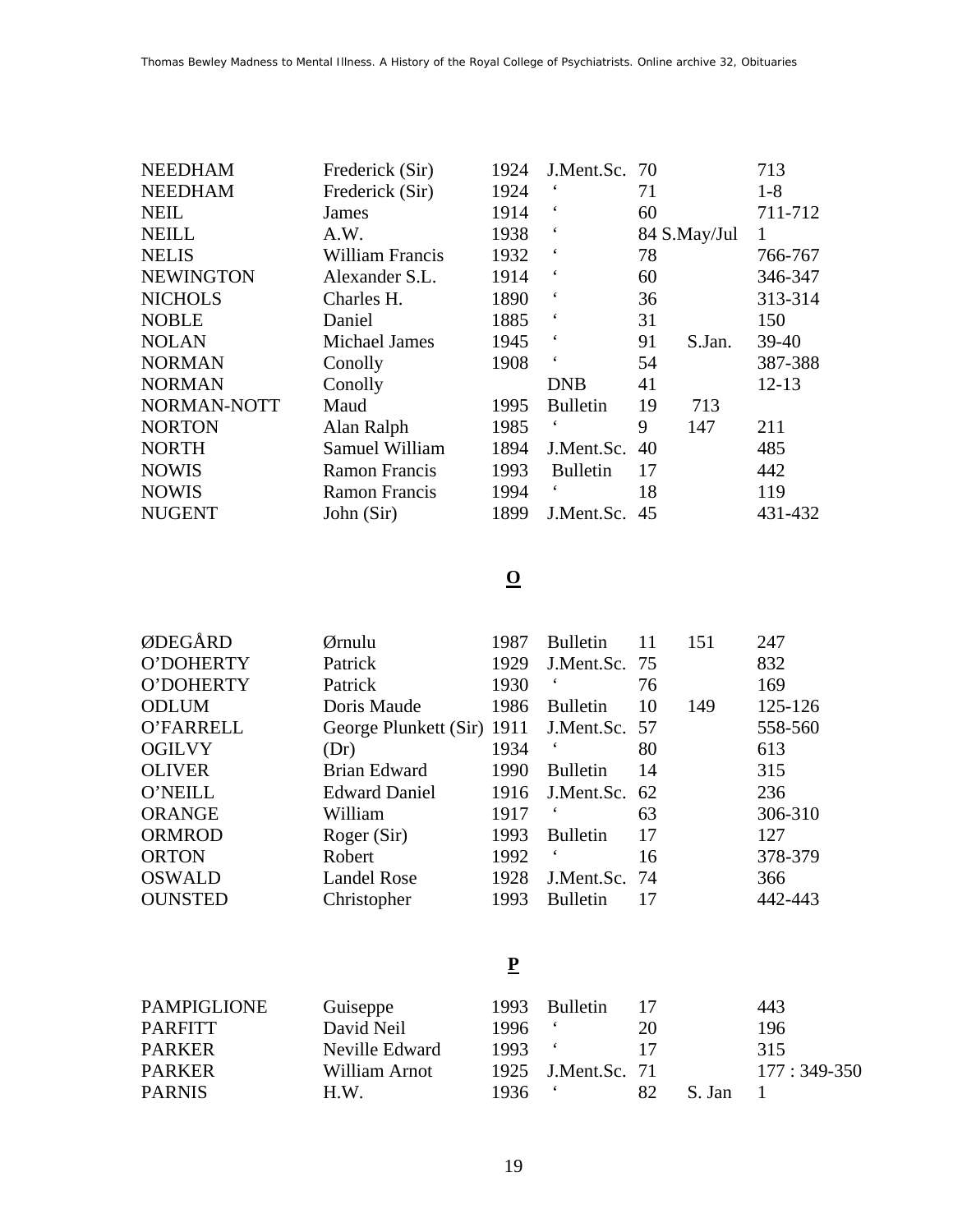| <b>PARRY</b>                             | <b>Richard Albert</b>     | 1991 | <b>Bulletin</b>          | 15     |        | 317          |
|------------------------------------------|---------------------------|------|--------------------------|--------|--------|--------------|
| PARRY-JONES                              | William Llywelyn          | 1998 |                          | 22     |        | $62 - 63$    |
| <b>PARSEY</b>                            | William Henry             | 1884 | J.Ment.Sc.               | 30     |        | 166-167      |
| <b>PARTRIDGE</b>                         | Maurice Aubrey            | 1984 | <b>Bulletin</b>          | 8      | 145    | 243-244      |
| PARTASÁS                                 | T. Giné Y                 | 1903 | J.Ment.Sc.               | 49     |        | 386          |
| <b>PASMORE</b>                           | <b>Edward Stephen</b>     | 1899 | J.Ment.Sc.               | 45     |        | 430-431      |
| <b>PATERSON</b>                          | Andrew                    | 1947 | $\boldsymbol{\varsigma}$ | 93     | S.Apr. | $\mathbf{1}$ |
| <b>PATRICK</b>                           | John                      | 1934 |                          | 80     |        | 165          |
| <b>PATTERSON</b>                         | Arthur Edward             | 1917 |                          | 63     |        | 631-632      |
| <b>PAVLOV</b>                            | Ivan Petrovitch           | 1936 | $\pmb{\zeta}$            | 82     |        | 293-294      |
| <b>PAYNE</b>                             | Rudolph                   | 1990 | <b>Bulletin</b>          | 14     |        | 123          |
| <b>PAUL</b>                              | John Haybell              | 1899 | J.Ment.Sc.               | 45     |        | 430-431      |
| <b>PEACH</b>                             | Thomas                    | 1874 | J.Ment.Sc.               | 20     |        | 324-325      |
| <b>PEARCE</b>                            | John Dalziel              | 1994 | <b>Bulletin</b>          | 18     |        | 380-381      |
| <b>PENROSE</b>                           | Lionel                    |      | <b>DNB</b>               | 43     |        | 614-615      |
| <b>PENTON</b>                            | James Christopher         | 1988 | <b>Bulletin</b>          | 12     | 153    | 252          |
|                                          | Wyndham                   |      |                          |        |        |              |
| PERINPANAYAGAM Mahenthiran Selvaraj 1989 |                           |      | $\pmb{\zeta}$            | 13     | 155    | 462          |
| <b>PERK</b>                              | David                     | 1995 | $\pmb{\zeta}$            | 19     |        | 334          |
| <b>PHILIPPOPOULOS</b>                    | George Spyros             | 1985 | $\boldsymbol{\zeta}$     | 9      | 147    | 87           |
| <b>PHILLIPS</b>                          | Palmer                    | 1896 | J.Ment.Sc.               | 42     |        | 238          |
| <b>PHILLIPSON</b>                        | Richard                   | 1994 | <b>Bulletin</b>          | 18     |        | 255          |
| <b>PICKERING</b>                         | Ian George Walker         | 1984 |                          | 8      | 145    | 118          |
| <b>PIERCE</b>                            | Bedford                   | 1932 | J.Ment.Sc.               | 78     |        | 769-772      |
| <b>PILKINGTON</b>                        | Francis Edward            | 1992 | <b>Bulletin</b>          | 16     |        | 377          |
| <b>PILKINGTON</b>                        | <b>Thomas Leslie</b>      | 1990 | <b>Bulletin</b>          | 14     |        | 251          |
| <b>PILTZ</b>                             | Jan (Prof)                | 1931 | J.Ment.Sc.               | 77     |        | 441          |
| <b>PINKERTON</b>                         | Phillip                   | 1987 | <b>Bulletin</b>          | 11     | 151    | 284-285      |
| <b>PITMAN</b>                            | H.A                       |      | <b>DNB</b>               | 44     |        | 428-429      |
| PITT-AIKENS                              | Tom                       | 2000 | <b>Bulletin</b>          | 24     |        | 399          |
| <b>PITTOCK</b>                           | Sheila Margaret<br>Wooler | 2000 | $\pmb{\zeta}$            | 24     |        | 319          |
| <b>PLANCK</b>                            | Charles                   | 1935 | J.Ment.Sc.               | 81     |        | 748          |
| <b>PLATT</b>                             | Rt. Hon. Lord             |      | <b>DNB</b>               | 44     |        | 540-541      |
| <b>POMRYN</b>                            | <b>Benn Alton</b>         | 1983 | <b>Bulletin</b>          | $\tau$ | 143    | 135          |
| <b>POND</b>                              | Desmond (Sir)             | 1987 |                          | 11     | 151    | 34-35        |
| <b>POND</b>                              | Desmond (Sir)             |      | <b>DNB</b>               | 44     |        | 793-794      |
| <b>POOL</b>                              | Arthur                    | 1986 | <b>Bulletin</b>          | 10     | 149    | 256          |
| <b>POPE</b>                              | George Stevens            | 1923 | J.Ment.Sc.               | 79     |        | 219          |
| <b>PORGES</b>                            | Ben                       | 2000 | <b>Bulletin</b>          | 24     |        | 357          |
| <b>POTTS</b>                             | William Alexander         | 1939 | J.Ment.Sc.               | 85     |        | 1294-1297    |
| <b>POWER</b>                             | Thomas                    | 1873 |                          | 19     |        | 325          |
| <b>PRATT</b>                             | Richard T.C.              | 1983 | <b>Bulletin</b>          | 7      | 147    | 215-216      |
| <b>PRENTICE</b>                          | Reginald Wickham          | 1928 | J.Ment.Sc. 74            |        |        | 584          |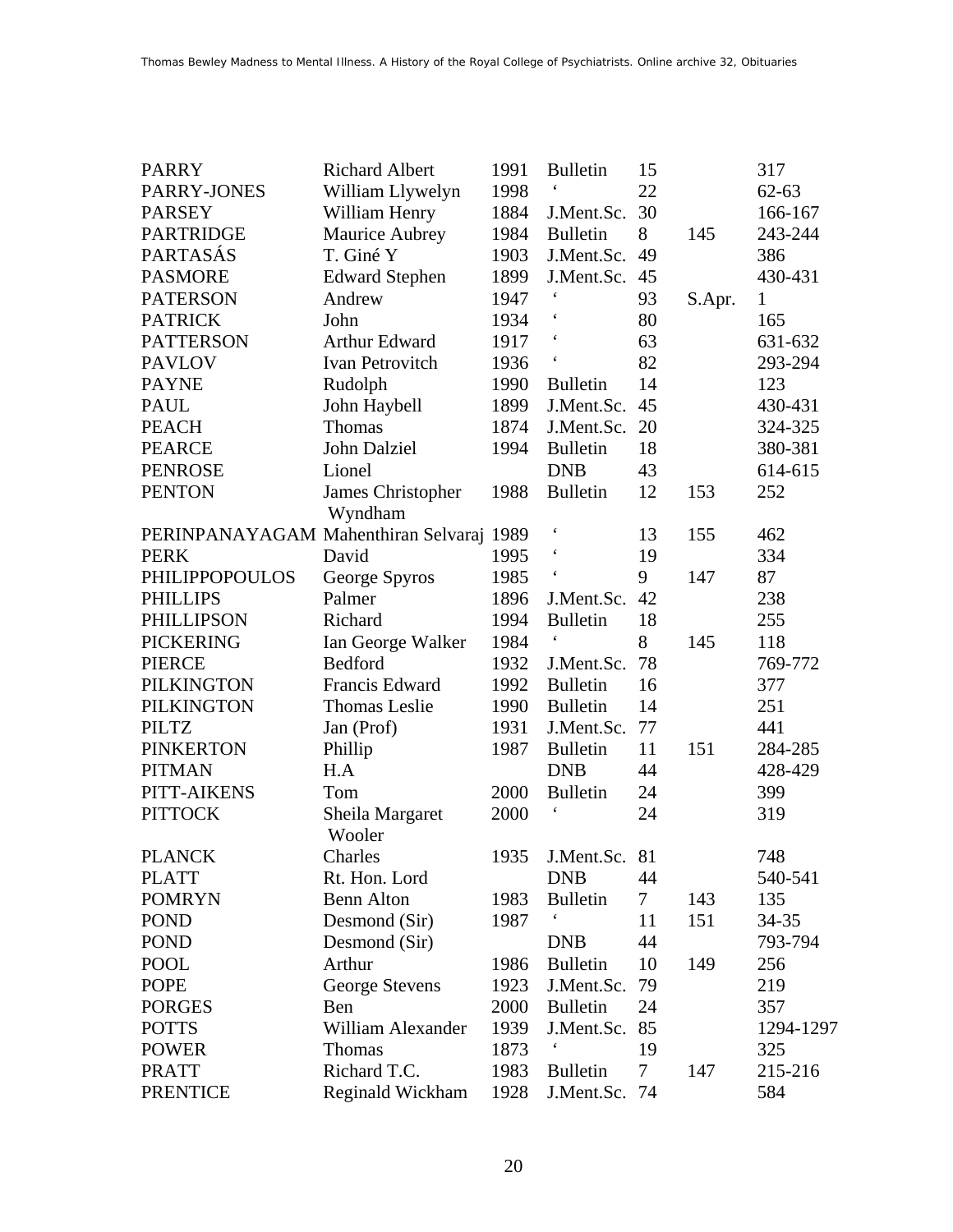| PREWER        | Richard Russell | 1996 Bulletin      |     | 62-63 |
|---------------|-----------------|--------------------|-----|-------|
| <b>PRINCE</b> | Gordon Stewart  | $1986$ $\cdot$     | 149 | 94    |
| <b>PUGH</b>   | Robert          | 1924 J.Ment.Sc. 70 |     | -171  |

## **Q**

|  | <b>QUINN</b> | Patrick Joseph Gerard 1989 Bulletin 13 155 216 |  |  |  |  |
|--|--------------|------------------------------------------------|--|--|--|--|
|--|--------------|------------------------------------------------|--|--|--|--|

### **R**

| <b>RAAFAT</b>     | Ilham                   | 1995 | <b>Bulletin</b>          | 19 |              | 714          |
|-------------------|-------------------------|------|--------------------------|----|--------------|--------------|
| <b>RADZAN</b>     | Mathew                  | 2000 | $\boldsymbol{\varsigma}$ | 24 |              | 76-77        |
| <b>RAINSFORD</b>  | <b>Frederick Edward</b> | 1923 | J.Ment.Sc.               | 69 |              | 593-594      |
| <b>RAMAER</b>     | J.N.                    | 1888 | $\pmb{\zeta}$            | 33 |              | 654-655      |
| <b>RAMBAUT</b>    | Daniel Frederick        | 1938 | $\boldsymbol{\zeta}$     |    | 84 S.Mar/Sep | $1 - 2$      |
| <b>RAWES</b>      | William                 | 1917 | $\boldsymbol{\varsigma}$ | 63 |              | 435:456      |
| <b>RAWNSLEY</b>   | Kenneth                 | 1997 | <b>Bulletin</b>          | 16 |              | 587-589      |
| <b>RAY</b>        | Isaac                   | 1881 | J.Ment.Sc.               | 27 |              | 291-292      |
| <b>RAYNER</b>     | Henry                   | 1926 | $\boldsymbol{\zeta}$     | 72 |              | 171-179      |
| <b>REARDON</b>    | <b>Arthur Francis</b>   | 1926 | J.Ment.Sc.               | 72 |              | 162          |
| <b>REED</b>       | <b>John Charles</b>     | 1927 |                          | 73 |              | 487:507      |
|                   | Groscourt               |      |                          |    |              |              |
| <b>REES</b>       | Ernest Wynford          | 1994 | <b>Bulletin</b>          | 18 |              | 119          |
| <b>REEVE</b>      | <b>Ernest Frederick</b> | 1945 | J.Ment.Sc.               | 91 | S.Jan.       | $\mathbf{1}$ |
| <b>REID</b>       | William                 | 1918 | J.Ment.Sc.               | 64 |              | 413-414      |
| <b>REY</b>        | Joseph Henri            | 2000 | <b>Bulletin</b>          | 24 |              | 478-479      |
| <b>RIBUT</b>      | Théodule                | 1917 | J.Ment.Sc.               | 63 |              | 161-162      |
| <b>RICE</b>       | David                   | 1936 | $\boldsymbol{\zeta}$     | 82 | S.Jan.       | $1 - 2$      |
| <b>RICE</b>       | David                   | 1998 | <b>Bulletin</b>          | 22 |              | 332-333      |
| <b>RICHARDS</b>   | Barry Wyndham           | 1993 | <b>Bulletin</b>          | 17 |              | 127-128      |
| <b>RICHARDS</b>   | Joseph Peeke            | 1904 | J.Ment.Sc.               | 50 |              | 600          |
| <b>RICHARDSON</b> | Benjamin Ward (Sir)     | 1897 |                          | 43 |              | 212-213      |
| <b>RICHARDSON</b> | B.W.                    |      | <b>DNB</b>               | 46 |              | 797-799      |
| <b>RICHARDSON</b> | Humphrey                | 1993 | <b>Bulletin</b>          | 17 |              | 443-444      |
| <b>RICKETTS</b>   | <b>Bruce</b>            | 1999 | $\boldsymbol{\zeta}$     | 23 |              | 764-765      |
| <b>RICKS</b>      | Derek Malcolm           | 1988 | $\boldsymbol{\zeta}$     | 12 | 153          | 297-298      |
| <b>RICHTER</b>    | Derek                   | 1996 | $\boldsymbol{\zeta}$     | 20 |              | 381-383      |
| <b>RIDDELL</b>    | James Brian             | 2000 | $\boldsymbol{\zeta}$     | 24 |              | 318          |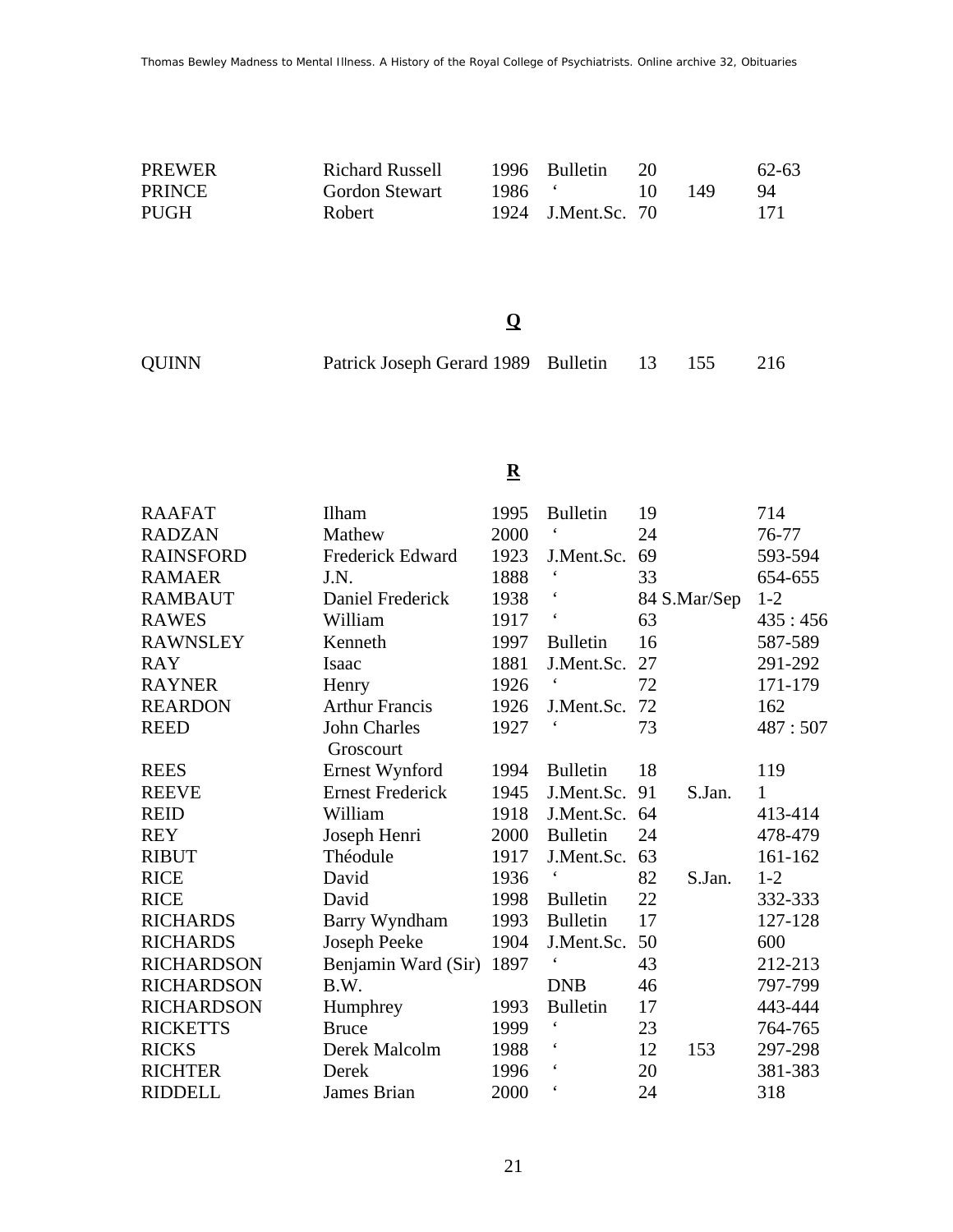| <b>RIDLEY</b>                        | <b>Joan Metcalf</b>     | 1994 | $\boldsymbol{\zeta}$     | 18 |         | 525-526       |
|--------------------------------------|-------------------------|------|--------------------------|----|---------|---------------|
| <b>RITTI</b>                         | Antoine                 | 1921 | J.Ment.Sc.               | 67 |         | $125:268-270$ |
| <b>ROBERTS John Alexander Fraser</b> |                         | 1987 | <b>Bulletin</b>          | 11 | 151     | 247-248       |
| <b>ROBERTSON</b>                     | Alexander               | 1909 | J.Ment.Sc.               | 55 |         | 209           |
| <b>ROBERTSON</b>                     | <b>Charles Lockhart</b> | 1897 |                          | 43 |         | 676-678       |
| <b>ROBERTSON</b>                     | Elizabeth               | 1986 | <b>Bulletin</b>          | 10 | 149     | 126           |
| <b>ROBERTSON</b>                     | Professor George M.     |      | <b>DNB</b>               | 47 |         | 229-230       |
| <b>ROBERTSON</b>                     | William Ford            | 1923 | J.Ment.Sc.               | 69 |         | 411-417       |
| <b>ROBINS</b>                        | Eli                     | 1995 | <b>Bulletin</b>          | 19 |         | 461-462       |
| <b>ROBINSON</b>                      | Arthur John             | 1993 | $\pmb{\zeta}$            | 17 |         | 185           |
| <b>ROBINSON</b>                      | <b>Charles Booth</b>    | 1984 | $\boldsymbol{\zeta}$     | 8  | 145     | 181           |
| <b>ROBINSON</b>                      | John Theodore           | 1986 |                          | 10 | 149     | 126           |
| <b>RODGER</b>                        | William                 | 1985 | $\boldsymbol{\zeta}$     | 9  | 147     | 167           |
| RODERICK-EVANS                       | Ebben                   | 1994 | $\pmb{\zeta}$            | 18 |         | 714-715       |
| <b>RODRIGUES-</b>                    |                         |      |                          |    |         |               |
| <b>ANGANARAS</b>                     | Rudolph                 | 1991 | $\boldsymbol{\varsigma}$ | 15 |         | 121           |
| <b>ROGAN</b>                         | <b>William Francis</b>  | 1869 | J.Ment.Sc.               | 14 |         | 444           |
| <b>ROLLESTON</b>                     | <b>Humphry Davy</b>     | 1945 | J.Ment.Sc.               | 91 | S.Jan.  | 40            |
| <b>ROLLESTON</b>                     | Sir Humphrey            |      | <b>DNB</b>               | 47 |         | 623-625       |
| <b>ROME</b>                          | <b>Howard Phillips</b>  | 1993 | <b>Bulletin</b>          | 17 |         | 315           |
| <b>ROPER</b>                         | William Francis         | 1986 | $\boldsymbol{\varsigma}$ | 10 |         | 18-19         |
| <b>RORIE</b>                         | <b>James</b>            | 1911 | J.Ment.Sc.               | 57 |         | 560-561       |
| <b>ROSCOW</b>                        | Cecil Beaumont          | 1927 | $\pmb{\zeta}$            | 73 |         | 341:356-357   |
| <b>ROSE</b>                          | Arthur (Sir)            | 1938 | $\boldsymbol{\varsigma}$ | 84 | S.Sept. | $\mathbf{1}$  |
| <b>ROSE</b>                          | Louis                   | 1994 | <b>Bulletin</b>          | 18 |         | 192           |
| <b>ROSEN</b>                         | Ismund                  | 1997 | $\pmb{\zeta}$            | 21 |         | 252-253       |
| <b>ROSENBERG</b>                     | Hyman                   | 1984 | $\pmb{\zeta}$            | 8  | 145     | 78-79         |
| <b>ROSS</b>                          | David                   | 1985 | $\pmb{\zeta}$            | 9  | 147     | 42            |
| <b>ROSS</b>                          | Donald                  | 1933 | J.Ment.Sc.               | 79 |         | 218           |
| <b>ROSSER</b>                        | Rachel                  | 1998 | <b>Bulletin</b>          | 22 |         | 716           |
| <b>ROWAN</b>                         | Marriott Logan          | 1922 | J.Ment.Sc.               | 68 |         | 464           |
| <b>ROWLEY</b>                        | Julius Louis            | 1989 | <b>Bulletin</b>          | 13 | 155     | 526           |
| <b>ROWS</b>                          | <b>Richard Gundry</b>   | 1925 | J.Ment.Sc.               | 71 |         | 350-351       |
| <b>RUNIONS</b>                       | <b>James</b> Ernest     | 1989 | <b>Bulletin</b>          | 13 | 155     | 654           |
| <b>RUSSELL</b>                       | Axel                    | 1994 | $\pmb{\zeta}$            | 18 |         | 381-382       |
| <b>RUTHERFORD</b>                    | James                   | 1910 | J.Ment.Sc.               | 56 |         | 381-383       |

# **S**

| SAAD                                | Auni         |  | 1999 Bulletin 23   | 60  |
|-------------------------------------|--------------|--|--------------------|-----|
| <b>SAHA</b>                         | <b>Bimal</b> |  |                    | -61 |
| <b>SANKEY Richard Henry Heatley</b> |              |  | 1924 J.Ment.Sc. 70 | 503 |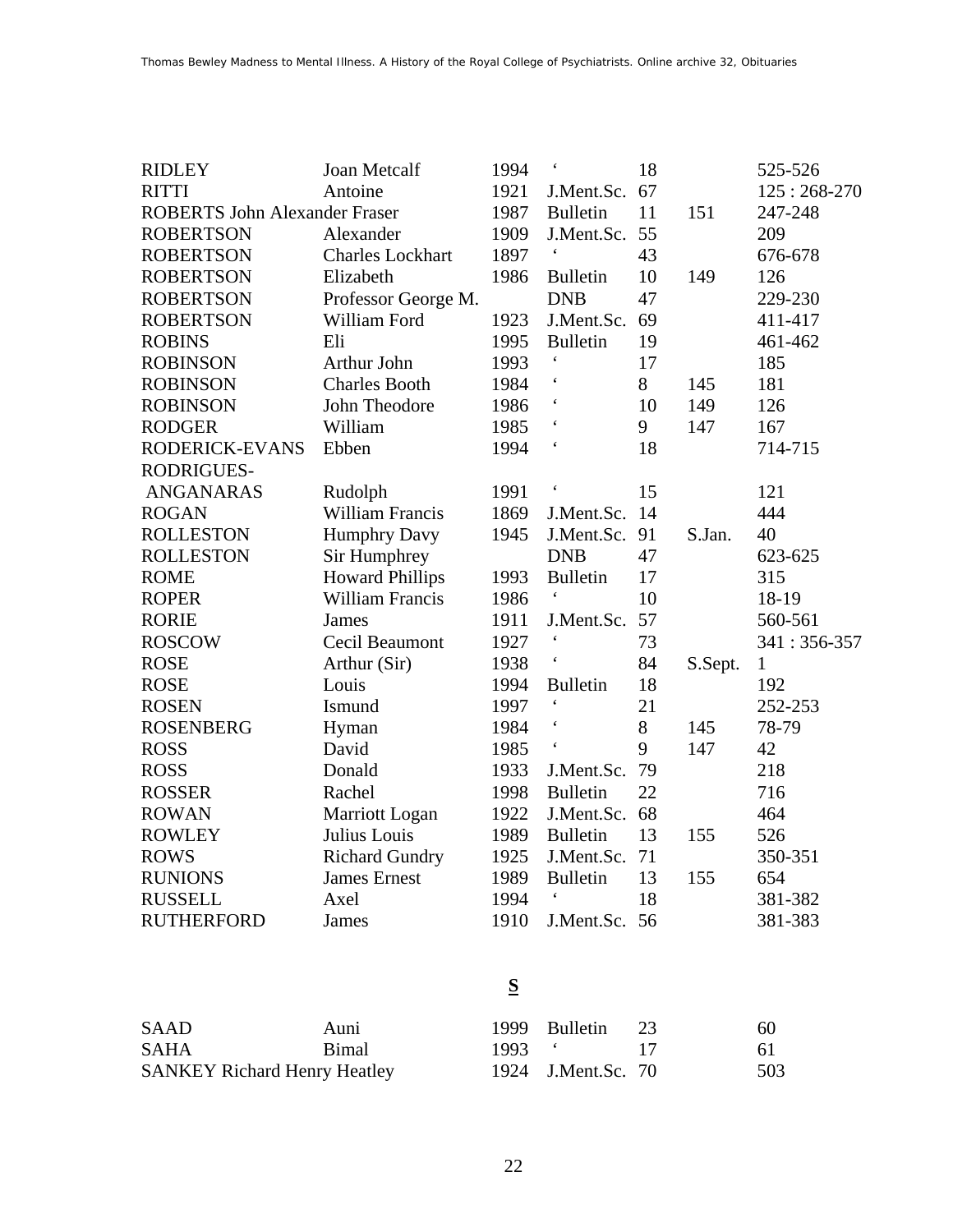|                     | Octavius                 | 1889 | $\boldsymbol{\zeta}$ | 35 |         | 145             |
|---------------------|--------------------------|------|----------------------|----|---------|-----------------|
| <b>SANO</b>         | Fritz                    | 1947 |                      | 93 | S. Jan  | $1:6-7$         |
| <b>SAVAGE</b>       | George Henry (Sir)       | 1921 |                      | 67 |         | 393-404         |
| <b>SARGANT</b>      | William                  | 1988 | <b>Bulletin</b>      | 12 | 153     | 556             |
| <b>SARGANT</b>      | William                  |      | <b>DNB</b>           | 48 |         | 962-963         |
| <b>SAULLE</b>       | Legrand du               | 1886 | J.Ment.Sc.           | 32 |         | 463-464         |
| <b>SAVAGE</b>       | Sir George H.            |      | <b>DNB</b>           | 49 |         | 68-70           |
| <b>SAWLE-THOMAS</b> | John Clifford            | 1994 | <b>Bulletin</b>      | 18 |         | 714             |
| <b>SAWYER</b>       | John W.                  | 1886 | J.Ment.Sc.           | 32 |         | 159-160         |
| <b>SCANNELL</b>     | Timothy                  | 1995 | <b>Bulletin</b>      | 19 |         | 392             |
| <b>SCHINDLER</b>    | Walter                   | 1986 | $\boldsymbol{\zeta}$ | 10 | 149     | 328             |
| <b>SCHLICHT</b>     | Theodore                 | 1996 |                      | 20 |         | 380-381         |
| <b>SCHMIDEBERS</b>  | Melitta R.               | 1983 |                      | 7  | 143     | 135             |
| <b>SCHOFIELD</b>    | Frank                    | 1907 | J.Ment.Sc.           | 53 |         | 671             |
| <b>SCHOLES</b>      | R. Battersby             | 1898 | $\pmb{\zeta}$        | 44 |         | 894-895         |
| <b>SCICLUNA</b>     | Salvino                  | 1987 | <b>Bulletin</b>      | 11 | 151     | 35              |
| <b>SEIDEL</b>       | <b>Ulrich Paul</b>       | 1989 | <b>Bulletin</b>      | 13 | 155     | 105             |
| <b>SELLER</b>       | William                  | 1869 | J.Ment.Sc.           | 15 |         | 325-326         |
| <b>SEMAL</b>        | Francois                 | 1896 |                      | 42 |         | 906             |
| <b>SEMELAIGNE</b>   | René                     | 1935 |                      | 81 |         | 281             |
| <b>SEWARD</b>       | William Joseph           | 1918 | $\boldsymbol{\zeta}$ | 64 |         | $227:245 - 246$ |
| <b>SHADFORTH</b>    | <b>Frederick Tindale</b> | 1986 | <b>Bulletin</b>      | 10 | 149     | 19              |
| <b>SHAPIRO</b>      | Alexander                | 1988 |                      | 12 | 153     | 344-345         |
| <b>SHAW</b>         | Charles John             | 1939 | J.Ment.Sc.           | 85 |         | 1129-1131       |
| <b>SHAW</b>         | David                    | 1994 | <b>Bulletin</b>      | 18 | 319     |                 |
| <b>SHAW</b>         | <b>Harold Bailey</b>     | 1915 | J.Ment.Sc.           | 61 |         | 170-171         |
| <b>SHAW</b>         | John C.                  | 1902 | $\boldsymbol{\zeta}$ | 48 |         | 126             |
| <b>SHAW</b>         | John Coutance            | 1926 |                      | 72 |         | 452             |
| <b>SHEPHERD</b>     | Michael                  | 1996 | <b>Bulletin</b>      | 20 |         | 632-637         |
| <b>SHERA</b>        | John Edgar Percival      | 1926 | J.Ment.Sc.           | 72 |         | 451-452         |
| <b>SHERLOCK</b>     | James                    | 1881 | $\pmb{\zeta}$        | 27 |         | 292             |
| <b>SHERRINGTON</b>  | Charles Scott (Sir)      | 1952 | $\pmb{\zeta}$        | 98 | S. Oct. | $\mathbf{1}$    |
| <b>SHERRINGTON</b>  | Charles Scott (Sir)      |      | <b>DNB</b>           | 50 |         | 337-339         |
| <b>SHEW</b>         | A. Marvin                | 1886 | J.Ment.Sc. 32        |    |         | 309-310         |
| <b>SHIELL</b>       | Thomas W.                | 1875 |                      | 20 |         | 662             |
| <b>SHORVON</b>      | <b>Barbara</b>           | 1995 | <b>Bulletin</b>      | 19 |         | 270             |
| <b>SHRIBMAN</b>     | Irving                   | 1994 |                      | 18 |         | 526             |
| <b>SHUTTLEWORTH</b> | George Edward            | 1929 | J.Ment.Sc.           | 75 |         | 213-219         |
| <b>SIBBALD</b>      | John (Sir)               | 1905 | J.Ment.Sc. 51        |    |         | 636-637         |
| <b>SIMON</b>        | Gerard Bernard           | 1992 | <b>Bulletin</b>      | 16 |         | 123             |
| <b>SIMPSON</b>      | Alexander                | 1928 | J.Ment.Sc.           | 74 |         | 367-368         |
| <b>SIMPSON</b>      | <b>Edward Swan</b>       | 1927 |                      | 73 |         | $342:354-$      |
|                     |                          |      |                      |    |         | 355             |

#### SANKEY William Henry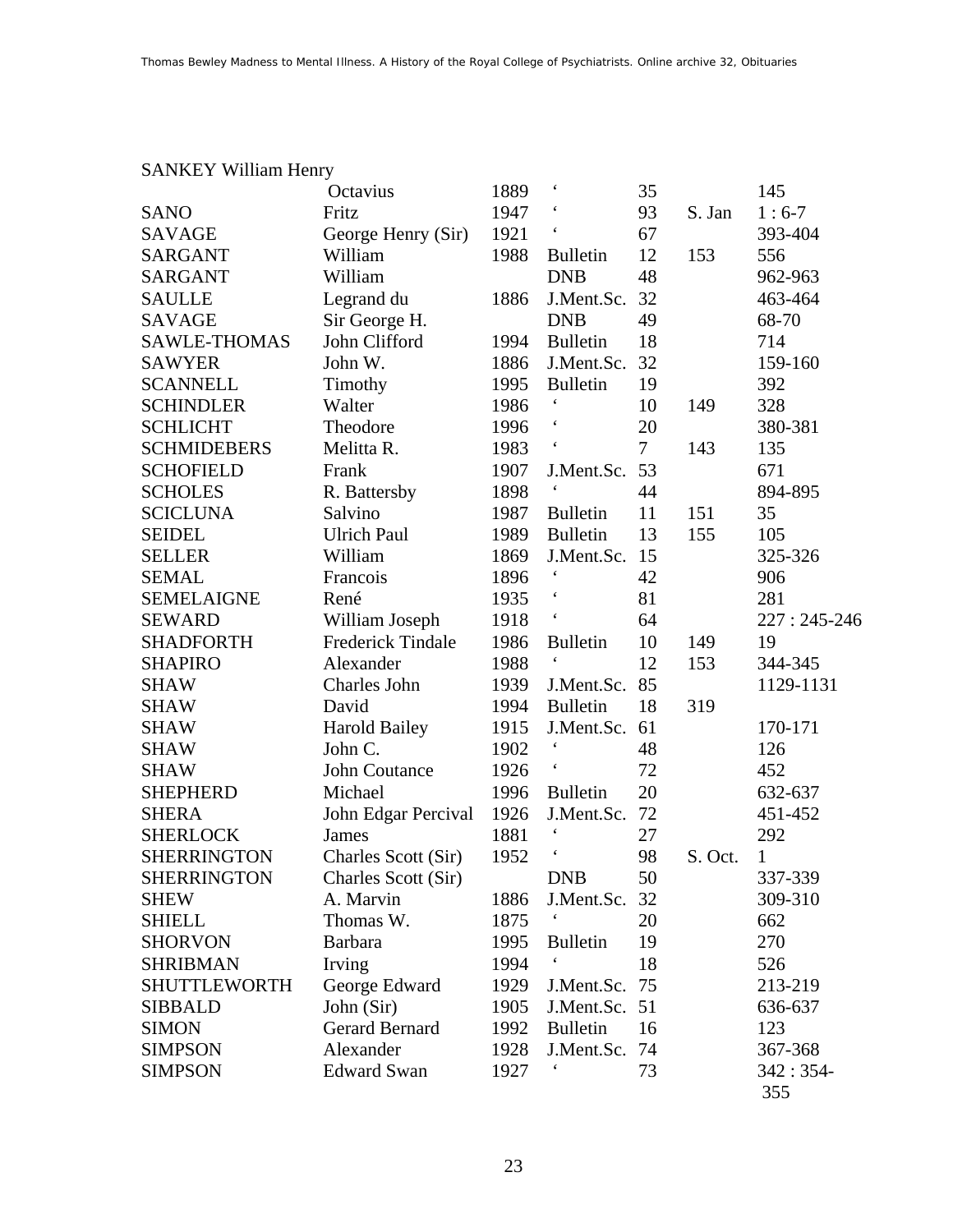| <b>SIMPSON</b>                            | James Young, Sir           |               | <b>DNB</b>           | 50  |         | 695-697           |
|-------------------------------------------|----------------------------|---------------|----------------------|-----|---------|-------------------|
| <b>SIMPSON</b>                            | John Henry                 | 1873          | J.Ment.Sc.           | 19  |         | 167               |
| <b>SIMPSON</b>                            | <b>Robert Wallace</b>      | 1991          | <b>Bulletin</b>      | 15  |         | 519-520           |
| <b>SKEEN</b>                              | (Dr)                       | 1933          | J.Ment.Sc.           | 79  |         | 218               |
| <b>SKAE</b>                               | David                      | 1873          |                      | 19  |         | 323-324           |
| <b>SKAE</b>                               | David                      |               | <b>DNB</b>           | 50  |         | 815-816           |
| <b>SKAE</b>                               | Frederick W.A.             | 1881          | J.Ment.Sc.           | 27  |         | 481-482           |
| <b>SKOTTOWE</b>                           | James Stuart Ian           | 1984          | <b>Bulletin</b>      | 8   | 145     | 143               |
| <b>SLATER Eliot Trevor Oakeshott 1983</b> |                            | $\pmb{\zeta}$ | 7                    | 143 | 175     |                   |
| <b>SLATER</b>                             | Eliot                      |               | <b>DNB</b>           | 50  |         | 908-909           |
| <b>SLAVIN</b>                             | F.                         | 1881          | J.Ment.Sc.           | 26  |         | 643-644           |
| <b>SMITH</b>                              | Andrew Croyden             | 1987          | <b>Bulletin</b>      | 11  | 151     | 177               |
| <b>SMITH</b>                              | <b>Bernard Hooper</b>      | 1985          | $\boldsymbol{\zeta}$ | 9   | 147     | 167               |
| <b>SMITH</b>                              | Edward                     | 1873          | J.Ment.Sc.           | 19  |         | 167               |
| <b>SMITH</b>                              | <b>Henry Watson</b>        | 1934          | $\boldsymbol{\zeta}$ | 80  |         | 625-626           |
| <b>SMITH</b>                              | Jens Christian             | 1951          |                      | 97  | S. Jan. | 5                 |
| <b>SMITH</b>                              | Kenneth Karl Pfeiffer 2000 |               | <b>Bulletin</b>      | 24  |         | 158               |
| <b>SMITH</b>                              | Maurice Hamblin            | 1936          | J.Ment.Sc.           | 82  |         |                   |
| <b>SMITH</b>                              | Percy                      | 1941          |                      | 87  | S. Oct. | $\mathbf{1}$      |
| <b>SMITH</b>                              | Robert                     | 1910          |                      | 56  |         | 582-583           |
| <b>SMITH</b>                              | <b>Robert Gillies</b>      | 1898          |                      | 44  |         | 227               |
| <b>SMITH</b>                              | <b>William Charles</b>     | 1931          |                      | 77  |         | 465-467           |
|                                           | Clifford F.R.I.B.A.        |               |                      |     |         |                   |
| <b>SMYTH</b>                              | <b>Robert Bruce</b>        | 1917          |                      | 83  |         | $312 - 313 : 435$ |
| <b>SNEDDON</b>                            | Joan                       | 1990          | <b>Bulletin</b>      | 14  |         | 188               |
| <b>SODDY</b>                              | Kenneth                    | 1986          |                      | 10  | 149     | 328-329           |
| <b>SOMERVILLE</b>                         | George                     | 1986          |                      | 10  | 149     | 329               |
| <b>SOUTHARD</b>                           | Elmer E.                   | 1920          | J.Ment.Sc.           | 66  |         | 197               |
| <b>SOUTHEY</b>                            | Reginald                   | 1900          |                      | 46  |         | 210-211           |
|                                           |                            |               |                      |     |         | 625-626           |
| <b>SPENSLEY</b>                           | Frank Oswald (Capt)        | 1919          |                      | 65  |         | 46                |
| <b>SPITZKA</b>                            | <b>Edward Charles</b>      | 1915          | $\boldsymbol{\zeta}$ | 61  |         | 172-173           |
| STAFFORD-CLARK                            | David                      | 2000          | <b>Bulletin</b>      | 24  |         | 118               |
| <b>STANSFIELD</b>                         | Thomas Edward              | 1939          | J.Ment.Sc.           | 85  |         | 1131-1139         |
| <b>STEAD</b>                              | John Gummer                | 1999          | <b>Bulletin</b>      | 23  |         | 253-254           |
|                                           | Knowles                    |               |                      |     |         |                   |
| <b>STEARNS</b>                            | Henry Putnam               | 1905          | J.Ment.Sc. 51        |     |         | 637-638           |
| <b>STEELE</b>                             | George Daniel Fraser 1996  |               | <b>Bulletin</b>      | 20  |         | 703               |
| <b>STEENE</b>                             | <b>Robert Hunter</b>       | 1926          | J.Ment.Sc.           | 72  |         | 685:720-721       |
| <b>STEENBERG</b>                          | Valdemar (Prof)            | 1892          |                      | 38  |         | 482               |
| <b>STENGEL</b>                            | Irwin                      |               | <b>DNB</b>           | 52  |         | 399-400           |
| <b>STEVENSON</b>                          | <b>Richard David</b>       | 1998          | <b>Bulletin</b>      | 22  |         | 333               |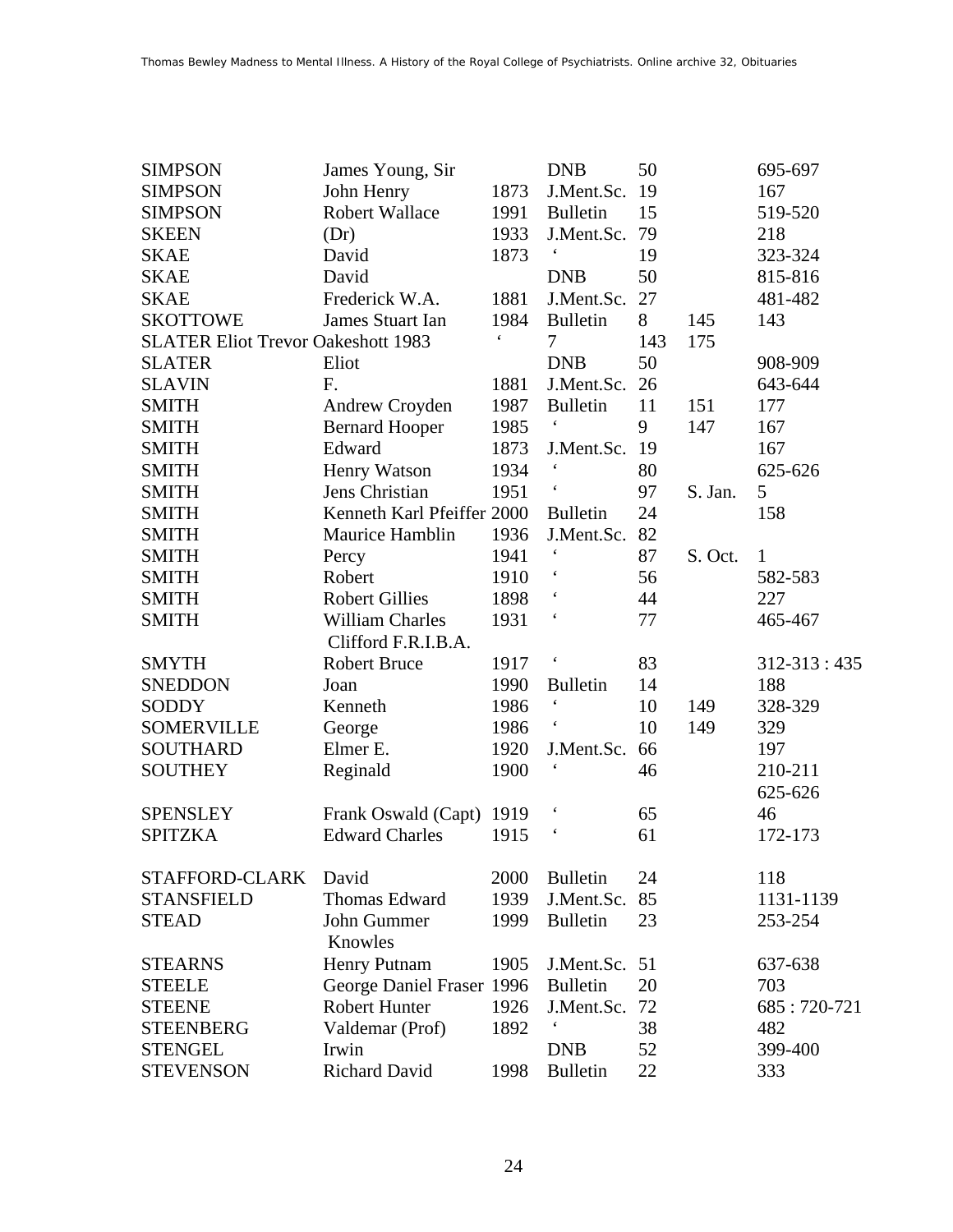| <b>STEWART</b>    | Donald Campbell<br>Vincent | 1985 |                      | 9  | 147 | $42 - 43$   |
|-------------------|----------------------------|------|----------------------|----|-----|-------------|
| <b>STEWART</b>    | Hugh Grainger              | 1871 | J.Ment.Sc. 17        |    |     | 151         |
| <b>STEWART</b>    | Robert                     | 1875 |                      | 21 |     | 311-312     |
| <b>STEWART</b>    | <b>Robert Gloss</b>        | 1907 |                      | 53 |     | 231-232     |
| <b>STILWELL</b>   | George J.                  | 1867 | $\boldsymbol{\zeta}$ | 13 |     | 435         |
| <b>STILWELL</b>   | Henry                      | 1909 | $\boldsymbol{\zeta}$ | 55 |     | 584-585     |
| <b>STRAHAN</b>    | Samuel Alexander           | 1902 | J.Ment.Sc. 48        |    |     | 389         |
|                   | Kenny                      |      |                      |    |     |             |
| <b>STRANGE</b>    | Arthur                     | 1902 | $\blacksquare$       | 48 |     | 603-604     |
| <b>STRÖMGREN</b>  | Erik                       | 1993 | <b>Bulletin</b>      | 17 |     | 700-701     |
| STRÖM-OLSEN       | Rolf                       | 1987 |                      | 11 | 151 | 146-147     |
| <b>STUART</b>     | (Dr)                       | 1915 | J.Ment.Sc.           | 61 |     | 330-331     |
| <b>STURROCK</b>   | J.P.                       | 1935 |                      | 81 |     | 725:748-749 |
| STÜRUP            | George K.                  | 1991 | <b>Bulletin</b>      | 15 |     | 317-318     |
| <b>SULLIVAN</b>   | <b>William Charles</b>     | 1926 | J.Ment.Sc.           | 72 |     | 309-312     |
| <b>SUTHERLAND</b> | Henry                      | 1902 |                      | 48 |     | 208-209     |
| <b>SUTHERLAND</b> | John (Jock) D.             | 1991 | <b>Bulletin</b>      | 15 |     | 588         |
| <b>SUTHERLAND</b> | <b>Sinclair Stewart</b>    | 1997 |                      | 21 |     | 525         |
| <b>SUTTON</b>     | H.G.                       | 1891 | J.Ment.Sc.           | 37 |     | 497-498     |
| <b>SWIFT</b>      | <b>NNCY</b>                | 1990 | <b>Bulletin</b>      | 14 |     | 379         |
| <b>SYLVESTER</b>  | Peter                      | 2000 |                      | 24 |     | 437         |
| <b>SYMES</b>      | George Dickenson           | 1891 | J.Ment.Sc.           | 37 |     | 335         |
| <b>SYMES</b>      | <b>Joseph Gustavus</b>     | 1901 |                      | 47 |     | 437-438     |
|                   |                            |      |                      |    |     |             |

# **T**

| <b>TANZI</b>   | (Prof)                  | 1934 | J.Ment.Sc. 80        |     |        | 629          |
|----------------|-------------------------|------|----------------------|-----|--------|--------------|
| <b>TARSH</b>   | Michael Justin          | 1994 | <b>Bulletin</b>      | 18  |        | 119-120      |
| <b>TATE</b>    | (Dr)                    | 1913 | J.Ment.Sc. 59        |     |        | 530          |
| <b>TAYLOR</b>  | (Lord)                  | 1988 | <b>Bulletin</b>      | 12  | 153    | 396          |
| <b>TAYLOR</b>  | <b>Alfred Everly</b>    | 1889 | J.Ment.Sc. 35        |     |        | 289          |
| <b>TAYLOR</b>  | Frederick Kraüpl        | 1989 | <b>Bulletin</b>      | 13  | 155    | 394-395      |
| <b>TAYLOR</b>  | <b>Frederick Ryott</b>  | 1946 | J.Ment.Sc. 92        |     | S.Jan. | 41           |
|                | Percival                |      |                      |     |        |              |
| <b>TETLOW</b>  | Clifford                | 1991 | <b>Bulletin</b>      | 15  |        | 122          |
| <b>THAKUR</b>  | Pronab Kumar            | 1999 |                      | 23  |        | 509          |
| <b>THOMAS</b>  | Hugh Bernard Graham1992 |      | $\ddot{\phantom{1}}$ | 16  |        | 248          |
| <b>THOMAS</b>  | Jorge                   | 1994 |                      | 18  |        | 653-654      |
| <b>THOMSON</b> | David George            | 1923 | J.Ment.Sc. 69        |     |        | 144: 259-260 |
|                |                         |      |                      |     |        | 276-278      |
| <b>THORPE</b>  | <b>Frederick Thomas</b> | 1984 | <b>Bulletin</b>      | 8   | 145    | 244          |
| <b>THURNAM</b> | John                    | 1874 | J.Ment.Sc.           | -19 |        | 644-645      |
|                |                         |      |                      |     |        |              |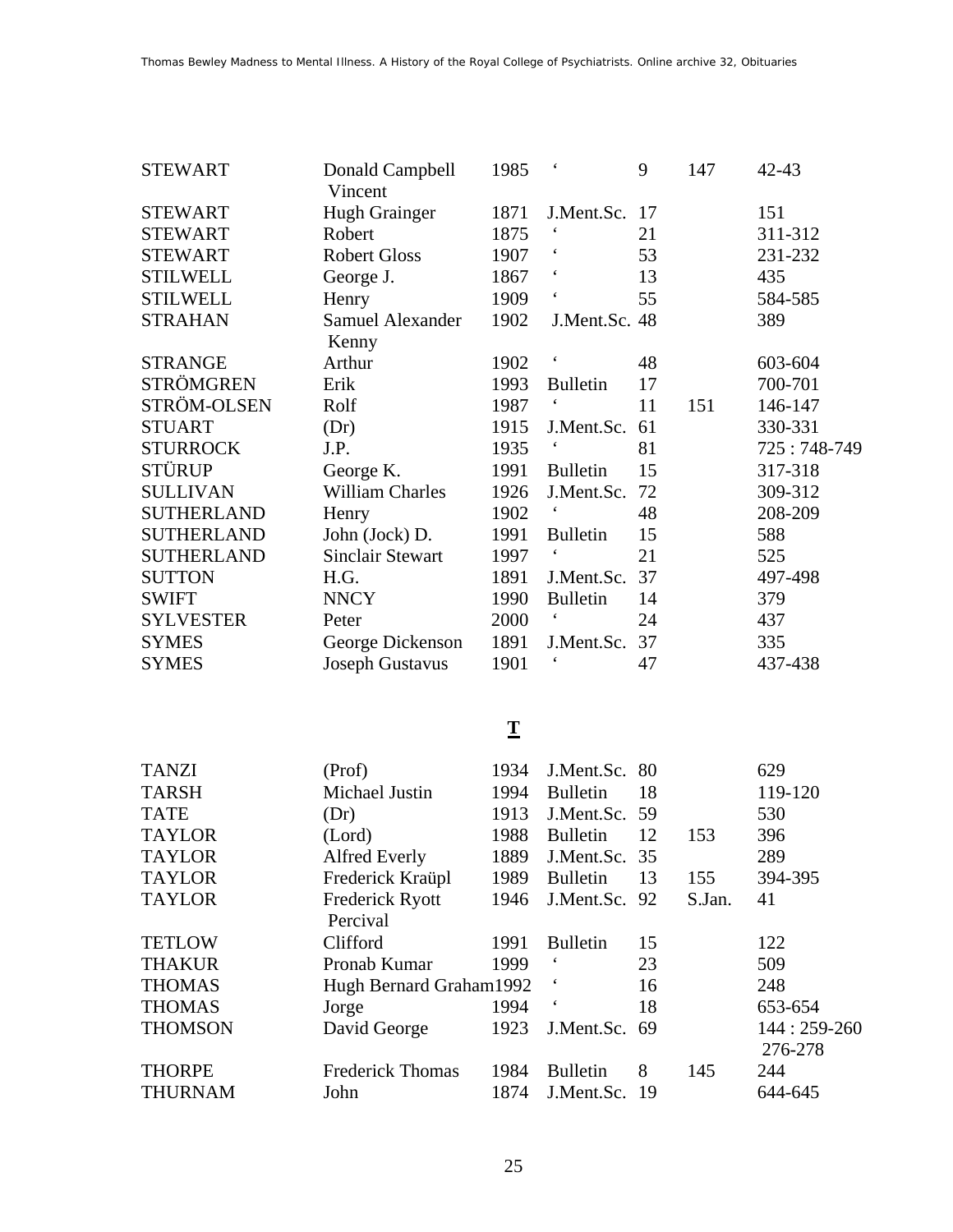| <b>THURNAM</b>   | John                      |      | <b>DNB</b>               | 54             |     | 722            |
|------------------|---------------------------|------|--------------------------|----------------|-----|----------------|
| <b>TIBBETS</b>   | Robert Wyndham            | 1984 | <b>Bulletin</b>          | 8              | 145 | 182-183        |
| <b>TIGHE</b>     | John Valerian Ceorge 1929 |      | J.Ment.Sc.               | 75             |     | 344: 354-355   |
| <b>TIMBURY</b>   | <b>Gerald Charles</b>     | 1985 | <b>Bulletin</b>          | 9              | 147 | 211            |
| <b>TINBERGEN</b> | Nikolaas                  | 1989 | $\boldsymbol{\zeta}$     | 13             | 155 | 335            |
| <b>TODD</b>      | John                      | 1987 | $\zeta$                  | 11             | 151 | 248            |
| <b>TOLLER</b>    | Ebenezer                  | 1907 | J.Ment.Sc.               | 53             |     | 420            |
| <b>TOMKINS</b>   | Victor Harris             | 1985 | <b>Bulletin</b>          | 9              | 147 | 167-168        |
| <b>TOOLEY</b>    | Patrick Hocart            | 1991 |                          | 15             |     | 716-717        |
| <b>TOWERS</b>    | John                      | 1994 |                          | 18             |     | 443            |
| <b>TRETHOWAN</b> | William (Sir)             | 1996 | $\boldsymbol{\zeta}$     | 20             |     | 573-575        |
| <b>TREVOR</b>    | <b>Arthur Hill</b>        | 1925 | J.Ment.Sc.               | 71             |     | 175-177        |
| <b>TUKE</b>      | <b>Charles Molesworth</b> | 1925 | J.Ment.Sc.               | 71             |     | 351-352        |
| <b>TUKE</b>      | Daniel Hack               | 1895 |                          | 41             |     | $323:379-386:$ |
|                  |                           |      |                          |                |     | 556-557        |
| <b>TUKE</b>      | Daniel Hack               |      | <b>DNB</b>               | 55             |     | 524-526        |
| <b>TUKE</b>      | John Batty (Sir)          | 1914 | J.Ment.Sc.               | 60             |     | 170-172        |
| <b>TUKE</b>      | John Batty                | 1920 | $\epsilon$               | 66             |     | 507            |
| <b>TUKE</b>      | Samuel                    | 1858 | $\boldsymbol{\varsigma}$ | $\overline{4}$ |     | 167-188        |
| <b>TUKE</b>      | Samuel                    |      | <b>DNB</b>               | 55             |     | 533-534        |
| <b>TUKE</b>      | <b>Thomas Harrington</b>  | 1888 | J.Ment.Sc.               | 34             |     | 323-324        |
| <b>TUKE</b>      | <b>Thomas Seymour</b>     | 1917 |                          | 63             |     | 310-312:       |
|                  |                           |      |                          |                |     | 435-436        |
| <b>TUKE</b>      | <b>William Samuel</b>     | 1883 | $\epsilon$               | 29             |     | 323-324        |
| <b>TUKE</b>      | <b>William Samuel</b>     |      | <b>DNB</b>               | 55             |     | 535-536        |
| <b>TURNBULL</b>  | <b>Adam Robert</b>        | 1917 | J.Ment.Sc.               | 63             |     | 158-160        |
| <b>TURNER</b>    | John                      | 1922 |                          | 68             |     | 318-319        |
| <b>TWEEDIE</b>   | Alexander                 |      | <b>DNB</b>               | 55             |     | 729            |

#### **U**

| <b>URQUHART</b><br><b>URMSON</b>                                                         | Alexander Reid<br>George Harold                                         | 1917<br>1907                         | J.Ment.Sc. 63<br>$\epsilon$                                                    | 53                   |     | 629-631<br>864                              |
|------------------------------------------------------------------------------------------|-------------------------------------------------------------------------|--------------------------------------|--------------------------------------------------------------------------------|----------------------|-----|---------------------------------------------|
|                                                                                          |                                                                         | V                                    |                                                                                |                      |     |                                             |
| <b>VAILLANT</b><br><b>VAN-LEUWEN</b><br><b>VANYAN</b><br><b>VARLEY</b><br><b>VAUDREY</b> | <b>Charles Math</b><br>Dirk Hans<br>Martin<br>John<br><b>Brian Hunt</b> | 1994<br>1857<br>1988<br>1994<br>1993 | <b>Bulletin</b><br>J.Ment.Sc. 3<br><b>Bulletin</b><br>$\epsilon$<br>$\epsilon$ | 18<br>12<br>18<br>17 | 153 | $61-62$<br>574-575<br>253<br>120-121<br>784 |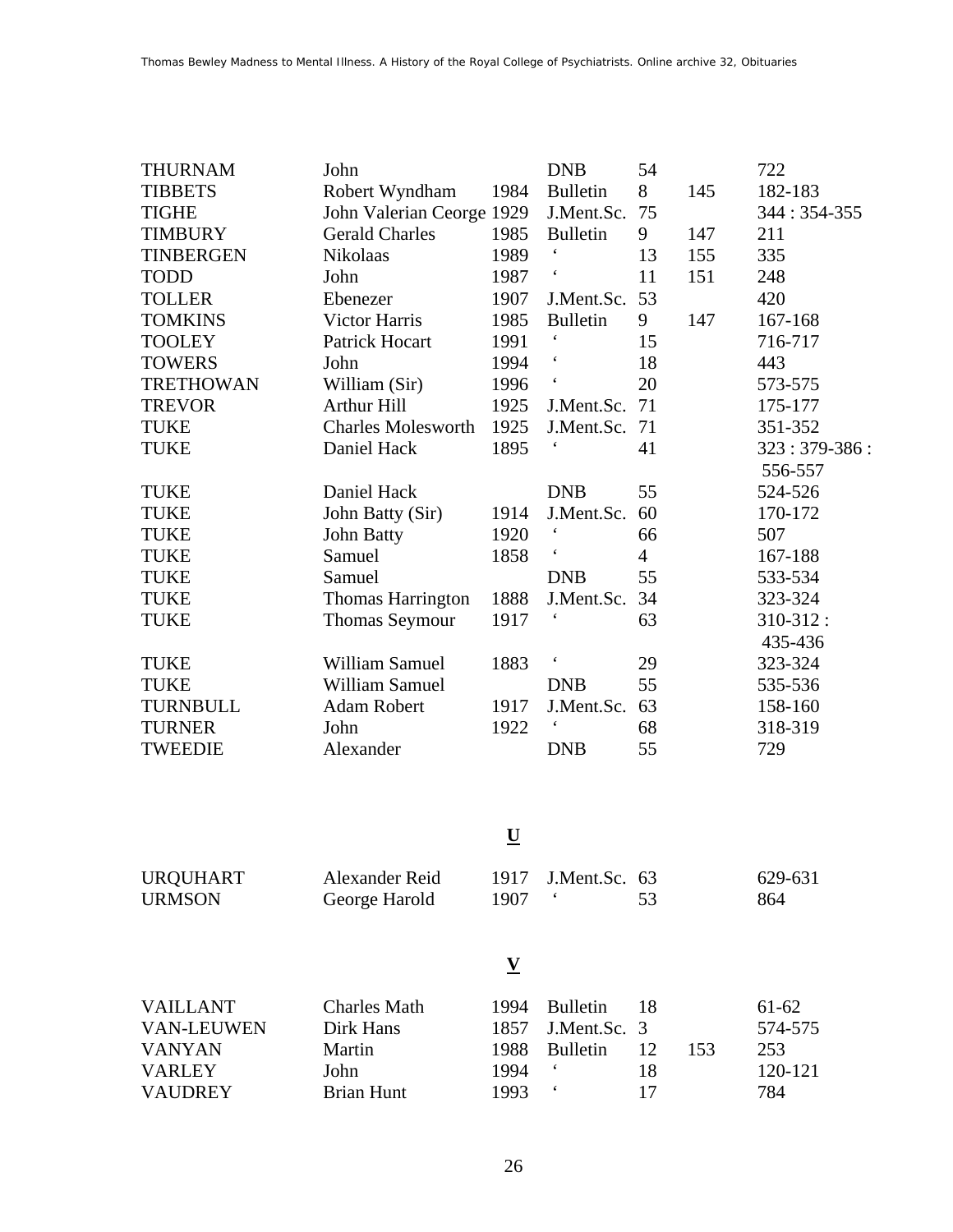| VENKATESWARLU Tamirisa |               | 1997 | $\bullet$          | 21  | 667     |
|------------------------|---------------|------|--------------------|-----|---------|
| <b>VERGA</b>           | Andrea (Prof) |      | 1896 J.Ment.Sc. 42 |     | 239-240 |
| <b>VICKERS</b>         | Sir Geoffrey  |      | <b>DNB</b>         | -56 | 417-418 |
| <b>VICTORIA</b>        | Queen/Empress |      | 1901 J.Ment.Sc. 47 |     | 223-225 |
| <b>VOISIN</b>          | August        | 1898 |                    | 44  | 895     |

### **W**

| <b>WADE</b>      | <b>Arthur Law</b>        | 1901 | J.Ment.Sc.           | 47 |         | 863-864        |
|------------------|--------------------------|------|----------------------|----|---------|----------------|
| <b>WADE</b>      | <b>Arthur Law</b>        | 1902 |                      | 48 |         | 193-194        |
| <b>WADSWORTH</b> | William Victor           | 1984 | <b>Bulletin</b>      | 8  | 145     | 35-36          |
| WAHRENDORFF      | Ferdinand                | 1899 | J.Ment.Sc.           | 45 |         | 381            |
| <b>WALDMAN</b>   | Jack                     | 1992 | <b>Bulletin</b>      | 16 |         | 669            |
| <b>WALK</b>      | Alexander                | 1982 |                      | 6  | 141     |                |
| <b>WALLACE</b>   | George L.                | 1930 | J.Ment.Sc.           | 76 |         | 933-934        |
| <b>WALLIS</b>    | Geoffrey Garfit          | 1999 | <b>Bulletin</b>      | 23 |         | 762-763        |
| <b>WALLIS</b>    | <b>John Augustus</b>     | 1898 | J.Ment.Sc.           | 44 |         | 452-453        |
| <b>WARD</b>      | John Bywater             | 1899 |                      | 45 |         | 220-221        |
| <b>WARDLE</b>    | Chris                    | 1993 | <b>Bulletin</b>      | 17 |         | 379            |
| <b>WARDROP</b>   | Keigh Rae Hoseason       | 1998 | <b>Bulletin</b>      | 17 |         | 716-717        |
| <b>WARREN</b>    | <b>Alfred James</b>      | 1997 |                      | 21 |         | 525-526        |
| <b>WARREN</b>    | Hugh de Broe             | 1992 |                      | 16 |         | 459            |
| <b>WARREN</b>    | Wilfrid                  | 1991 | $\pmb{\zeta}$        | 15 |         | 458-459        |
| <b>WATKIN</b>    | John Henry               | 1994 | $\boldsymbol{\zeta}$ | 18 |         | 793            |
| <b>WATSON</b>    | George Alfred            | 1932 | J.Ment.Sc.           | 78 |         | 256-257        |
| <b>WATSON</b>    | <b>Thomas</b>            |      | <b>DNB</b>           | 57 |         | 674-675        |
| <b>WATSON</b>    | William Riddell          | 1918 | J.Ment.Sc.           | 64 |         | 246-248        |
| <b>WEST</b>      | Eric Douglas             | 1993 | <b>Bulletin</b>      | 17 |         | 507-508        |
| <b>WESTBURY</b>  | David George Arthur 1984 |      |                      | 8  | 145     | 16             |
| WESTPHAL         | Carl                     | 1890 | J.Ment.Sc.           | 36 |         | 312-313        |
| <b>WHELAN</b>    | Lorna (Lady Hill)        | 1995 | <b>Bulletin</b>      | 19 |         | 124            |
| <b>WHILES</b>    | William Herbert          | 1991 |                      | 15 |         | 62             |
| WHITCOMBE        | <b>Edmund Bancks</b>     | 1911 | J.Ment.Sc.           | 57 |         | 561-562        |
| <b>WHITE</b>     | <b>Jack Morrison</b>     | 1987 | <b>Bulletin</b>      | 11 | 151     | 215            |
| WHITEHEAD        | <b>Bernard Frederick</b> | 1984 | $\pmb{\zeta}$        | 8  | 145     | 99-100         |
| WHITLOCK         | <b>Francis Anthony</b>   | 1990 | $\boldsymbol{\zeta}$ | 14 |         | 761            |
| WHITWELL         | <b>James Richard</b>     | 1945 | J.Ment.Sc.           | 91 | S. Jan. | 40             |
| WIGLESWORTH      | Godfrey $(2nd Lieut)$    | 1916 | J.Ment.Sc.           | 62 |         | 806            |
| WIGGLESWORTH     | Joseph                   | 1919 | $\pmb{\zeta}$        | 65 |         | 46-217:288-289 |
| WILBUR           | Hervey B.                | 1883 |                      | 29 |         | 327-328        |
| <b>WILKES</b>    | James                    | 1895 | $\pmb{\zeta}$        | 41 |         | 185            |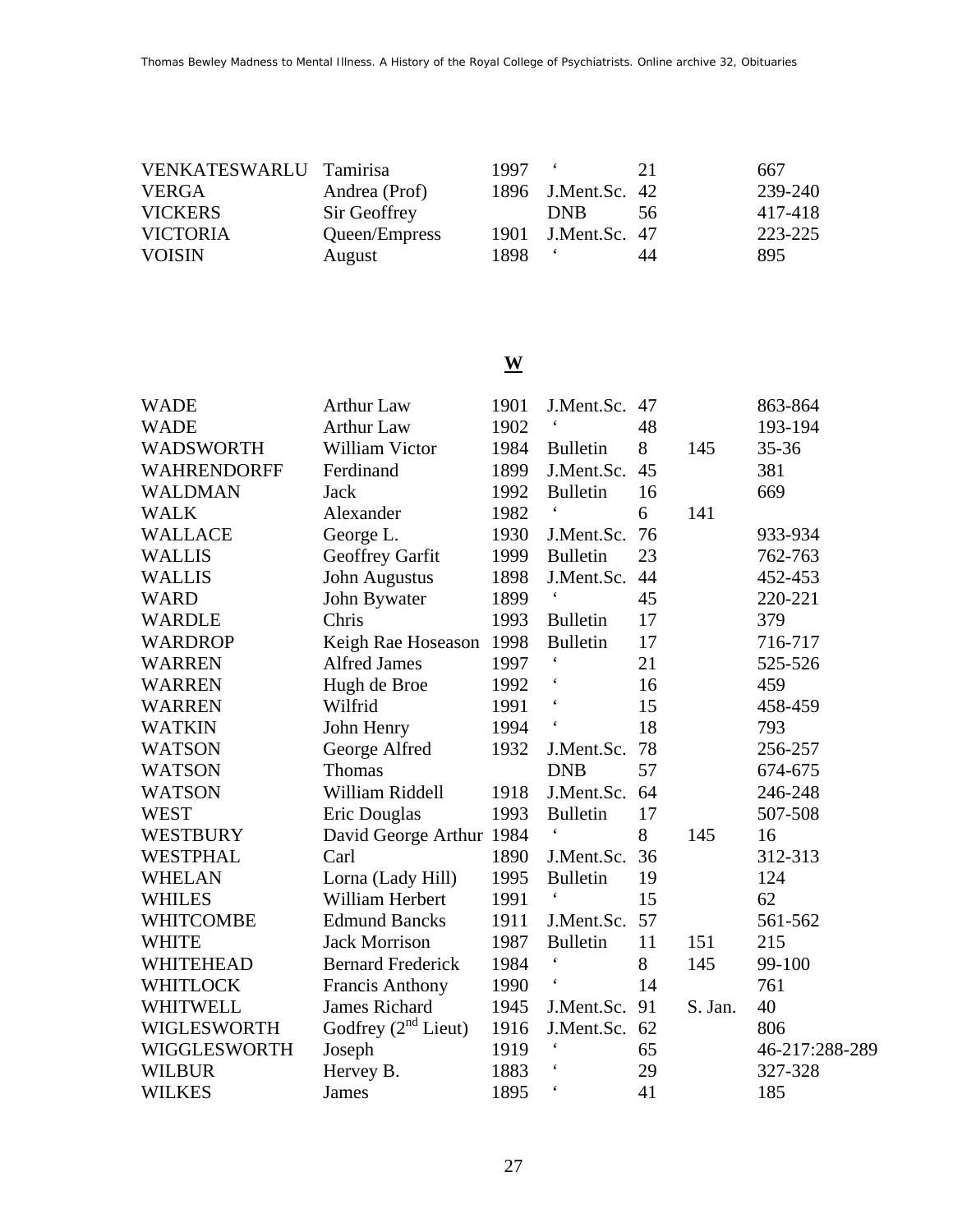| <b>WILKINS</b>     | Rodney                   | 1988 | <b>Bulletin</b>      | 12             | 153    | 116-117        |
|--------------------|--------------------------|------|----------------------|----------------|--------|----------------|
| <b>WILKINSON</b>   | Vera Ann                 | 1988 | $\boldsymbol{\zeta}$ | 12             | 153    | 74-75          |
| <b>WILKINSON</b>   | Vera Ann                 | 1988 | $\pmb{\zeta}$        | 12             | 153    | 74-75          |
| <b>WILLETT</b>     | <b>Edmund Sparshall</b>  | 1892 | J.Ment.Sc.           | 38             |        | 331-332        |
| <b>WILLIAMS</b>    | Caleb                    | 1872 | $\pmb{\zeta}$        | 17             |        | 625-626        |
| <b>WILLIAMS</b>    | Cyril Eddy               | 1984 | <b>Bulletin</b>      | 8              | 145    | 285            |
| <b>WILLIAMS</b>    | <b>William Rhys</b>      | 1894 | J.Ment.Sc.           | 40             |        | 171-172        |
| <b>WILLIAMS</b>    | William White            | 1880 |                      | 26             |        | 476-477        |
| <b>WILLIS</b>      | Frederick James (Sir)    | 1946 | J.Ment.Sc.           | 92             | S.Oct. | 1              |
| <b>WILLSON</b>     | Rev. Bishop              | 1867 |                      | 12             |        | 455-456        |
| <b>WILLSON</b>     | (Bishop of Hobart)       |      | <b>DNB</b>           | 59             |        | 447-448        |
| <b>WILSON</b>      | Alan Richardson          | 1999 | <b>Bulletin</b>      | 23             |        | 380-381        |
| <b>WILSON</b>      | G.K.                     | 1908 | J.Ment.Sc.           | 54             |        | 426            |
| <b>WILSON</b>      | <b>Isobel Grace Hood</b> | 1983 | <b>Bulletin</b>      | $\overline{7}$ | 143    | 98             |
| <b>WINNICOTT</b>   | D.W.                     |      | <b>DNB</b>           | 59             |        | 748-750        |
| <b>WINSLOW</b>     | Forbes Benignus          | 1874 | J.Ment.Sc.           | 20             |        | 165-166        |
| <b>WINSLOW</b>     | Forbes Benignus          |      | <b>DNB</b>           | 59             |        | 759-760        |
| <b>WISELY</b>      | Francis                  | 1916 | J.Ment.Sc.           | 62             |        | 225            |
| <b>WITTKOWER</b>   | Eric David               | 1984 | <b>Bulletin</b>      | 8              | 145    | 118-119        |
| <b>WODDIS</b>      | Gideon Mordecai          | 1984 | <b>Bulletin</b>      | 8              | 145    | 79             |
| <b>WOLF</b>        | Heinz Hermann Otto       | 1989 |                      | 13             | 155    | 584            |
| <b>WOLLEN</b>      | Waclaw                   | 1989 | $\epsilon$           | 13             | 155    | 105            |
| <b>WOOD</b>        | Sir Kingsley             |      | <b>DNB</b>           | 60             |        | 124-127        |
| <b>WOOD</b>        | Thomas Outherson         | 1936 | J.Ment.Sc. 76        |                |        | 599-601        |
| WOODFORD-          | Eloned                   | 1985 | $\pmb{\zeta}$        | 9              | 147    | 87-88          |
| <b>WILLIAMS</b>    |                          |      |                      |                |        |                |
| <b>WOODMANSEY</b>  | Arnold                   | 1992 | $\boldsymbol{\zeta}$ | 16             |        | 731            |
| <b>WOODS</b>       | <b>Oscar Thomas</b>      | 1906 | $\pmb{\zeta}$        | 52             |        | 841            |
| <b>WOOTTON</b>     | Barbara (Baroness)       | 1988 | <b>Bulletin</b>      | 12             | 153    | 556-557        |
| <b>WOOTTON</b>     | <b>Barbara</b>           |      | <b>DNB</b>           | 60             |        | 287-289        |
| <b>WORCESTER</b>   | W.L.                     | 1902 | J.Ment.Sc.           | 48             |        | 126            |
| <b>WORKMAN</b>     | Joseph                   | 1894 |                      | 40             |        | 482-484        |
| <b>WORTH</b>       | Reginald                 | 1955 |                      | 101            | S.July | $\mathbf{1}$   |
|                    |                          |      |                      |                | Oct.   | $\overline{2}$ |
| <b>WORTHINGTON</b> | Joshuah Horband          | 1886 | $\pmb{\zeta}$        | 32             |        | 160            |
| <b>WRIGHT</b>      | William Ballantyne       | 1994 | <b>Bulletin</b>      | 18             |        | 62             |

# **Y**

| <b>YELLOWLEES</b>   | David                        |      | 1921 J.Ment.Sc. 67 |          |      | $256:270-$<br>271 |
|---------------------|------------------------------|------|--------------------|----------|------|-------------------|
| YORK-MOORE<br>YOUNG | Michael Edward<br>John David | 1991 | 1987 Bulletin      | 11<br>15 | -151 | 321-322<br>121    |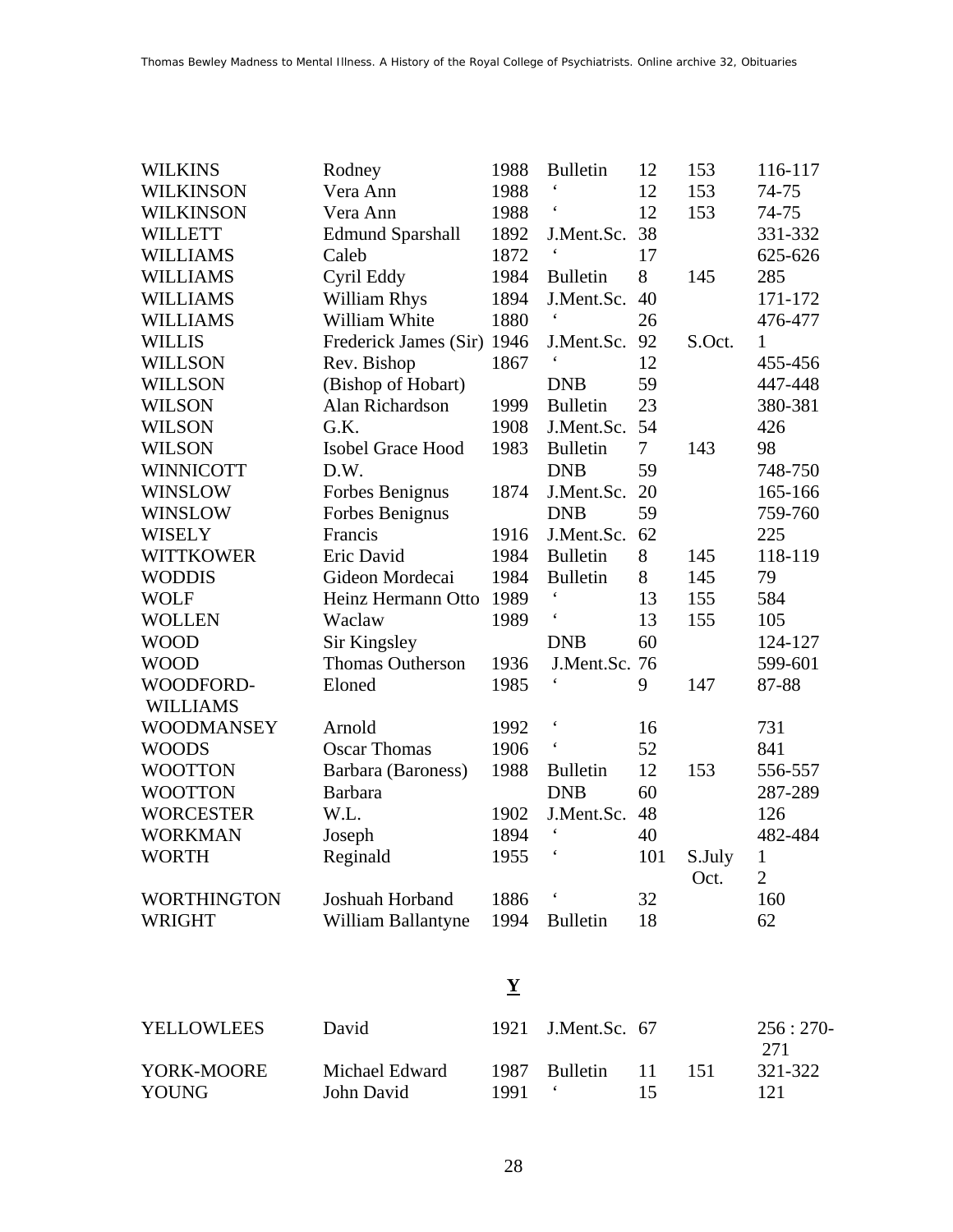**Z**

| ZANGWILL      | Oliver | 1988. | <b>Bulletin</b> | 12 | 153 | 75.     |
|---------------|--------|-------|-----------------|----|-----|---------|
| ZANGWILL      | Oliver |       | DNB             | 60 |     | 986-987 |
| <b>ZINKIN</b> | Louis  | 1994. | <b>Bulletin</b> | 18 |     | 121     |
| ZULIMAN       | Leo.   | 1986  |                 |    | 149 | 19.     |

#### **HOW TO READ OBITUARIES**

With the passage of 150 years changes can be seen in the style in which obituaries are written. There is the same desire to write kindly lies about the deceased but this may be expressed in different ways. I have noted some phrases which draw attention to those redeeming vices, which make us more human, and have listed some of these examples of tactful euphemisms.

'At meetings he always gave a very thorough review of the subject under discussion' = he was prolix and tedious.

'Not an innovator, he preferred to abide with the well tried measures and arrangements upon which his mature experience had taught him to rely' = he was a stick-in-the-mud.

'A man who required knowing' = he was cold, austere and self-satisfied.

'He was a fighter and could bring forward most biting sarcasm and cynical comments, but they were always tinged with a humour which took the sting out of them' = he was offensive but got away with it.

'A traditionalist who was cautious about adopting new procedures' = he was out of date.